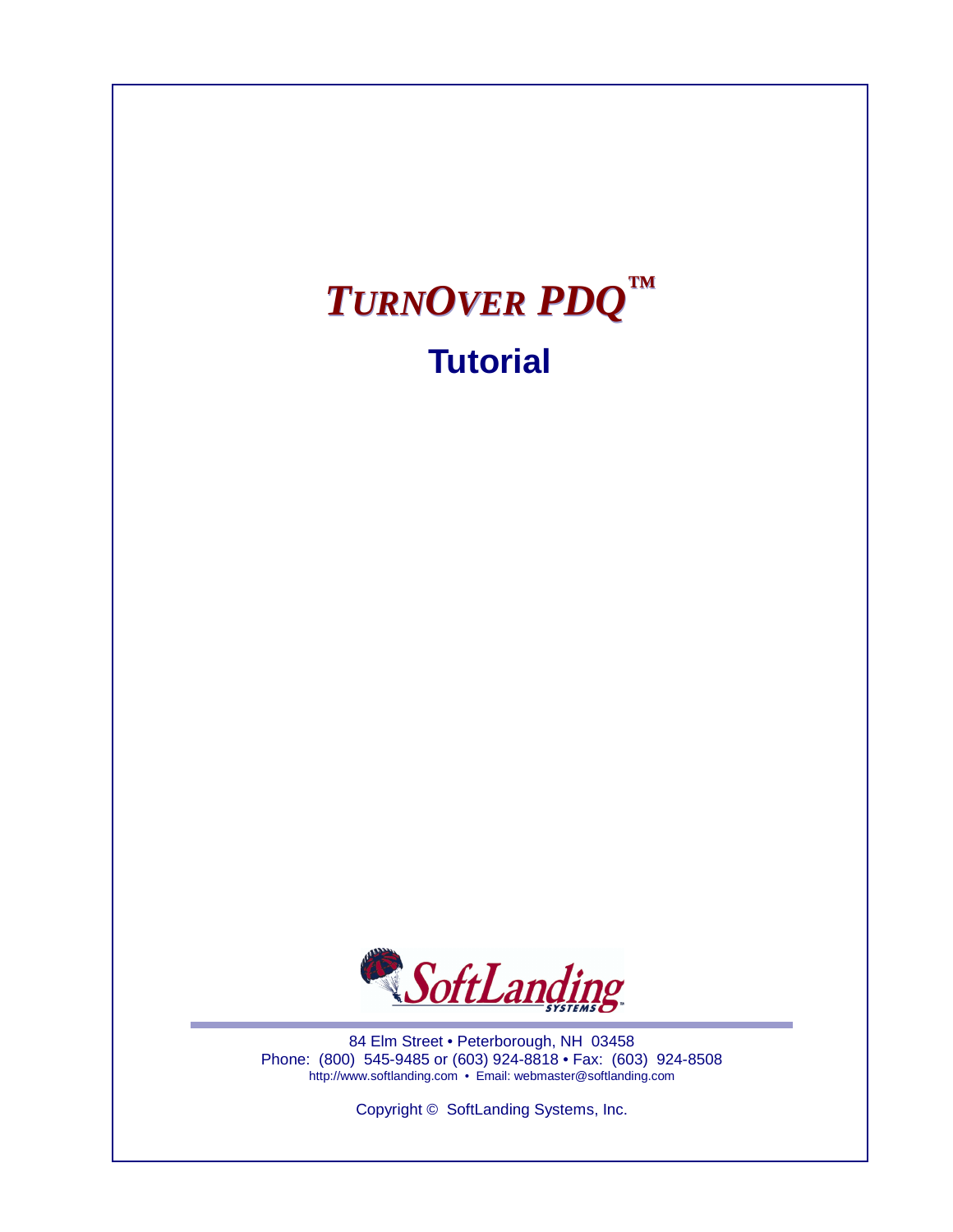© SoftLanding Systems, Inc. 84 Elm Street, Peterborough, New Hampshire 03458 USA. All rights reserved.

All trademarks and registered trademarks are properties of their respective owners.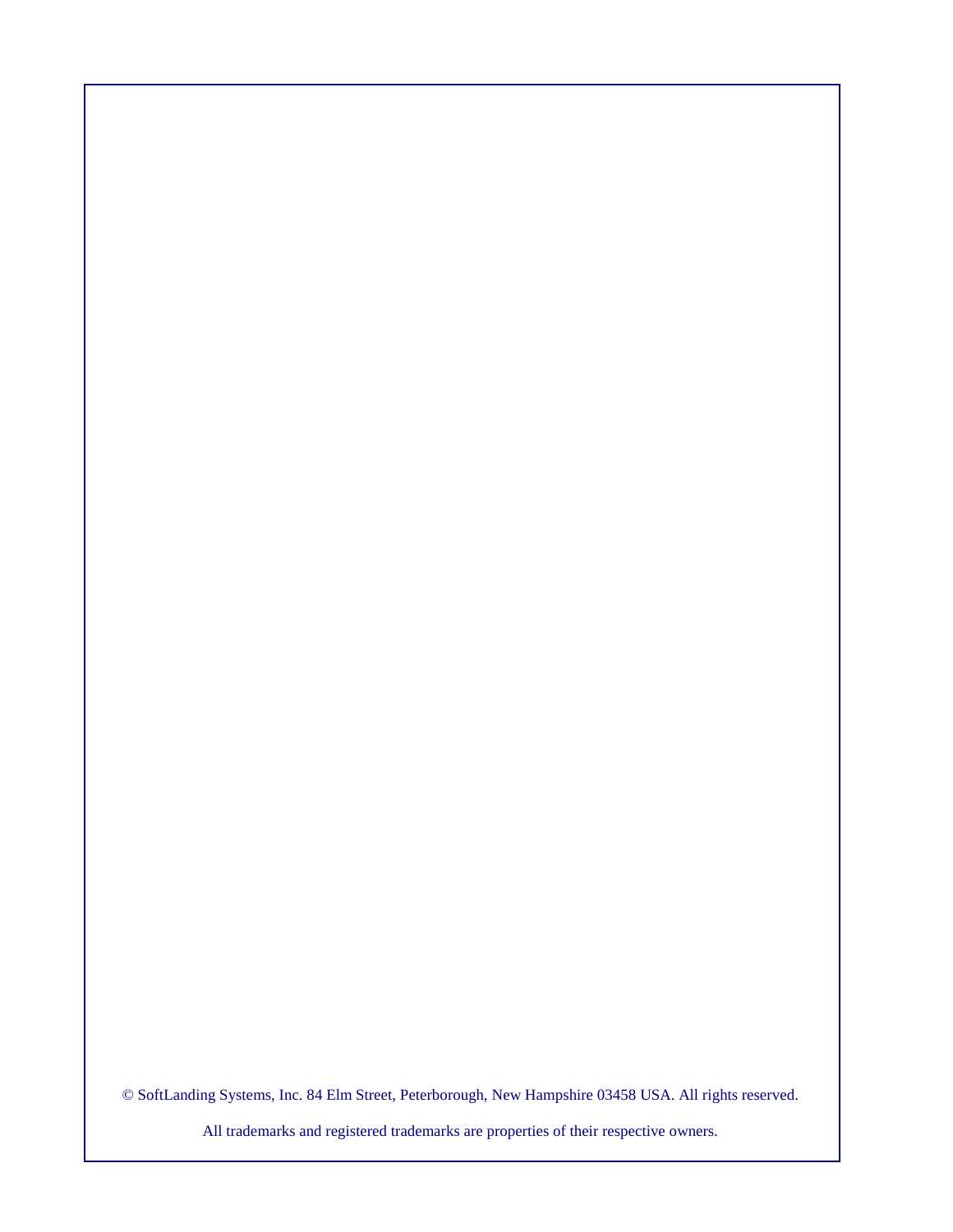# TABLE OF CONTENTS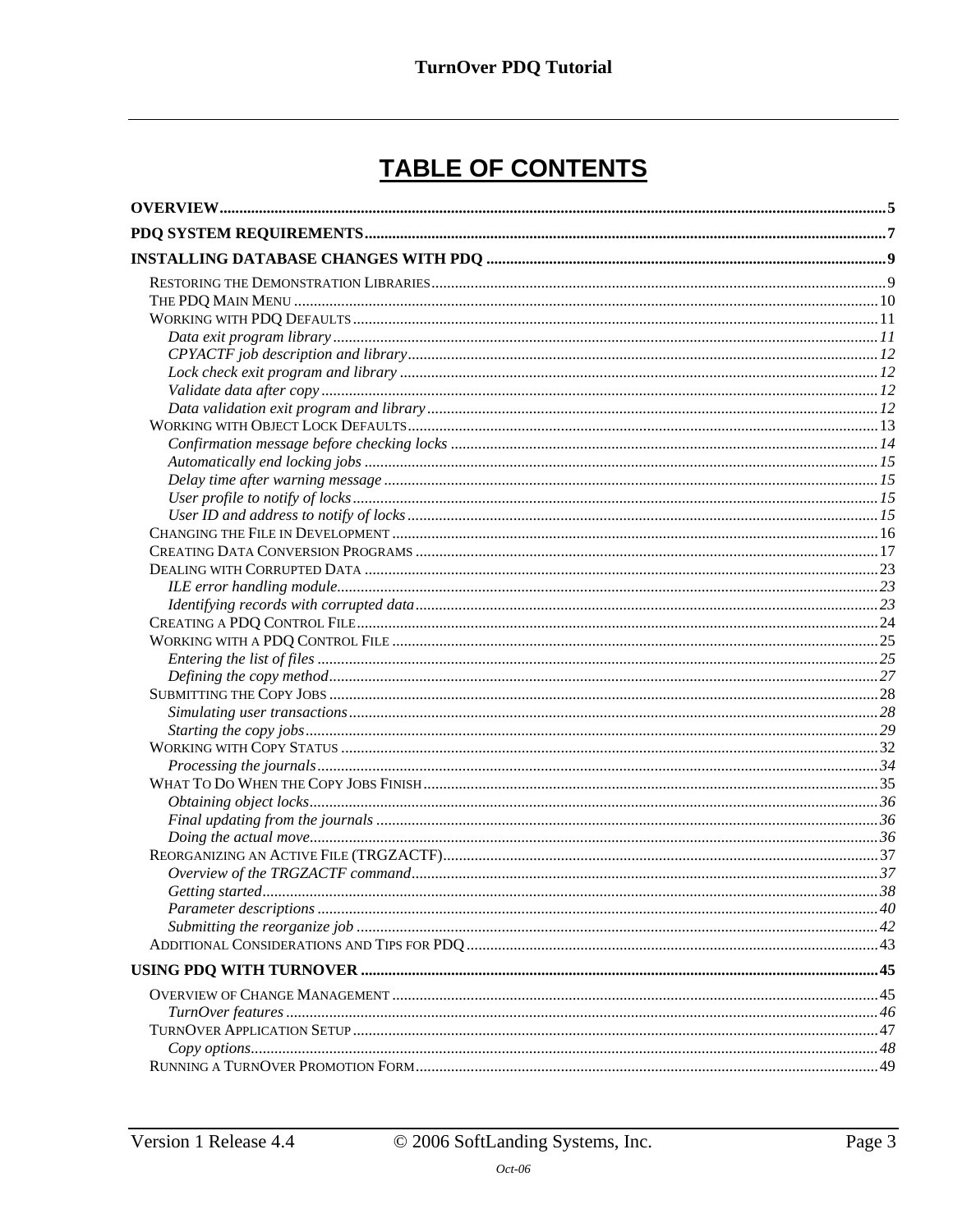## **TurnOver PDQ Tutorial**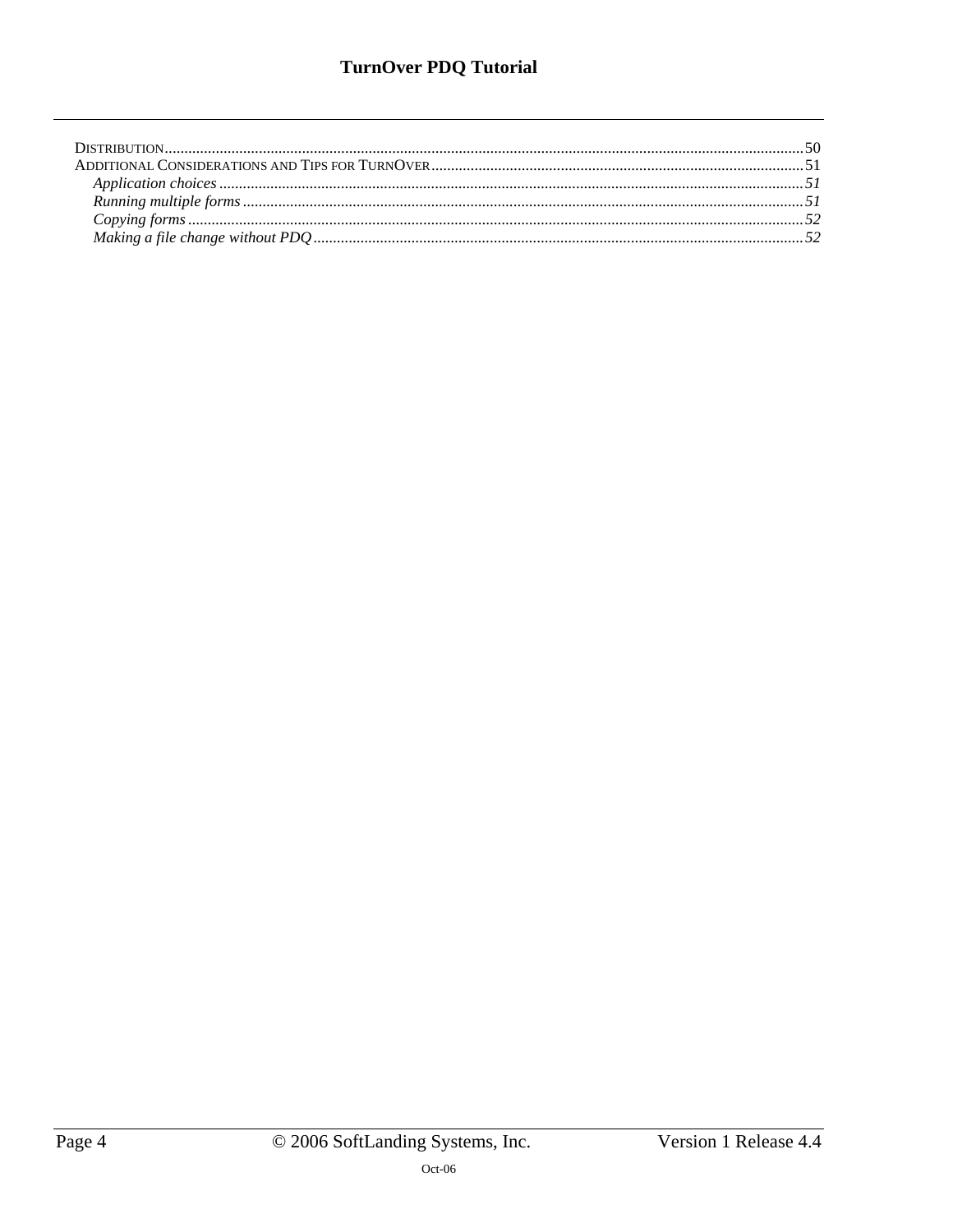### <span id="page-4-0"></span>**OVERVIEW**

This tutorial provides you with a basic demonstration of the TurnOver PDQ process, which allows you to install file changes while your users are accessing those same files. The entire copy/conversion process can be done in the background, before you install the new files and related programs.

The concept behind PDQ is that you do everything in advance. The new version of the files and all the related programs will be compiled (and hopefully tested) in a staging library(s). The object owner, attributes, and object authorities should be set. All that is needed is the production data, then a quick *move* of the new objects to production.

As you can imagine, if you had the assistance of a professional Change Management solution, you could further automate, control, and protect this process. This would, in turn, further reduce errors and the risk of downtime. TurnOver PDQ is designed to stand alone, or to snap into any such solution. It is especially well integrated with TurnOver Change Management itself. Later in this tutorial, we will show you how the PDQ process can be managed by the TurnOver Change Management system.

The schematic below illustrates the basic PDQ process for a single file. Two jobs are submitted for each file you are installing. The first job performs the copy/conversion process from the live version of the file in Production to the new version of the file in Staging. The second job is a journal event monitor that simultaneously copies/converts user changes to the live file in Production during the process.

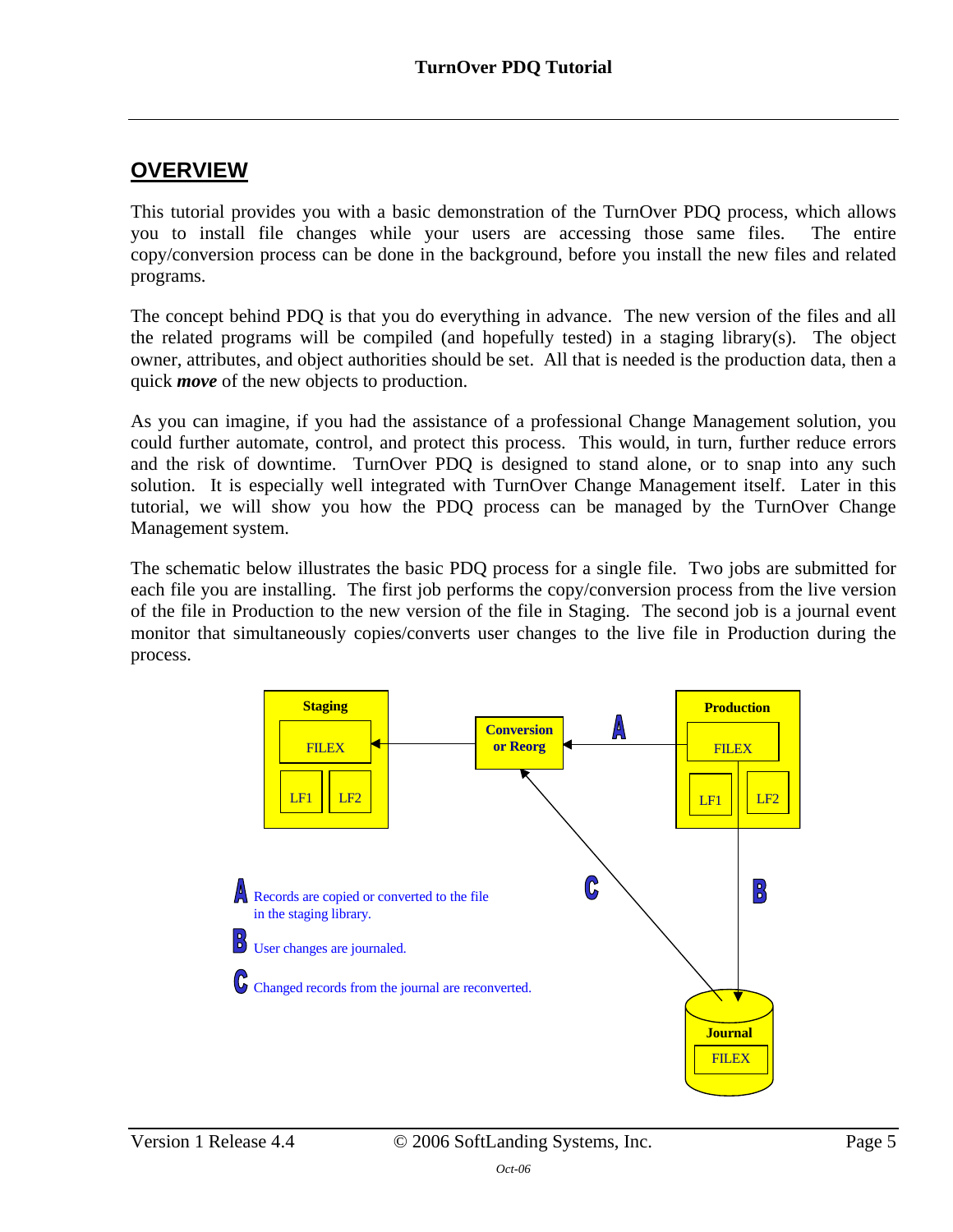### **Important Note**

This tutorial assumes that you have an RPG or RPG-ILE compiler on the machine. However, while the compiler is required, RPG programming experience is not required. The PDQ Conversion Program Wizard (included) will generate accurate and efficient RPG source for your conversion.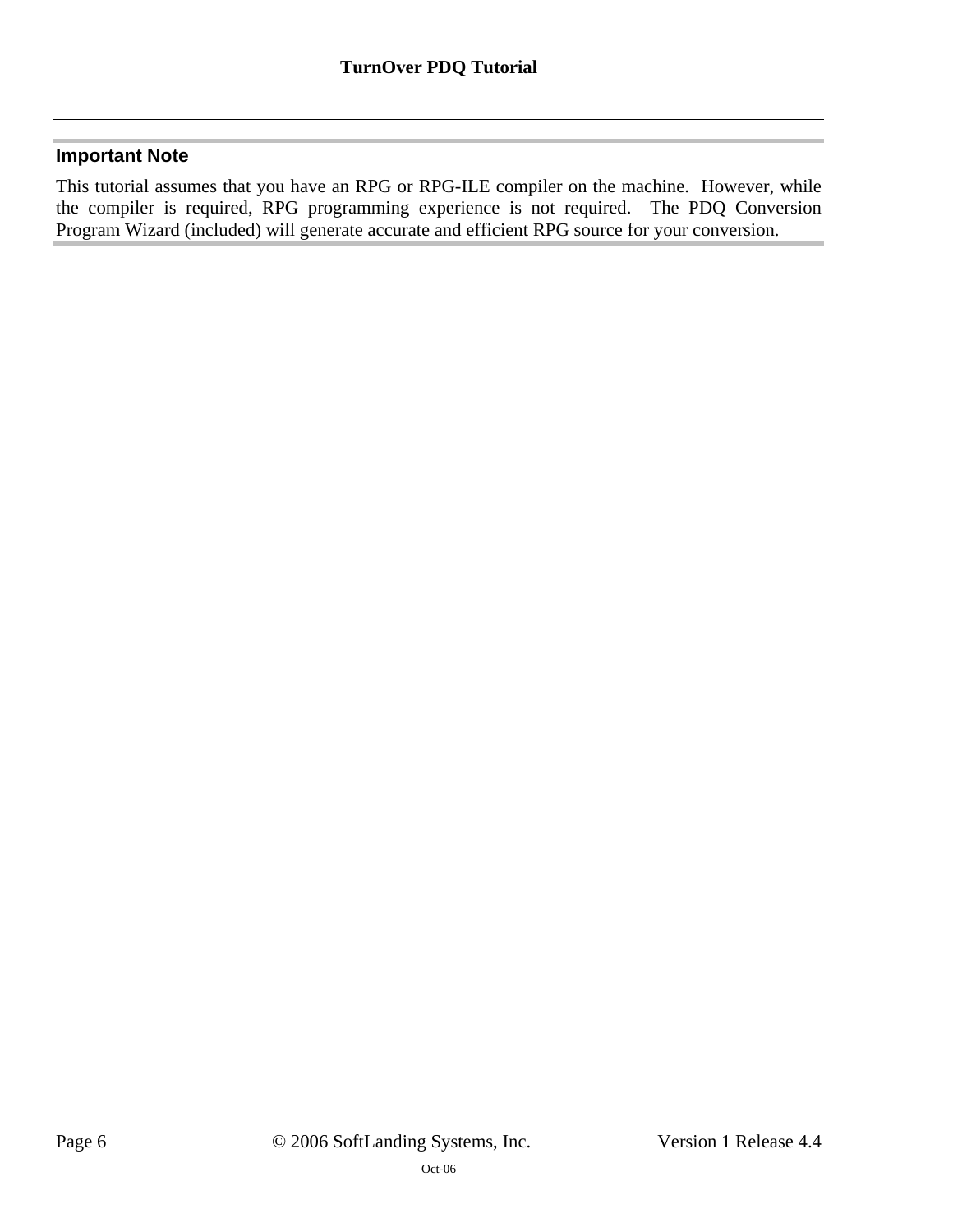## <span id="page-6-0"></span>**PDQ SYSTEM REQUIREMENTS**

The one main requirement for using PDQ is that you must run the copy jobs in an iSeries subsystem that can run the required number of copy jobs *concurrently*. When you go live with this product, we recommend that you set up a job queue that allows an unlimited number of jobs (**MAXJOBS = \*NOMAX**) and that you set the *Job message queue full action* to**\*WRAP**.

Some other recommended job description settings are:

- For this tutorial, we will use a job description called TPDQ, which feeds batch jobs into subsystem QINTER. The jobs will run at a batch level priority. Because we will change two relatively small files (the copies will take five minutes or less) and you are most likely working on a development computer, you can probably leave the job description as it is currently defined.
- If you absolutely cannot live with running these jobs in QINTER, you will have to change job description TPDQ to use another multi-threaded job queue. Just make sure that you will be able to run at least five simultaneous jobs, or the tutorial will fail.
- As you will see, all the copy jobs must run concurrently and must stay active until you are ready to install the new versions of the objects. There are several very sound reasons for this:
	- o You will want the ability to install a large number of files all at once. Each file will have two jobs running, one to copy or convert the data and one to process the journal transactions.
	- o Most importantly, you will want the ability to *tune* your system. We used the term *background jobs* earlier. By creating a special job queue/subsystem<sup>1</sup> you can effectively allocate the system resources so that these copy jobs are not slowing do[w](#page-6-1)n the response times for interactive users and other batch jobs. We will show you how to track the progress of the copy jobs so you can adjust the job run priorities and allocate enough resources to ensure that each copy job completes on time.

 $\overline{a}$ 

<span id="page-6-1"></span><sup>&</sup>lt;sup>1</sup> See the TurnOver *PDQ User Guide and Reference* for a sample subsystem configuration.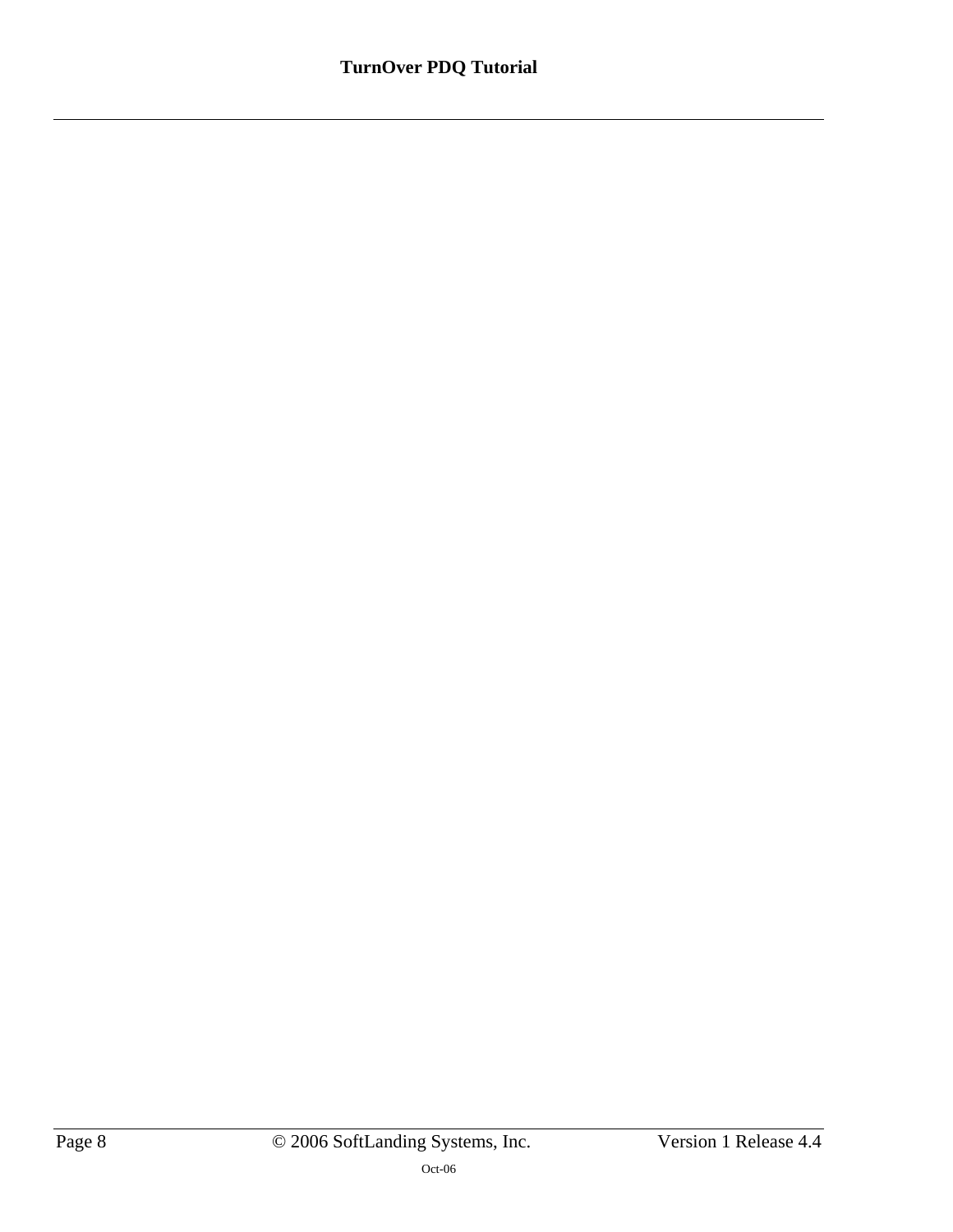## <span id="page-8-0"></span>**INSTALLING DATABASE CHANGES WITH PDQ**

In this tutorial, we are going to expand the date fields in two files. Our focus today, however, will be on PDQ. We are assuming that all the necessary analysis, programming, and system testing steps have already been performed; all that is needed at this point is the new data. To get us to that point as quickly as possible, we have provided a production library named *PDQDEMOPRD* and a development/staging library called *PDQDEMODEV*.

# <span id="page-8-1"></span>**RESTORING THE DEMONSTRATION LIBRARIES**

Run the command **TPDQINST/RSTPDQDEMO** to restore these libraries for the demo.[2](#page-8-2) You can run the command interactively if you want; it only takes a few minutes to restore the libraries from an on-line save file. The command restores these two libraries from save files in the PDQ installation library (TPDQINST). You can rerun the command whenever you need to reset the libraries to repeat the tutorial or test other scenarios (assuming that the TPDQINST library remains on your system).

On a command line, type the **WRKOBJPDM** (**Work with Objects Using PDM**) command to view the contents of our production library, PDQDEMOPRD. A panel like this appears:

|                          |                            |                    |                  | Work with Objects Using PDM     | <b>SLSTRAIN</b>                        |
|--------------------------|----------------------------|--------------------|------------------|---------------------------------|----------------------------------------|
|                          |                            | Library PDQDEMOPRD |                  | Position to                     |                                        |
|                          |                            |                    |                  | Position to type $\ldots$ .     |                                        |
|                          |                            |                    |                  |                                 |                                        |
|                          | Type options, press Enter. |                    |                  |                                 |                                        |
|                          | $2$ =Change                | $3 = Copy$         | $4 =$ Delete     | 5=Display                       | 7=Rename                               |
|                          | 8=Display description      |                    | $9 = Save$       | 10=Restore                      | $11 = Move \dots$                      |
|                          |                            |                    |                  |                                 |                                        |
| Opt                      | Object                     | Type               | Attribute        | Text                            |                                        |
|                          | ORDER                      | $*$ FTLE           | PF-DTA           | Order File                      |                                        |
|                          | ORDERL                     | $*$ $F$ TLE        | LF.              | LF over Order File.By Cust ID   |                                        |
|                          | ORDER <sub>1</sub>         | $*$ $F$ TLE        | T.F              |                                 | LF over Order File by order date       |
| $\equiv$                 | ORDLINE                    | $*$ $F$ TLE        | PF-DTA           | Order Line. Physical table      |                                        |
| L.                       | ORDIJINEL                  | $*$ $F$ TLE        | T.F              |                                 | LF over Order Line. By Order ID & Sequ |
| $\overline{\phantom{0}}$ | ORDLINE1                   | $*$ FTLE           | $L_{\rm F}$      | LF over Order Line by Ship Date |                                        |
|                          | ORDLINE2                   | $*$ $F$ TLE        | T.F              |                                 | LF over Order Line by Ord# and Line    |
|                          | ODDSSRC                    | $*$ $F$ TLE        | $PF - SRC$       |                                 | PDO demo source for PF's and LF's      |
|                          |                            |                    |                  |                                 | <b>Bottom</b>                          |
|                          | Parameters or command      |                    |                  |                                 |                                        |
| $===>$                   |                            |                    |                  |                                 |                                        |
|                          | $F3 = Fx$ it               | $F4 = Promp$       |                  | F5=Refresh                      | F6=Create                              |
|                          | F9=Retrieve                | F10=Command entry  | F23=More options |                                 | F24=More keys                          |
|                          |                            |                    |                  |                                 |                                        |

As stated earlier, we are only going to demonstrate the PDQ portion of this change. For that reason, we have supplied two physical files and their dependent logical files, along with the source.

If you want to test your in-house installation programs, you can duplicate some of your own files and programs into these libraries for further testing.

 $\overline{a}$ 

<span id="page-8-2"></span><sup>2</sup> This step assumes you have already restored the TPDQINST installation library and used the **INSTALL** command to load the PDQ software on your system, as instructed in the *TurnOver PDQ User Guide and Reference*. If the TPDQINST library was deleted after installation, you will have to restore it again to retrieve the demo libraries. Also, you need to make sure that you are signed on with a profile that has enough authority to restore libraries and objects to your system.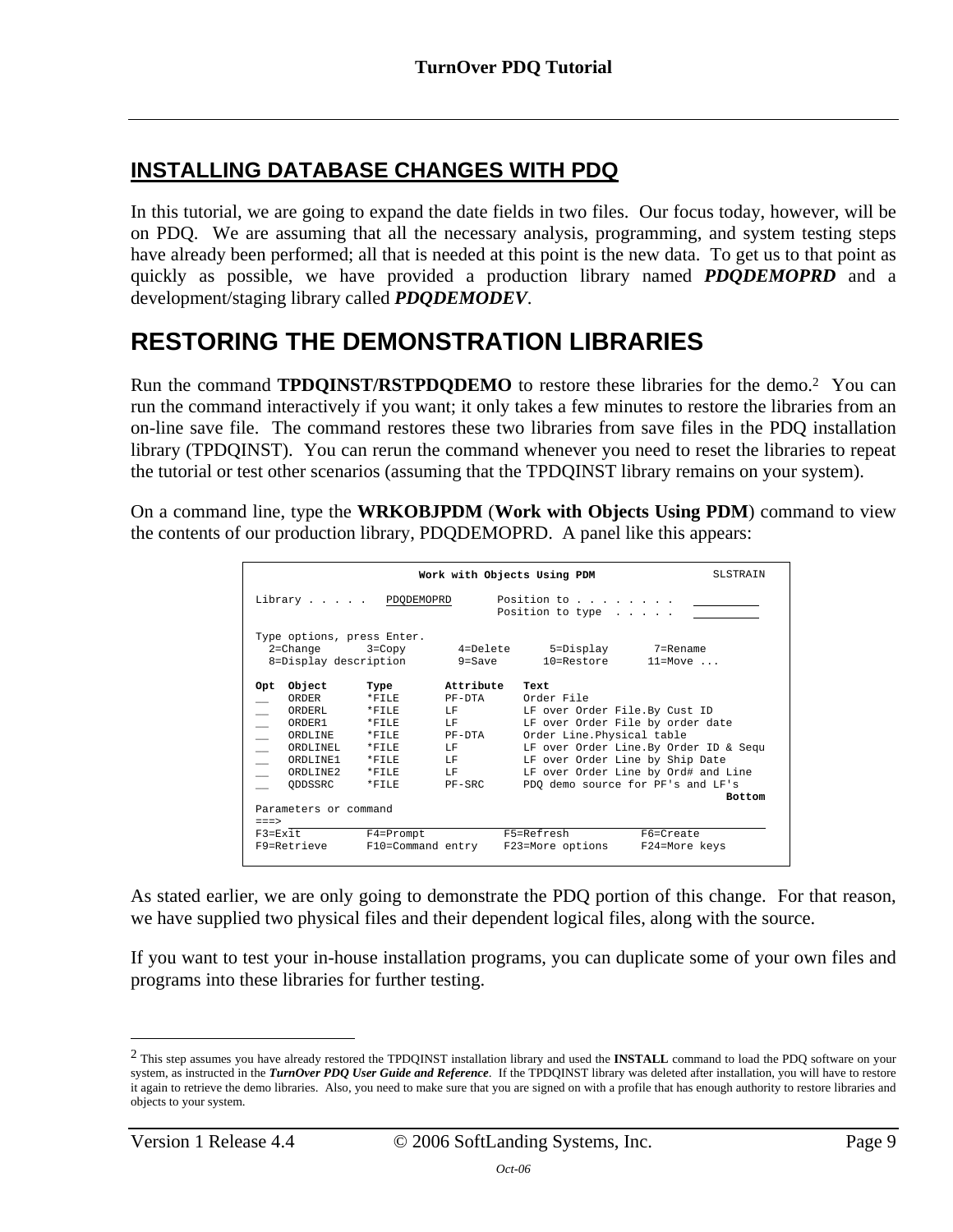# <span id="page-9-0"></span>**THE PDQ MAIN MENU**

Run the following command to modify your interactive library list:

#### **ADDLIBLE TPDQ**

Now run the following command to bring up PDQ's Main Menu:

#### **TPDQ**

| 9/22/06<br>13:33:35          | PDQ Main Menu                                                                                                                                                                                                                                                                                                                      | Release: 4.4<br>Tape date: 092006 |  |
|------------------------------|------------------------------------------------------------------------------------------------------------------------------------------------------------------------------------------------------------------------------------------------------------------------------------------------------------------------------------|-----------------------------------|--|
| Select one of the following: |                                                                                                                                                                                                                                                                                                                                    |                                   |  |
|                              | 1. Work with PDO defaults (TWRKPDODFT)<br>2. Work with PDO lock checking program parameters (TWRKLCKDFT)<br>3. Generate a PDO conversion program (TGENCNVPGM)<br>4. Create PDO control file (TCRTPDOF)<br>5. Work with PDQ control file (TWRKPDQF)<br>6. Work with copy status (WRKCPYSTS)<br>7. Reorganize active file (TRGZACTF) |                                   |  |
| Select option:               |                                                                                                                                                                                                                                                                                                                                    |                                   |  |
|                              | F3=Exit F12=Cancel F14=WRKSBMJOB F21=Command line                                                                                                                                                                                                                                                                                  |                                   |  |

This menu is a collection of the most frequently used PDQ commands. It is meant more as a reference point than a step-by-step path to using PDQ. You will not always need to use each option listed on the menu.

Notice that the command name also appears for each menu item. One of the hallmarks of PDQ is that it is completely API driven. You can run these commands from any authorized command line or program. You can also easily snap PDQ into any Change Management system: your own, SoftLanding's, and even one from another vendor.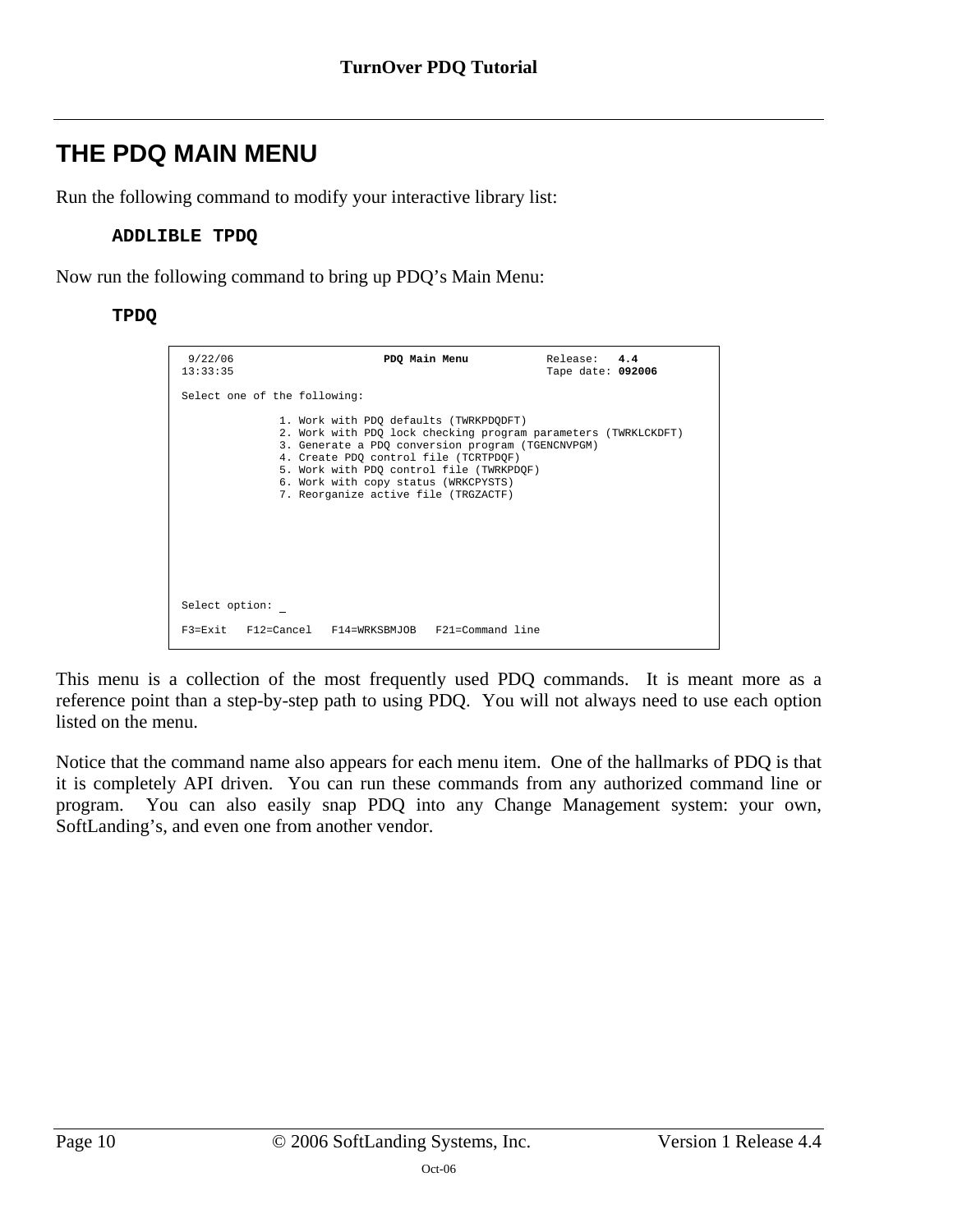# <span id="page-10-0"></span>**WORKING WITH PDQ DEFAULTS**

Select option **1** (*Work with PDQ defaults*) on the PDQ Main Menu. A panel like this appears:

| 9/22/06<br>Work with PDQ Defaults<br>13:35:31                                     |                             | Release:<br>4.4<br>Tape date: 092006                                                                                        |  |
|-----------------------------------------------------------------------------------|-----------------------------|-----------------------------------------------------------------------------------------------------------------------------|--|
| Type changes and press Enter.<br>Data exit program library PDODEMODEV-            |                             | You will create all conversion programs<br>in the library specified here. For this<br>tutorial, specify <b>PDQDEMODEV</b> . |  |
| CPYACTF job description TPDO<br>Library *LIBL<br>Lock check exit program TCPYACTX | Name<br>Name, *LIBL<br>Name | Remember to reset this library to the<br>library you want to use for your live<br>conversions.                              |  |
| Library *LIBL                                                                     | Name, *LIBL                 |                                                                                                                             |  |
| Validate data after copy *YES                                                     | $*YES, *NO$                 |                                                                                                                             |  |
| Data validation exit program . *NONE<br>Library *LIBL                             | Name, *NONE<br>Name, *LIBL  |                                                                                                                             |  |
| F3=Exit<br>F12=Cancel                                                             |                             |                                                                                                                             |  |

Use this panel to review or change default values for the TurnOver PDQ product. For your first run of the product, we recommend the settings shown on this panel.

Descriptions of the parameters for the **TWRKPDQDFT** (**Work with Defaults**) command follow.

### <span id="page-10-1"></span>**Data exit program library**

- If you are making a file change that will require a conversion program for installing the new version of the file, you must create the conversion program in the library specified on this line. For this tutorial, we will use PDQDEMODEV.
- If you will be using PDQ with TurnOver, the conversion program you create must have the same name as the file.
- As we will see later, PDQ provides a Conversion Program Generator that creates the conversion programs in the required format. Remember that PDQ is the program that is actually reading and writing records from the old version and new versions of the files. Your conversion program only needs to supply the logic for updating the fields of the record passed to it by the PDQ driver program.
- You will be able specify a copy method of \*PRPGM, which will call your data conversion program for each record, or you can specify a method of \*PRSRVPGM, which allows you to dynamically bind your data conversion program as a service program. For performance reasons, the service program is the desirable choice for large files.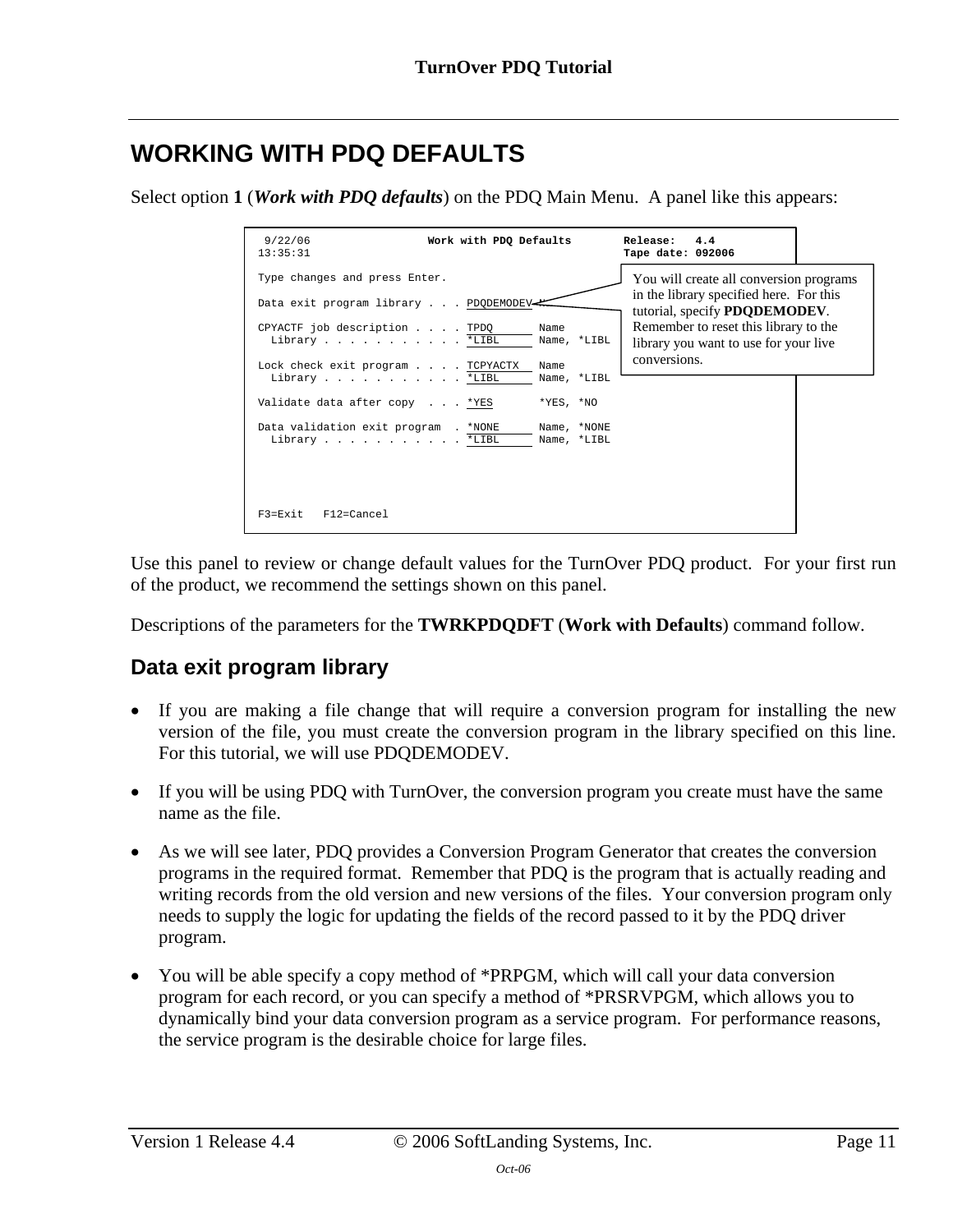## <span id="page-11-0"></span>**CPYACTF job description and library**

You must specify a job description that uses a multi-threaded job queue. We recommend that you create a job description and job queue that you use exclusively for PDQ. This allows you to control when the subsystem is started and to better allocate the system resources. (For a sample alternative subsystem configuration, see the *TurnOver PDQ User Guide and Reference*.)

**Note:** For this tutorial, the TPDQ job description will feed jobs into subsystem QINTER. This is because most iSeries are set up to allow many concurrent jobs to be active in this subsystem. During actual use, you will probably want to change this configuration.

## <span id="page-11-1"></span>**Lock check exit program and library**

Specify the name and location of the exit program you want PDQ to call at the end of the copy process. This program's job is to perform whatever operations you desire when PDQ finishes the copy process. For example, you will probably want this program to exclusively lock the files and move the new object(s) in place. If you wrote your own exit program, you would specify that program here.

For this tutorial, we use PDQ's default CL program, TCPYACTX. This program is driven by your responses to the *Work with PDQ Lock Defaults* panel described in the next section (see page **13**). It will perform the lock management steps according to your preferences and then immediat[ely](#page-12-0) end without moving the staging objects into production. This lets you easily repeat the tutorial without having to restore the libraries. The source code for this program is included in TPDQ/SAMPLESRC.

## <span id="page-11-2"></span>**Validate data after copy**

When you specify \***YES** for the *Validate data after copy* parameter, PDQ compares the number of non-deleted records in the production file (file being copied from) to the number of non-deleted records in the staging file (file being copied to). If the number of non-deleted records does not match between the two files, PDQ displays an inquiry message, asking if you want to recheck the data, cancel the copy operation, or ignore the data discrepancy. You can use a data validation exit program to perform more extensive data validation if necessary.

PDQ uses the value you specify here if, for the **TCPYACTF** (**Process Multiple CPYACTF Jobs**) command, the *Validate data after copy* parameter is set to **\*DEFAULT**.(For more information, see the next paragraph, *Data validation exit program and library*, and a brief description of the **TCPYACTF** comma[nd beginning on page](#page-11-3) **[29](#page-28-0)**.)

## <span id="page-11-3"></span>**Data validation exit program and library**

If additional validation is needed, in this field you can specify the name and location of the exit program you want to use. A sample exit program, TCMPPFDTAX, comes with PDQ. This exit program uses the PDQ command, **TCMPPFDTA** (**Compare PF Data**), to perform a record-to-record comparison of data with identical field definitions (name, type, and length) in the two files. The source for this program is included in the SAMPLESRC source file in the PDQ product library.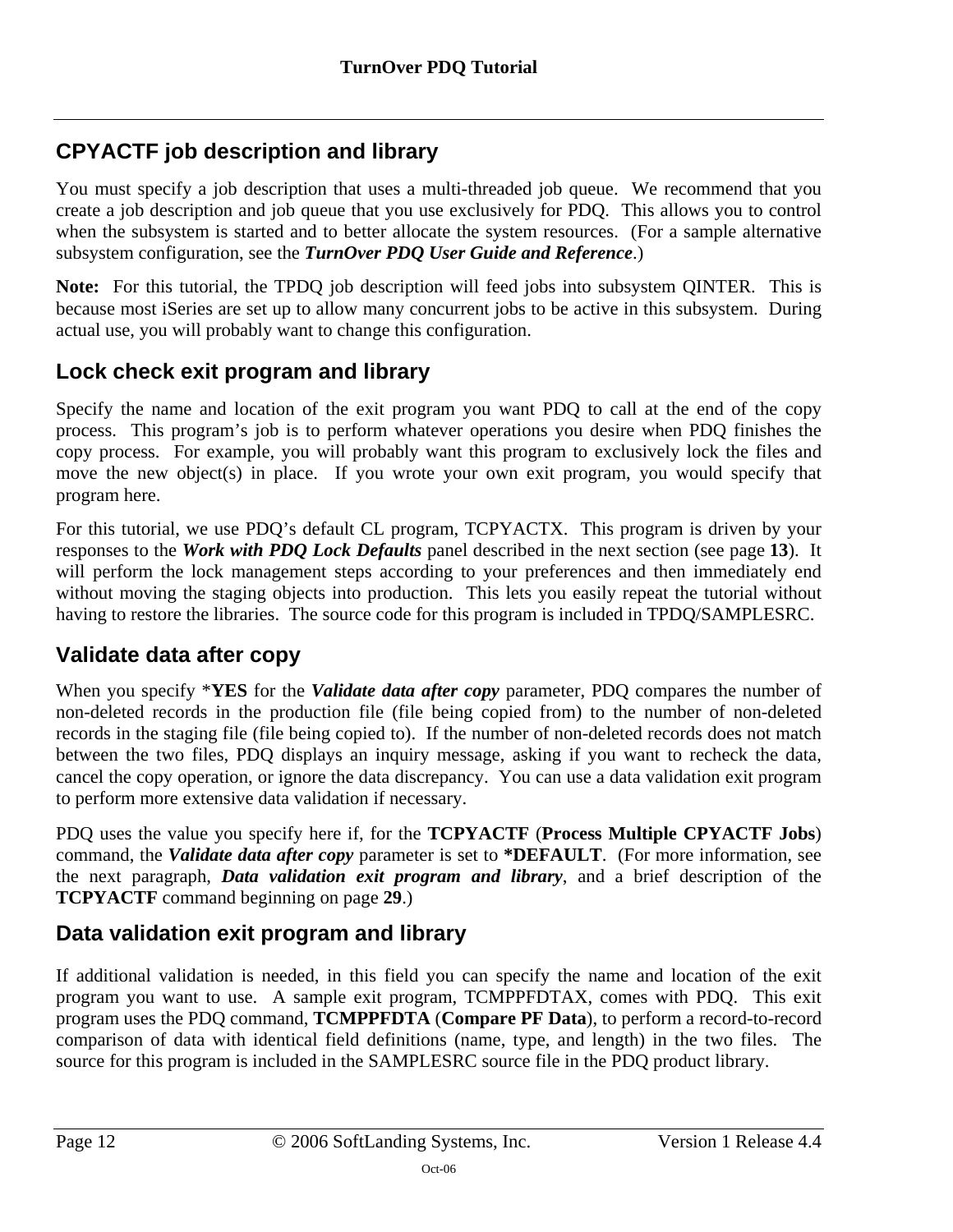# <span id="page-12-0"></span>**WORKING WITH OBJECT LOCK DEFAULTS**

If, when working with PDQ's defaults, you specified a default lock check exit program (or coded one like it), you need to give it further instructions at this point.

To provide support for various installation methods, we have provided a set of defaults the exit program uses, which will obtain the locks on the production version files you are going to change.

Select option **2** (*Work with PDQ lock checking program parameters*) on the PDQ Main Menu. A panel like this appears:

| 9/22/06                       | Work with PDQ Lock Defaults                                                                                      |                                                |
|-------------------------------|------------------------------------------------------------------------------------------------------------------|------------------------------------------------|
| Type changes and press Enter. | Confirmation message before checking locks Y                                                                     | Y. N                                           |
|                               | Automatically end locking jobs Y<br>Delay time after warning message 10                                          | Y, N<br>$0-9999$ (seconds)                     |
|                               | User profile to notify of locks *USRPRF<br>User ID to notify of locks *NONE<br>Address to notify of locks * NONE | *USRPRF, Name<br>*NONE, Name<br>$*$ NONE, Name |
|                               |                                                                                                                  |                                                |
|                               |                                                                                                                  |                                                |
| $F3 = Exit$ $F12 = Cancel$    |                                                                                                                  |                                                |

Descriptions of the parameters for the **TWRKLCKDFT** (**Work with PDQ Lock Defaults**) command are provided on the following pages.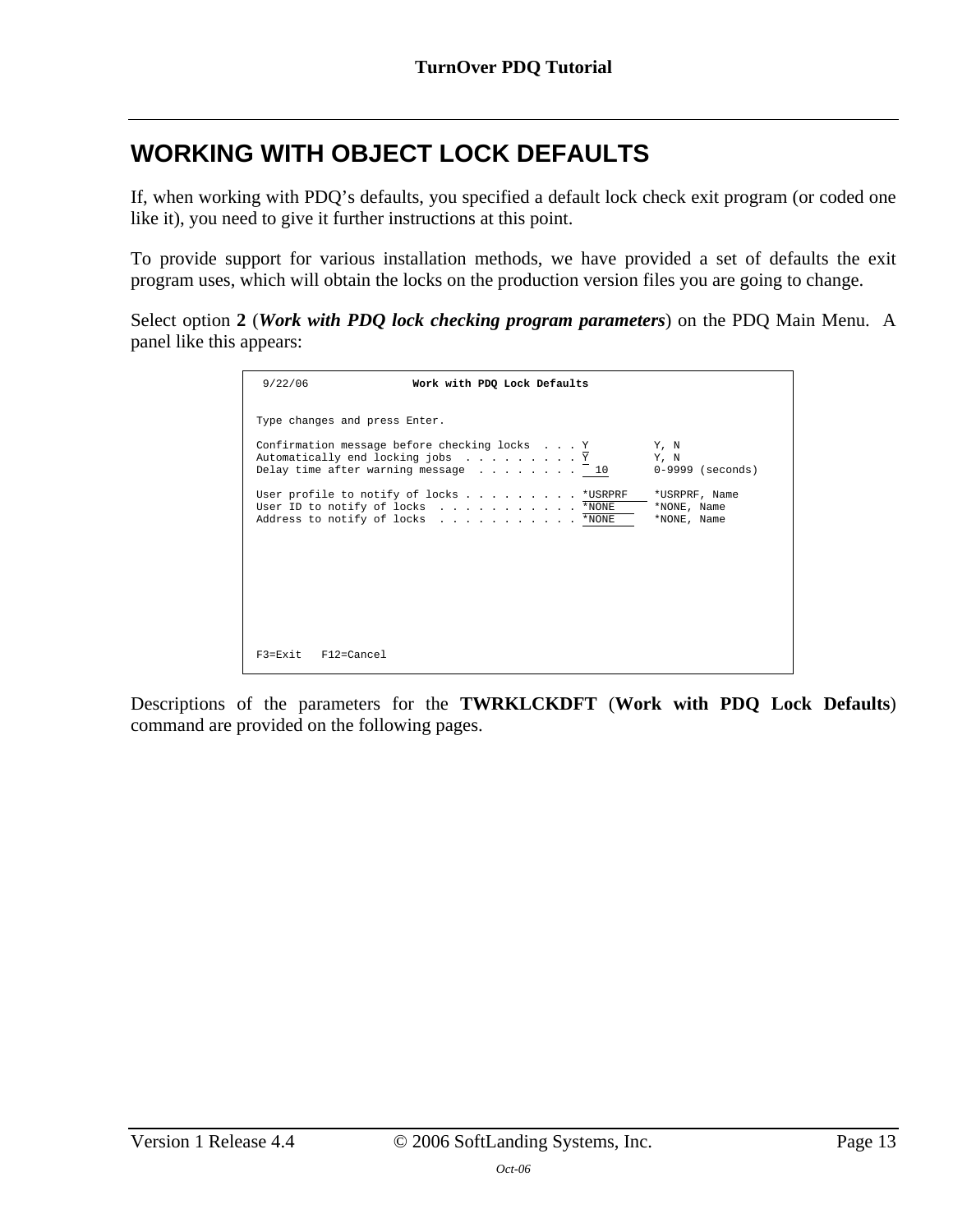## <span id="page-13-0"></span>**Confirmation message before checking locks**

This parameter lets you control when PDQ does the *next step*, which is processing any outstanding journal entries and acquiring exclusive locks on the production version of the files. Specify **Y** here if you want to send a message when all of the convert/reorganize files in your group have reached 100 percent converted.

**Example:** Suppose you plan to install changes to some of your larger files and you have estimated it will take approximately 30 hours to recopy/convert the existing data to the new formats.

Typically, you would plan to run the copies and conversion jobs over the weekend in order to have the change completely installed by Sunday evening.

With PDQ, you start the data copies and file conversions early in the week, for example on Wednesday morning. The copy jobs and journal monitoring jobs are all submitted. They are running as lower priority jobs, using whatever system resources you have allowed.

On Friday, you check the status of the copy jobs and see that all but one of the copies have finished; there is even a completion percentage and an estimated time of completion, which is 12 noon.

If you set the *Confirm message before checking locks* parameter to **Y**, you will receive the message at noon and it will notify you that the copies have completed and that PDQ is ready to move the new objects to production.

In this instance, PDQ is ready, but you are not. You still have hundreds of users who are working and you have to wait for your *predetermined window* time to be reached before you can install the new objects. All you have to do is wait until you are ready to perform the moves. Even though the copies have completed, any changes to the files are captured in the journal and processed by the journal monitoring job.

When the install window time is reached, tell PDO to continue. It acquires exclusive locks on the files. If anyone is still on, it follows your instructions. Do I send them a friendly message and wait? Do I automatically terminate the jobs and continue? Once the lock is achieved, PDQ rechecks the journals for any non-processed transactions. If there are any non-processed transactions, PDQ recopies/converts those records into the staging file. Now you are ready to perform the moves. If you created everything correctly in the staging library, you will probably be home in time for dinner and, more importantly, did not have to work all weekend.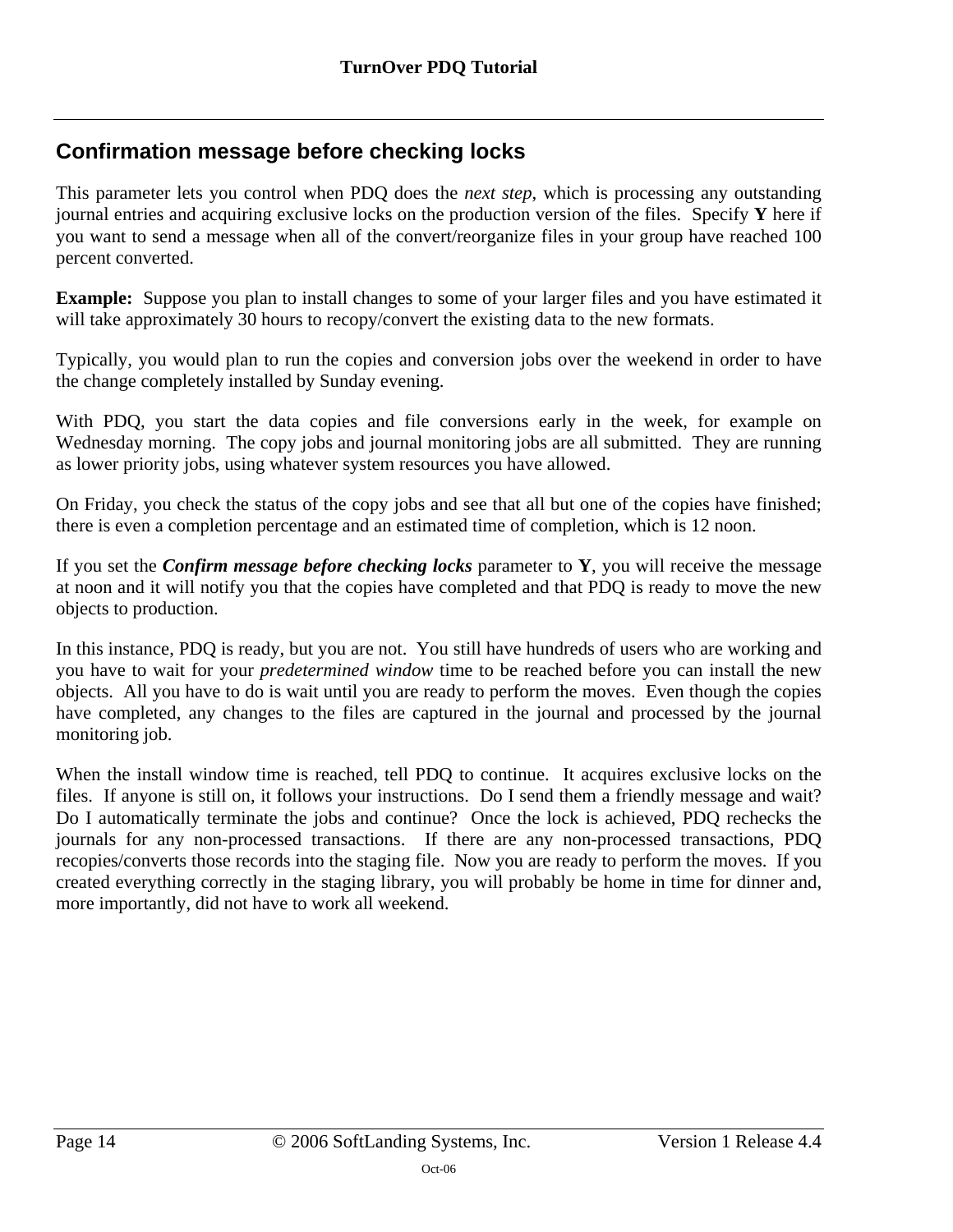## <span id="page-14-0"></span>**Automatically end locking jobs**

Specify **Y** if you want the lock check exit program to automatically end any jobs that are using the production version of the files you are installing. A message is sent to these users alerting them to exit the application.

This parameter is especially important if you want to install the change *unattended*. For example, this would be the case if users normally do not work on the weekend and you have written your own CL to submit the PDQ copy process and automatically move the new objects into production.

To ensure that your install job will work, you need to make sure that no other jobs are using any of the files you intend to change. This program alerts anyone using the files to exit the application, and then waits for the specified delay time before ending their jobs.

Using an exit program gives you a lot of flexibility for deciding how to handle acquiring the locks.

### <span id="page-14-1"></span>**Delay time after warning message**

Specify the number of seconds you want your program to wait before ending the user jobs. If you specify **0**, any jobs with locks on the files will be ended immediately, with no warning message sent.

## <span id="page-14-2"></span>**User profile to notify of locks**

Supply the user profile you want to receive the PDQ "go/no go" message generated by your exit program. This is the profile on the system on which PDQ is running. If you specify **\*USRPRF** here, PDQ sends the message to the user profile of the person who submitted the PDQ job. If you are using TurnOver, this is the person who submitted the form job that contains the PDQ conversion instructions.

## <span id="page-14-3"></span>**User ID and address to notify of locks**

If you are installing changes on several production systems, you can specify the SNADS User ID and address for sending an additional notification message. Because this is courtesy notification message only, no response is required. This message can go to a different user on the same system or to a user on a different system (for example, to your development box).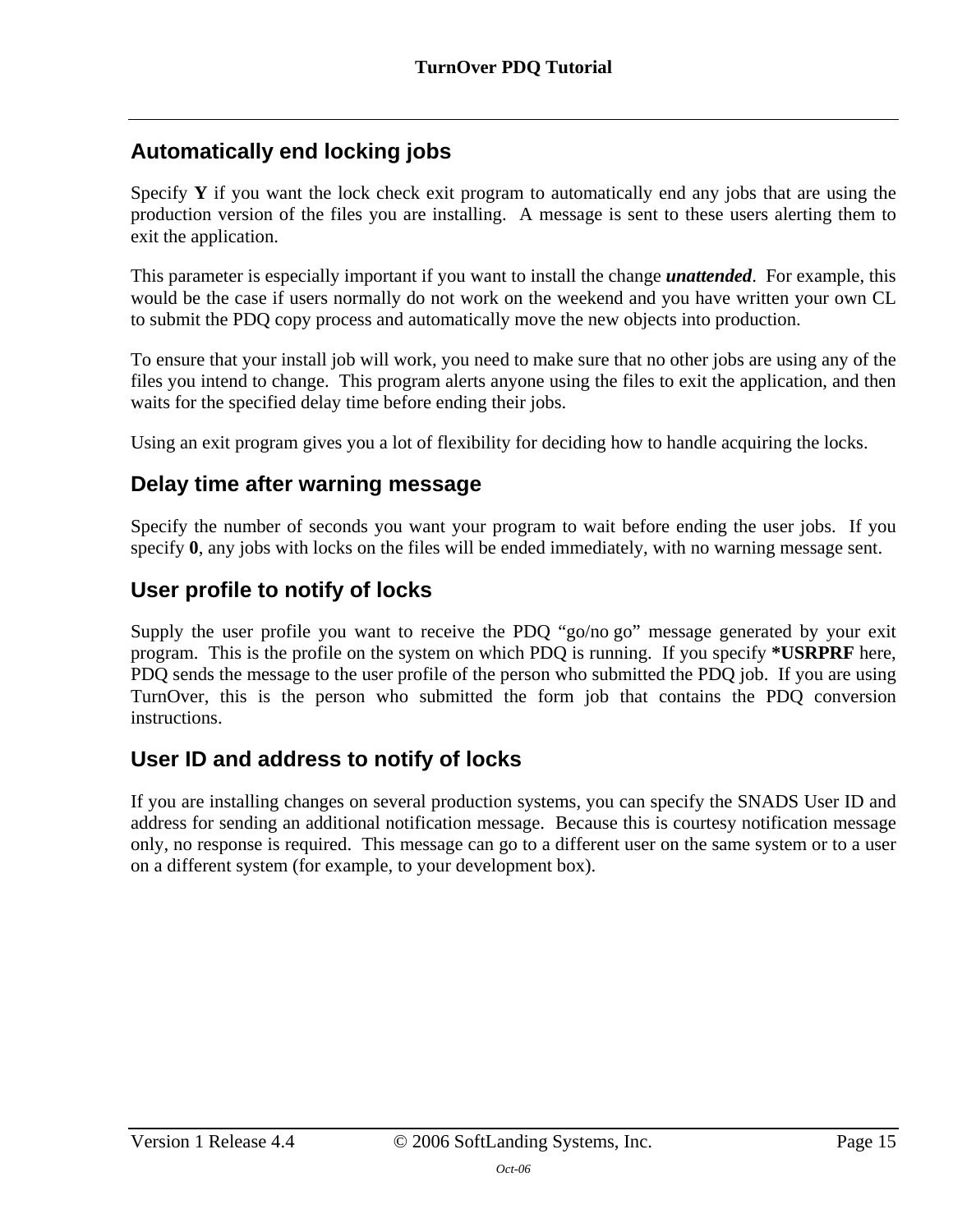# <span id="page-15-0"></span>**CHANGING THE FILE IN DEVELOPMENT**

As we mentioned earlier, we have provided a copy of all the objects and source for the production files, in both production and development libraries. To speed up this tutorial, we are assuming that the programmer has already performed the following tasks, either manually, or with the help of a modern Change Management system, as follows:

- Checked out and copied the original source from PDQDEMOPRD to PDQDEMODEV.
- Modified the ORDER and ORDLINE physical files, expanding all six-character date fields to 8-character date fields. (Feel free to view the source in PDQDEMODEV to see what changes were made; they are well marked.)
- Recompiled ORDER and ORDLINE in PDQDEMODEV.
- Recompiled all attached logical files over the physicals in PDQDEMODEV.
- Made sure that all object attributes are correct, especially the number of records, maximum members, and so on.

If this were a real change, the programmer would next change and recompile all the related programs that are impacted by this file change. The programmer would obviously rigorously test the change and ensure that the objects have the correct authorities, attributes, and object owner. (This is the point in the process where the interface to TurnOver's Change Management system comes in especially handy[.](#page-15-1) $3)$  $3)$ 

 $\overline{a}$ 

<span id="page-15-1"></span><sup>3</sup> For more information on how PDQ interfaces with TurnOver change management, see *Using PDQ with TurnOver* beginning on page **45**.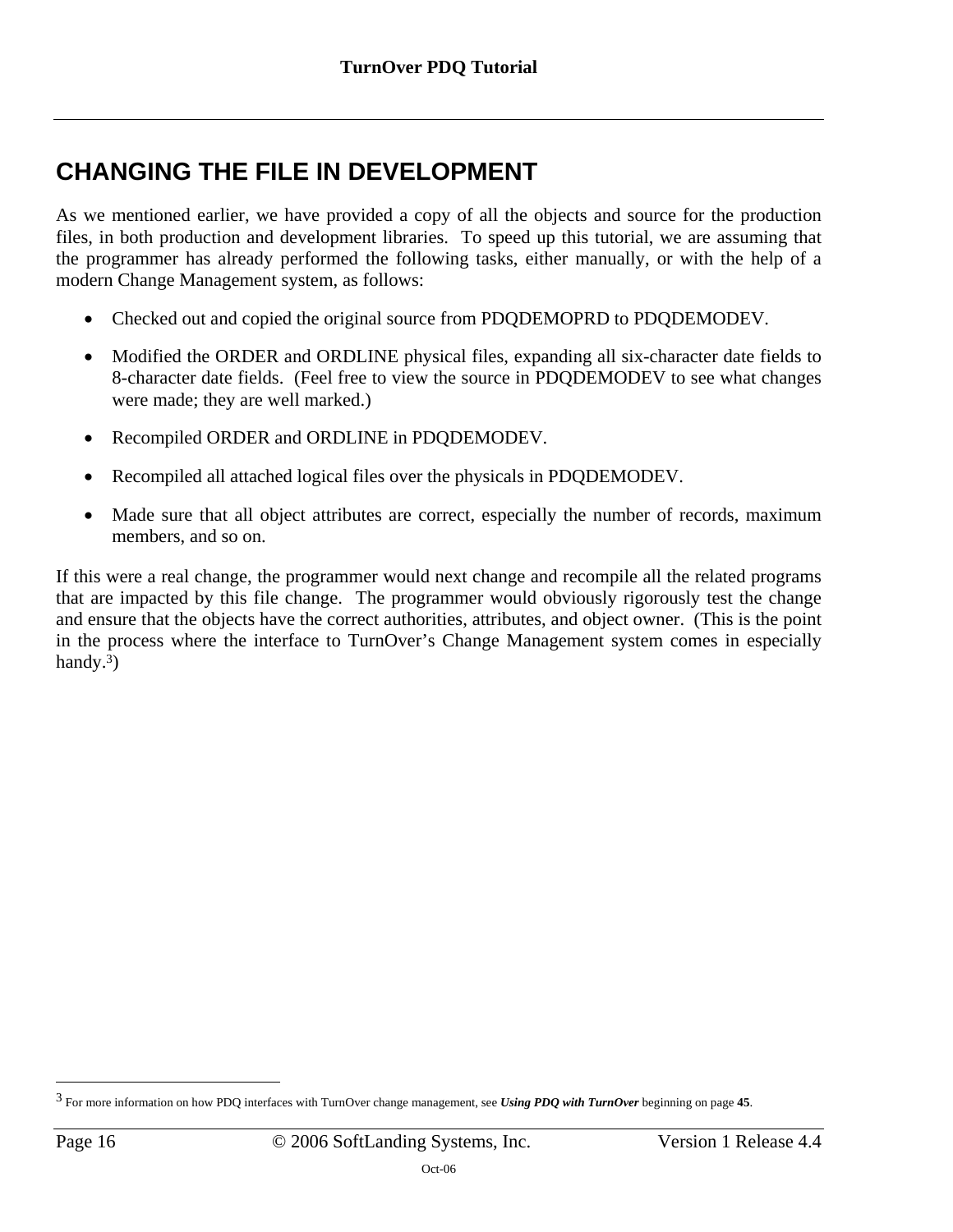# <span id="page-16-0"></span>**CREATING DATA CONVERSION PROGRAMS**

One of the most powerful and impressive features offered with PDQ is a Conversion Program Generator utility. Whether you are adding new fields to a file or changing the attributes of existing fields, you are often faced with the additional burden of writing conversion programs necessary to repopulate the new version of the file. This is often a time-consuming and error-prone process. The Conversion Program Generator utility automates the majority of this process, generating source code that you then compile into a module and use to create a program or service program. This program can be generated as an ILE module that can be tightly bound to the PDQ I/O conversion driver. The end result is a conversion program with performance that is tough to match! An additional advantage of the ILE module method is that you can attach an error-handling module to your conversion to automatically process bad data, without ending your conversion. More information on this follows.

The change we just made (see the second bullet on page **[16](#page-15-0)**) is a perfect example. We expanded the date fields in our order files from 6 to 8 digits. A major part of the installation of these new files will be to convert the existing data in the production library to the new format.

Because we will use PDQ to minimize the application down time, we need to provide a special type of conversion program. Remember, the PDQ driver jobs are the jobs that *read* the records from the old version of the file and *write* the records to the new version of the file. Your data conversion program is executed from within the PDQ driver job. It either calls your program (OPM version) or dynamically binds to it (ILE service program). *In either case, it is most important that you realize that your program is NOT performing the file I-O; its only job is to convert the data it is passed by the PDQ driver program*.

Select option **3** (*Generate Conversion Program*) on the PDQ Main Menu. A panel like this appears:



As shown here, you must supply the parameters for the **TGENCNVPGM** (**Generate Conversion Program**) command. We need to generate a separate program for each file.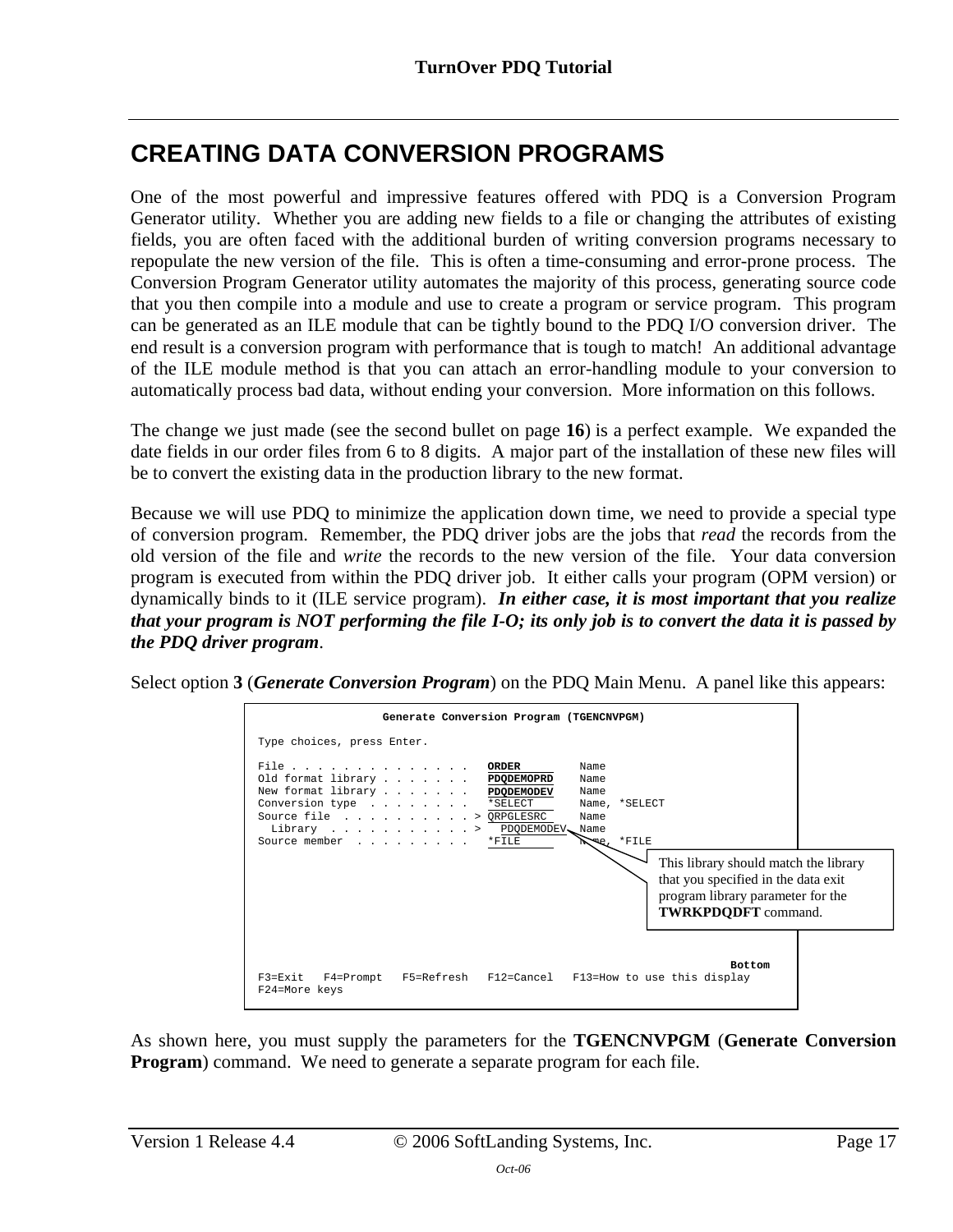#### **Important Note**

The conversion program you generate will usually be the same name as the file it is converting. Because they are of different object types, both objects can exist in the same library. However, if you already have a program with the same name as the file being converted, make sure you use a library other than your development/staging library for the generated conversion program.

Once you supply the parameters for the **TGENCNVPGM** command and press **Enter**, you see this pop-up panel:



This pop-up panel shows you the standard *program* templates provided with the program generator. Usually, the most efficient (fastest running) method is to create a program module that can later be bound as a service program to the copy active file program. Type **1** by the *PRDATA* template and press **Enter**.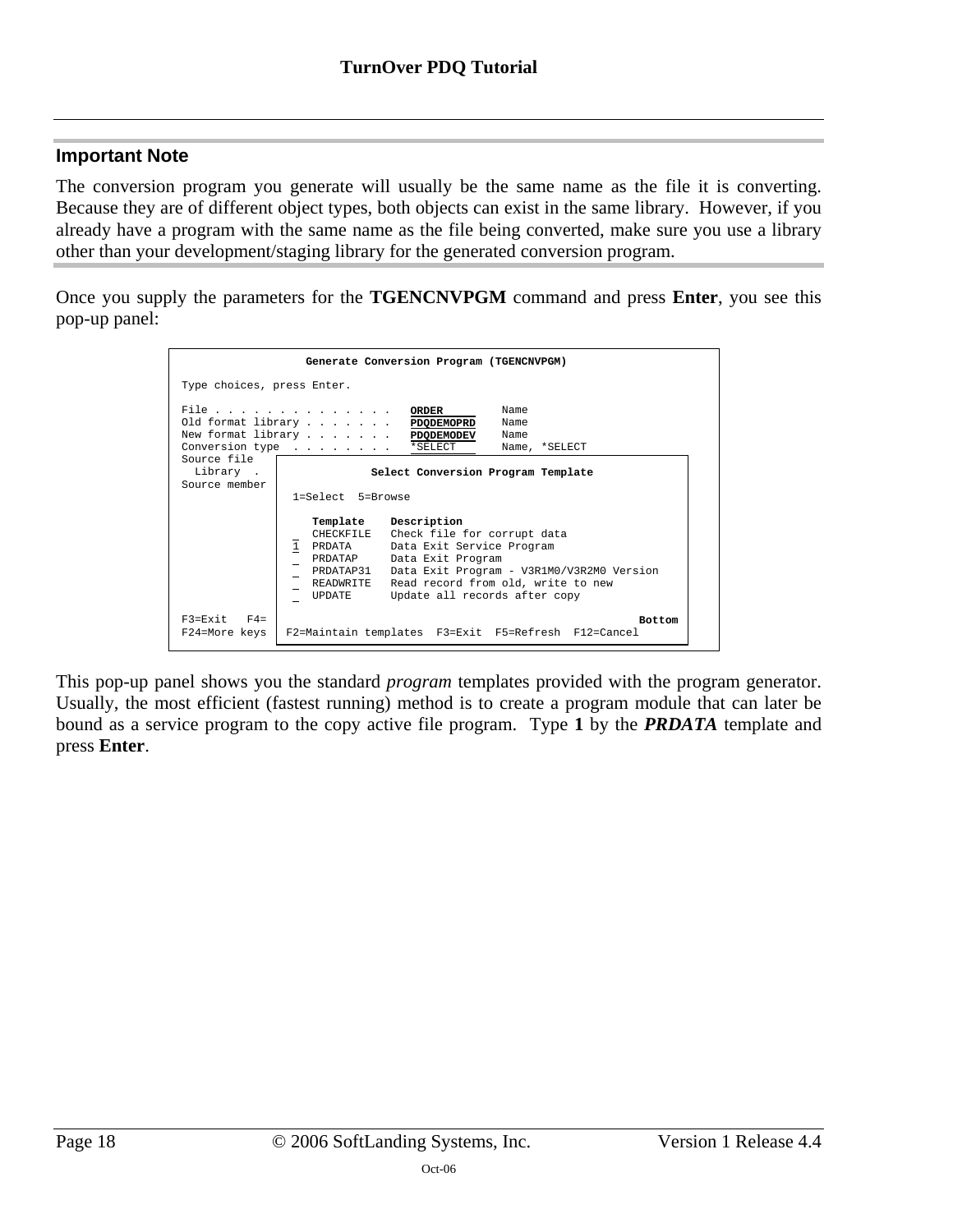A panel like this appears:

| 9/22/06 14:47:06 Generate Conversion Program                                                                                                                         |                                          |                                                                                       |
|----------------------------------------------------------------------------------------------------------------------------------------------------------------------|------------------------------------------|---------------------------------------------------------------------------------------|
| File ORDER<br>Old format library PDODEMOPRD<br>New format library PDODEMODEV<br>Conversion type PRDATA<br>Source file ORPGLESRC<br>Library PDQDEMODEV<br>MemberORDER |                                          |                                                                                       |
| Type choices for new and changed fields, press Enter.                                                                                                                |                                          |                                                                                       |
| 5=Browse                                                                                                                                                             |                                          |                                                                                       |
| Field                                                                                                                                                                | Old Definition New Definition Conversion |                                                                                       |
| 6 —<br><b>OORDDT</b>                                                                                                                                                 | 8<br>P<br>$P \qquad \qquad$              | $*MAP$                                                                                |
| 6<br>OADDDT                                                                                                                                                          | 8<br>P<br>P                              | *MAP                                                                                  |
| 6<br>OLCGDT                                                                                                                                                          | $\mathsf{R}$<br>$\mathsf{P}$<br>P        | *MAP                                                                                  |
|                                                                                                                                                                      |                                          | <b>Bottom</b><br>F3=Exit F4=Select F6=Generate F11=Edit F12=Cancel F21=System command |

This panel displays the results of a comparison of the file field definitions of the old and new versions of the ORDER file. The fields listed are the ones that have changed between the two versions.

Notice that the *Conversion* field is input enabled. Position your cursor on the *Conversion* field for the *OORDDT* field and press **F4**. A list of field conversion templates appears:

|                                                   | 9/22/06 14:47:06 Generate Conversion Program                                                                                                                                                                                                                                                                                                                                                                         |
|---------------------------------------------------|----------------------------------------------------------------------------------------------------------------------------------------------------------------------------------------------------------------------------------------------------------------------------------------------------------------------------------------------------------------------------------------------------------------------|
| Member                                            | File ORDER<br>Old format library PDODEMOPRD<br>New format library PDODEMODEV<br>Conversion type PRDATA<br>Source file ORPGLESRC<br>Library PDQDEMODEV                                                                                                                                                                                                                                                                |
|                                                   | Select Field Conversion Template                                                                                                                                                                                                                                                                                                                                                                                     |
| Type choices                                      |                                                                                                                                                                                                                                                                                                                                                                                                                      |
| 5=Browse                                          | 1=Select 5=Browse                                                                                                                                                                                                                                                                                                                                                                                                    |
| Field<br><b>OORDDT</b><br><b>OADDDT</b><br>OLCGDT | Template Description<br>Default *MAP *DROP<br>$*$ MAP $\overline{ }$<br>APPENDDATE Append converted date to end of file<br>DATE6TODAT<br>Convert YMD date from 6 num, to date field<br>1 DATE6TO8<br>Convert YMD date from 6 num, to 8 num.<br>DATE6TO8W<br>Convert YMD date from 6 num, to 8 num, WNDW<br>INITIALIZE Initialize new field to ad-hoc value<br>YEAR2TO4<br>Convert year from 2 num. to 4 num.<br>More |
| $F3 = Fx$ it $F4 = S$                             | F2=Maintain templates F3=Exit F5=Refresh F12=Cancel                                                                                                                                                                                                                                                                                                                                                                  |

Notice that one of the templates, *DATE6TO8*, converts dates from 6 to 8 digits. Type **1** next to the *DATE6TO8* template and press **Enter**. Repeat the process for the remaining fields for this file. Note that you can use any combination of field methods. Our three fields just happen to be using the same method.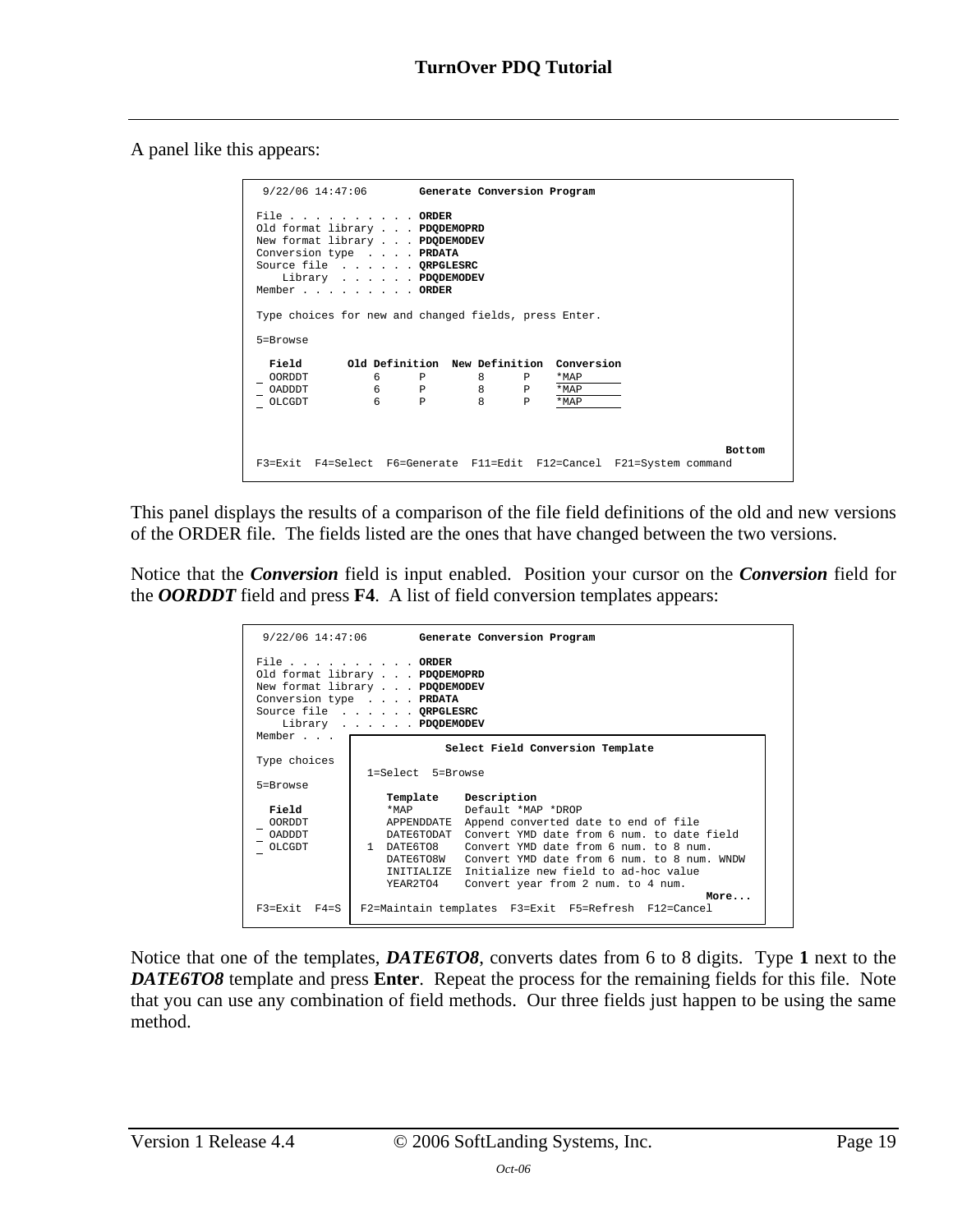If you are curious about what the field templates look like, press **F2** and then browse the lines of source for the template we used. Notice that it is nothing more than a snippet of six lines of logic! This code is inserted in the conversion program to convert the data for the fields we changed. As you can see, you can easily create your own templates for any type of field that you might need in the future.

| $9/22/06$ 15:21:32 Generate Conversion Program                                                                                                                        |                  |               |               |
|-----------------------------------------------------------------------------------------------------------------------------------------------------------------------|------------------|---------------|---------------|
| File ORDER<br>Old format library PDODEMOPRD<br>New format library PDQDEMODEV<br>Conversion type PRDATA<br>Source file ORPGLESRC<br>Library PDQDEMODEV<br>Member ORDER |                  |               |               |
| Type choices for new and changed fields, press Enter.                                                                                                                 |                  |               |               |
| 5=Browse                                                                                                                                                              |                  |               |               |
| Field 61d Definition New Definition Conversion                                                                                                                        |                  |               |               |
| <b>OORDDT</b>                                                                                                                                                         | 6 P 8 P DATE6TO8 |               |               |
| <b>CADDDT</b>                                                                                                                                                         | 6 P 8 P DATE6TO8 |               |               |
| $6$ $P$<br>OLCGDT                                                                                                                                                     | $8 - 1$          | P<br>DATE6TO8 |               |
|                                                                                                                                                                       |                  |               | <b>Bottom</b> |
| F3=Exit F4=Select F6=Generate F11=Edit F12=Cancel F21=System command                                                                                                  |                  |               |               |

Now you are ready to generate the actual RPGLE source for this module. Press **F6** to generate the source in the source file and library specified.

Having successfully generated the conversion program's source code for the ORDER file, we will repeat the process for the ORDLINE file. Return to the beginning of this section and repeat the steps, replacing ORDER with ORDLINE. Note that you will see different fields that have changed, but you will still be selecting the DATE6TO8 conversion method.

Once you have generated the source program for both the ORDER and ORDLINE conversions, we will look at the results. To view the generated source code, display the *Work with Members Using PDM* panel, change the source file to QRPGLESRC in library PDQDEMODEV, and press **Enter**.

Use option **2** to review the generated source. You will see by the structure of the program that it is only manipulating the data that is passed by the copy program. Search for the value "1940". See how PDQ copied in the field conversion template code for each field. You can easily make any additional changes to this code before you compile the module.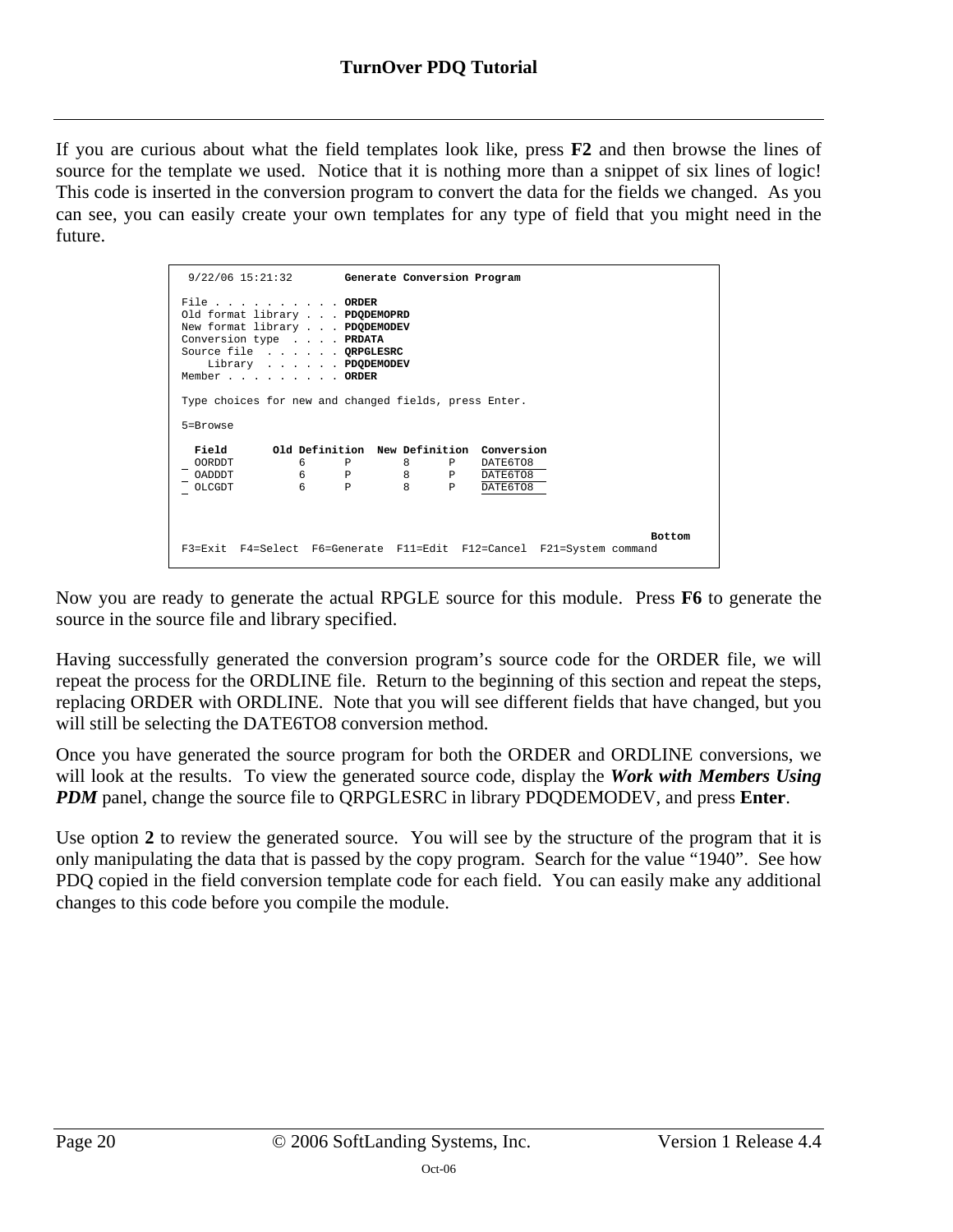Use option **15** to submit the compiles for the two program modules:

|                                                                                                                           |                                            | Work with Members Using PDM |            |                  |               | <b>SLSTRAIN</b> |
|---------------------------------------------------------------------------------------------------------------------------|--------------------------------------------|-----------------------------|------------|------------------|---------------|-----------------|
| File QRPGLESRC<br>Library PDQDEMODEV                                                                                      |                                            |                             |            | Position to      |               |                 |
| Type options, press Enter.<br>$2 = F d i t$<br>8=Display description $9=$ Save 13=Change text 14=Compile 15=Create module | 3=Copy 4=Delete 5=Display 6=Print 7=Rename |                             |            |                  |               |                 |
| Member<br>Opt<br>$\frac{15}{15}$<br>ORDER                                                                                 | Type<br>RPGLE                              | Text<br>Order File          |            |                  |               |                 |
| ORDLINE                                                                                                                   | RPGLE                                      | Order Line File             |            |                  |               |                 |
|                                                                                                                           |                                            |                             |            |                  |               |                 |
|                                                                                                                           |                                            |                             |            |                  |               |                 |
|                                                                                                                           |                                            |                             |            |                  |               | <b>Bottom</b>   |
| Parameters or command<br>$==->$                                                                                           |                                            |                             |            |                  |               |                 |
| $F3 = Exit$                                                                                                               | $F4 = Promp$                               |                             | F5=Refresh |                  | F6=Create     |                 |
| F9=Retrieve                                                                                                               | F10=Command entry                          |                             |            | F23=More options | F24=More keys |                 |

After the compiles complete, you must create service programs.<sup>4</sup> We have shipped a PDM userdefined option to help you do this step quickly and easily. If you want to use this option, press **F18** (*Change defaults*) to change your PDM user defaults. The *Change Defaults* panel appears:

|                                                                                                                                                                                                                                                                                    | Change Defaults                                                                                                                                                                                                                                                                                                                                          |
|------------------------------------------------------------------------------------------------------------------------------------------------------------------------------------------------------------------------------------------------------------------------------------|----------------------------------------------------------------------------------------------------------------------------------------------------------------------------------------------------------------------------------------------------------------------------------------------------------------------------------------------------------|
| Type choices, press Enter.                                                                                                                                                                                                                                                         |                                                                                                                                                                                                                                                                                                                                                          |
| Object library *SRCLIB<br>Replace object<br>Compile in batch<br>Run in batch<br>Save session defaults<br>Save/Restore option<br>Job description QBATCH<br>Library *LIBL<br>Change type and text $\ldots$ .<br>Option file QAUOOPT<br>Library<br>Member QAUOOPT<br>Full screen mode | Name, *CURLIB, *SRCLIB<br>Y=Yes, N=No<br>Ν<br>$\underline{\mathtt{Y}}$<br>Y=Yes, N=No<br>$\frac{\text{N}}{\text{Y}} \\ \frac{\text{Y}}{\text{1}}$<br>Y=Yes, N=No<br>Y=Yes, N=No<br>$1 =$ Single, $2 =$ All<br>Name, *USRPRF, F4 for list<br>Name, *CURLIB, *LIBL<br>Y=Yes, N=No<br>Y<br>Name<br>TPDO<br>Name, *CURLIB, *LIBL<br>Name<br>Y=Yes, N=No<br>N |
| $F3 = F \times i t$                                                                                                                                                                                                                                                                | More<br>F4=Prompt       F5=Refresh       F12=Cancel                                                                                                                                                                                                                                                                                                      |

On this panel, specify QAUOOPT as the option file and TPDQ as its library (as shown here) and press **Enter**. Then, on the *Work with Members Using PDM* panel, press **F16** (*User options*) to work with user options.

 $\overline{a}$ 

<span id="page-20-0"></span><sup>&</sup>lt;sup>4</sup> If you used the PRDATAP31 conversion program template, or are NOT generating a service program, skip this step.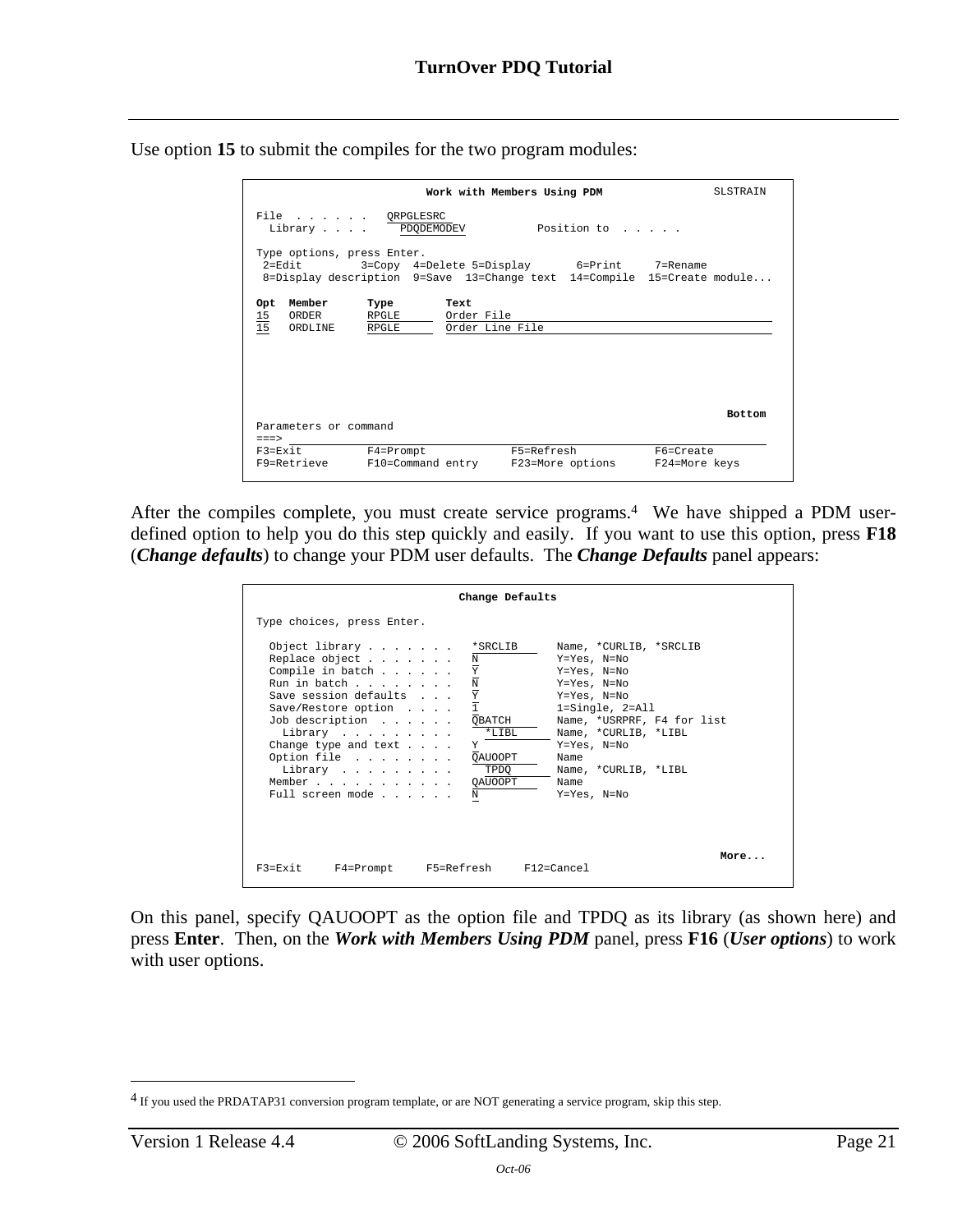A panel like this appears:

|                                                                                                                                                                                                                                                 |                                                                                                                                                      | Work with User-Defined Options | <b>SLSTRAIN</b>            |
|-------------------------------------------------------------------------------------------------------------------------------------------------------------------------------------------------------------------------------------------------|------------------------------------------------------------------------------------------------------------------------------------------------------|--------------------------------|----------------------------|
|                                                                                                                                                                                                                                                 | File : QAUOOPT<br>Library : TPDQ                                                                                                                     | Position to :                  | Member : QAUOOPT           |
|                                                                                                                                                                                                                                                 | Type options, press Enter.<br>$2 =$ Change $3 =$ Copy                                                                                                | 4=Delete                       | 5=Display                  |
| Option<br>Opt<br>PS and the set of the set of the set of the set of the set of the set of the set of the set of the set of the set of the set of the set of the set of the set of the set of the set of the set of the set of the set of the se | Command<br>CRTSRVPGM SRVPGM(TPDO/&N) MODULE(TPDO/&N TPDO/TRPGHDLR) EXPORT(*S<br>SP /*demo version-do not alter*/ CRTSRVPGM SRVPGM(PDODEMODEV/&N) MOD |                                |                            |
| Command<br>$===>$<br>$F3 = F \times i t$                                                                                                                                                                                                        |                                                                                                                                                      | F5=Refresh                     | <b>Bottom</b>              |
| F9=Retrieve                                                                                                                                                                                                                                     | F4=Prompt<br>F10=Command entry                                                                                                                       |                                | F6=Create<br>F24=More keys |

On this panel, type **2** (*Change*) next to option **SP**. This panel appears:



### **Important Notes**

- Be sure to use the Export source file indicated above. Source file *QSRVSRC* in library *TPDQ* contains the *Export Signature* required for the service program.
- You must include the special error-handling program (*TPDQ/TRPGHDLR*) as an additional module when creating your service program. For information about how you can deal with corrupted data, see *[Dealing with Corrupted Data](#page-22-0)* on page **[23](#page-22-0)**.
- For this tutorial, we are creating our service modules and programs in library PDQDEMODEV. During actual use, you will want to change this to your actual library. You should specify that library name in place of PDQDEMODEV in the **TWRKPDQDFT** and **TGENCNVPGM** commands, and in the above user-defined PDM option in the **CRTSRVPGM** command.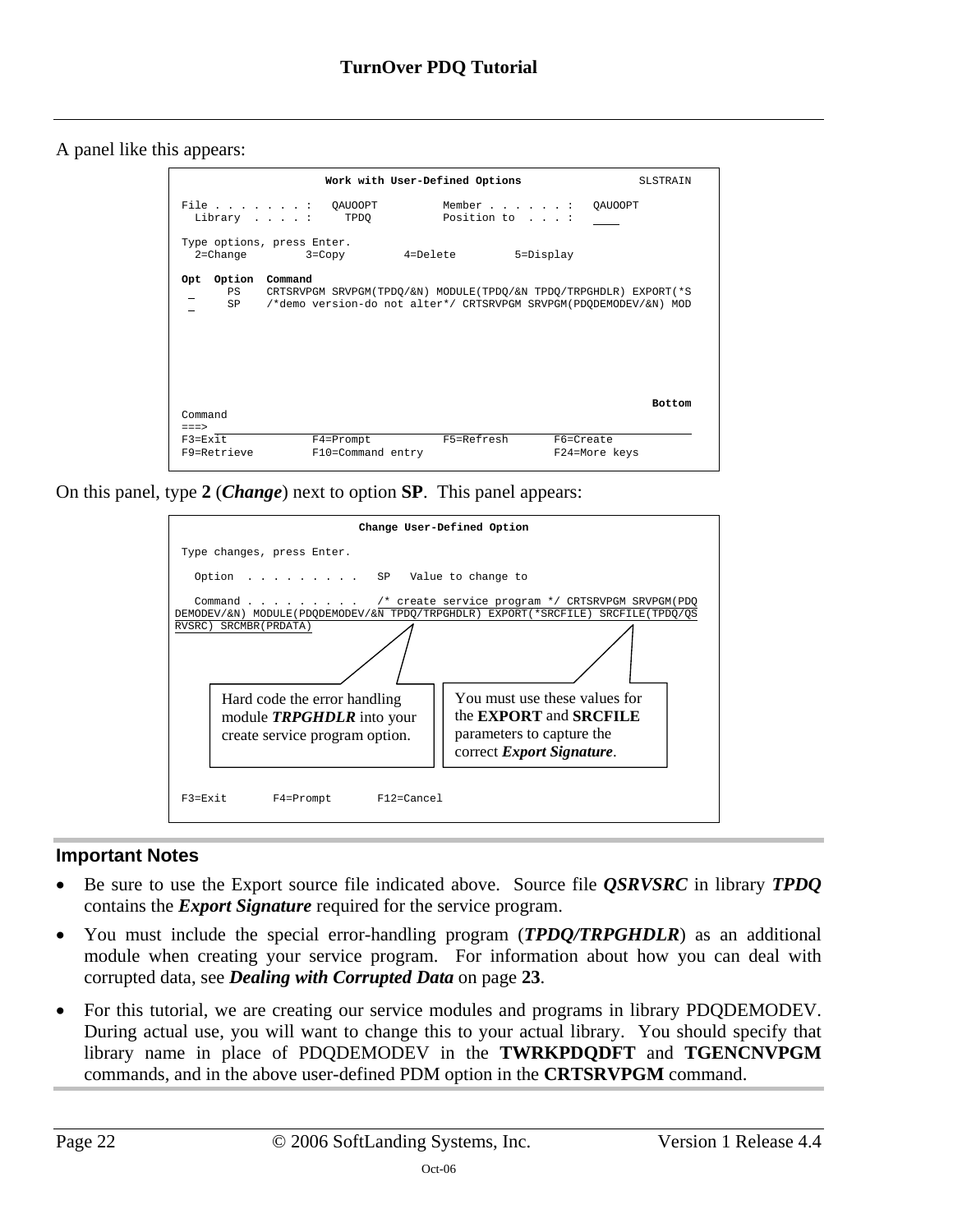# <span id="page-22-0"></span>**DEALING WITH CORRUPTED DATA**

Even the most knowledgeable programmer and tightest conversion program have been brought to their knees by unexpected or corrupted data. Who knows how that numeric field got filled with all Zs? As a result, down comes the conversion program! (And why does this always seem to happen during the middle of the night?) No matter when—or how—it happens, it is never a pretty picture.

### **Note:** *Remember, even if your PDQ conversion fails abnormally, PDQ has not touched your live production data, so all you have lost is the run time.*

Fortunately, PDQ has two features that will help prevent your program from crashing because of bad data. One is an ILE error-handling module that processes error messages generated by corrupted data in your file. The other is a technique that identifies records in your file that contain corrupted data.

## <span id="page-22-1"></span>**ILE error handling module**

PDQ includes an error-handling module (*TRPGHDLR*), which you can attach as an additional module when you create the service program you will use to convert a file. This module captures and manages error messages associated with corrupted data, rather than letting them through to the default error processor, which would end the conversion.

The conversion programs you generate this way will use OS/400 APIs to register TRPGHDLR as the error handler for your conversion program. If your conversion program encounters corrupted data in a field, it writes the record to the new version of the file without conversion.

### <span id="page-22-2"></span>**Identifying records with corrupted data**

If you think you might have bad data in some of your production files, you can use the **TGENCNVPGM** command to generate a program module, which you then use to create an ILE program to verify a file. You can run this "trial" version of the PDQ conversion in the days or weeks ahead of your actual live conversion to flush out and correct any bad data records. This process makes no changes to your live production data; it is a read-only process.

You can use the **CHECKFILE** program template to generate the ILE module. When using the CHECKFILE template, you do not have to select field-level templates for all the changed fields; you can leave them as \*MAP. However, it makes no difference if you do select field-level templates. Also, to prevent the program from being confused with the data conversion program, we recommend that you name it something different than the file. To create the program generated from the CHECKFILE template, use these commands:

### **1) CRTRPGMOD MODULE(***anylib/pgmname***)**

### **2) CRTPGM PGM(***anylib/pgmname***) MODULE(***anylib/pgmname* **TPDQ/TRPGHDLR)**

You can run the generated program to produce a report listing of records in the production file that contain corrupted or invalid data. You can manually correct the data after PDQ completes.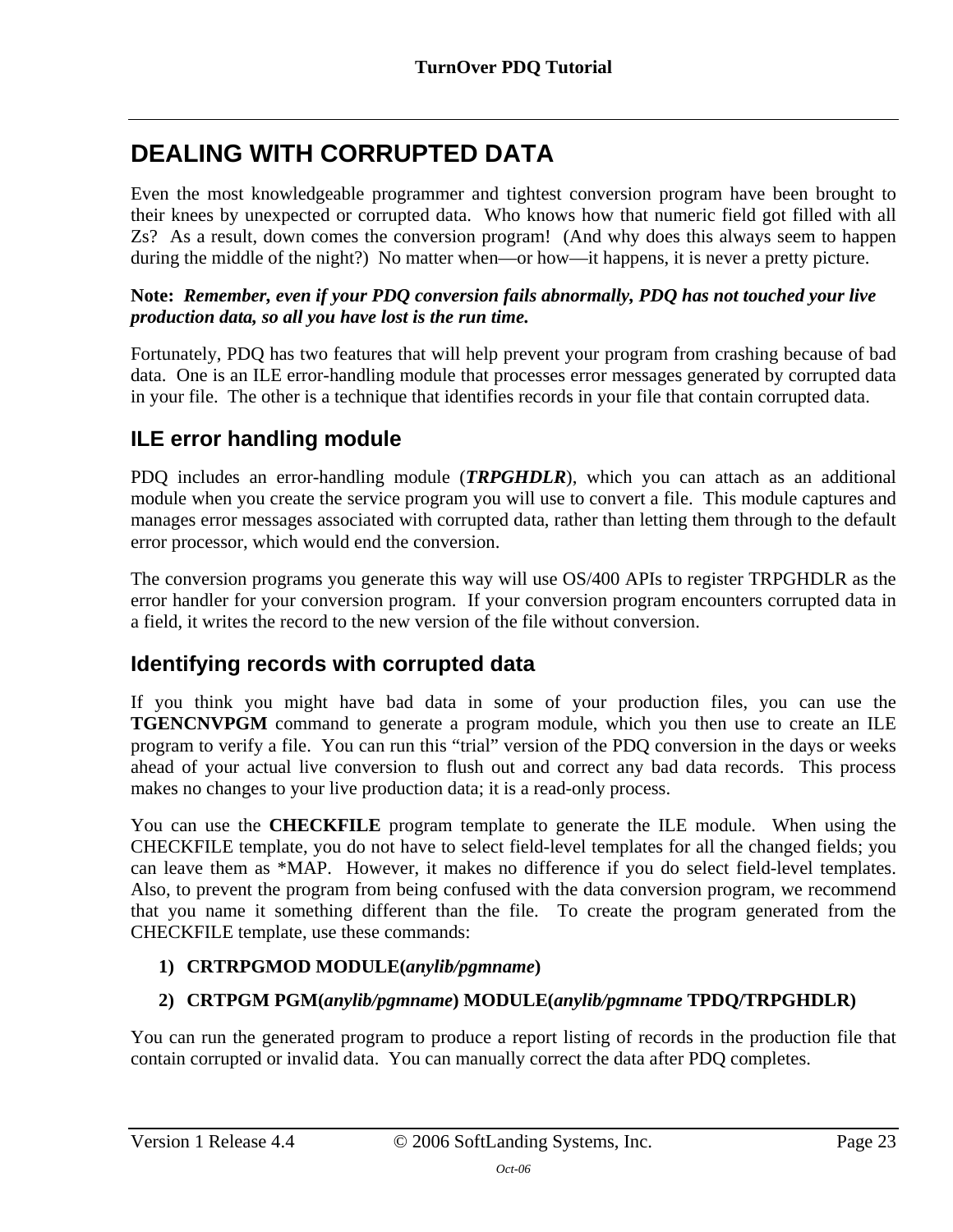# <span id="page-23-0"></span>**CREATING A PDQ CONTROL FILE**

The PDQ control file allows you to identify all the files you want to install for this change. You will most likely create a new control file<sup>5</sup> for every change that involves file changes. You can enter any number of files in the PDQ control [fil](#page-23-1)e. *The important thing to remember is that PDQ will manage the conversion of all of these files together as one group.*

When you are ready to install your change, you can reference the PDQ control file name you want to install. PDQ then submits the jobs it needs to run for each file listed in the control file.

Select option **4** (*Create PDQ control file*) on the PDQ Main Menu. A panel like this appears:

|                                                | Create PDQ Control File (TCRTPDQF)                                                   |
|------------------------------------------------|--------------------------------------------------------------------------------------|
| Type choices, press Enter.                     |                                                                                      |
| PDQ control file PDQDEMO<br>Library PDQDEMODEV | Name<br>Name                                                                         |
|                                                |                                                                                      |
|                                                |                                                                                      |
|                                                |                                                                                      |
| F24=More keys                                  | <b>Bottom</b><br>F3=Exit F4=Prompt F5=Refresh F12=Cancel F13=How to use this display |

As shown here, supply the name of the control file and the library in which you want it created. Press **Enter**.

If you have developed your own installation programs, you can use the **TCRTPDQF** (**Create PDQ Control File**) command to create the control file from within your program, and then populate it using the **TADDPDQFE** (**Add PDQ Control File Entry**) API for each file.

 $\overline{a}$ 

<span id="page-23-1"></span><sup>5</sup> If you use any type of project management, a good standard to follow is to use that request/task number or reference code for the name of the control files you create.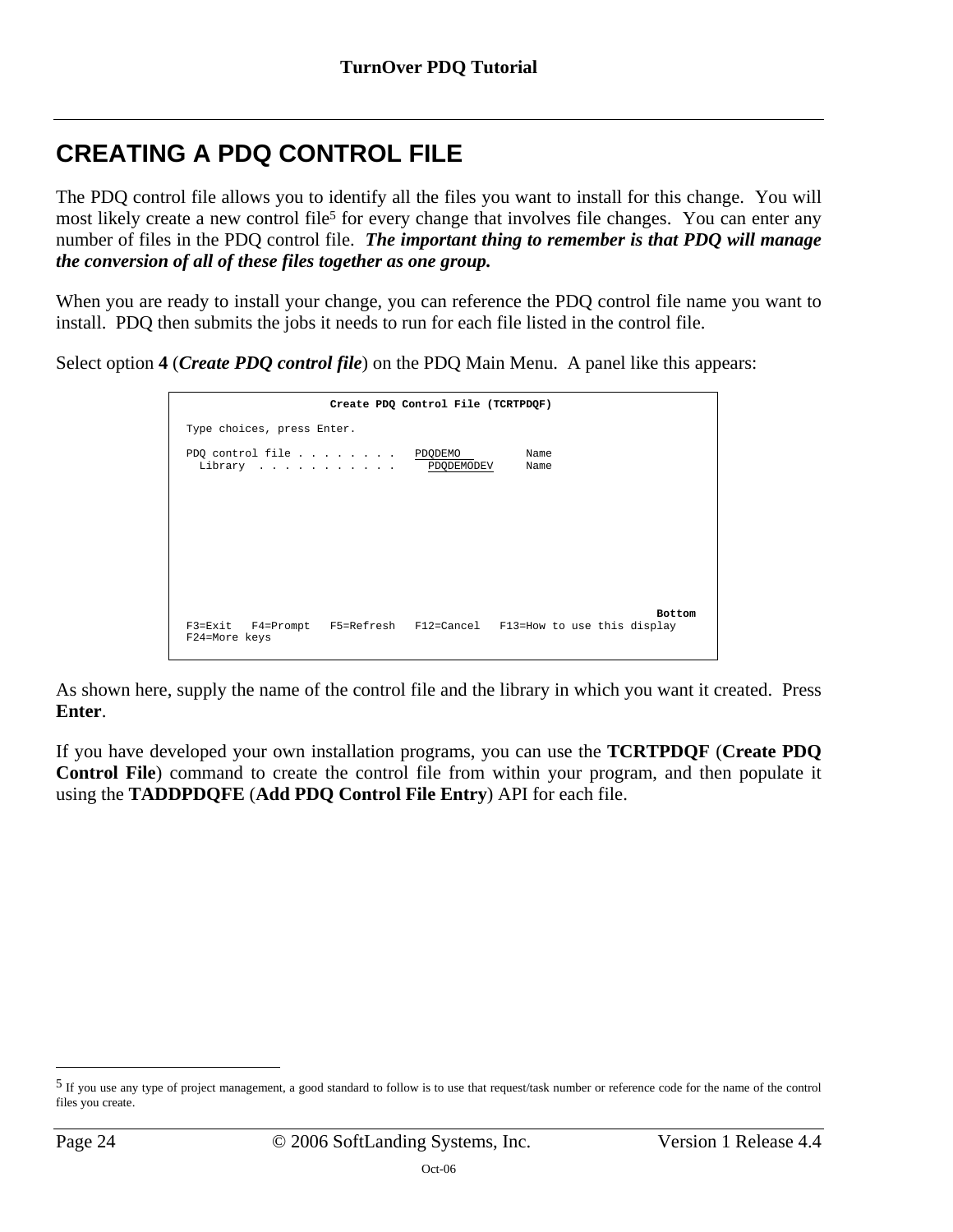# <span id="page-24-0"></span>**WORKING WITH A PDQ CONTROL FILE**

Select option **5** (*Work with PDQ control file*) on the PDQ Main Menu. Supply the name of the control file and library and press **Enter**. Notice that by entering **\*YES** for the *Create PDQ control file* parameter in this (**TWRKPDQF**) command, you could have combined the steps for creating and working with a PDQ control file.



## <span id="page-24-1"></span>**Entering the list of files**

Once you have created the PDQ control file, you must then supply the list of files that you will install. When you are ready to start the copy process, PDQ handles submission of all individual copy and journal monitoring jobs.

|                            | $9/17/01$ 09:41:37 Work with PDQ Control File                                          |  |                                              |               |
|----------------------------|----------------------------------------------------------------------------------------|--|----------------------------------------------|---------------|
| Type choices, press Enter. | Library PDODEMODEV<br>Group PDODEMO<br>2=Change 4=Delete 6=Generate conversion program |  | PDQ control file PDODEMO Position to file    |               |
|                            | From From To Replace Create                                                            |  | Seq File bibrary Library or Add File Mapping |               |
|                            |                                                                                        |  |                                              |               |
|                            |                                                                                        |  |                                              |               |
|                            |                                                                                        |  |                                              |               |
|                            |                                                                                        |  |                                              |               |
|                            |                                                                                        |  |                                              | <b>Bottom</b> |
|                            | $F3 = Fx$ it $F6 = Add$ $F12 = Canada$ $F20 = PDM$ $F21 = Command$                     |  |                                              |               |

Press **F6** to add the list of files you will be changing.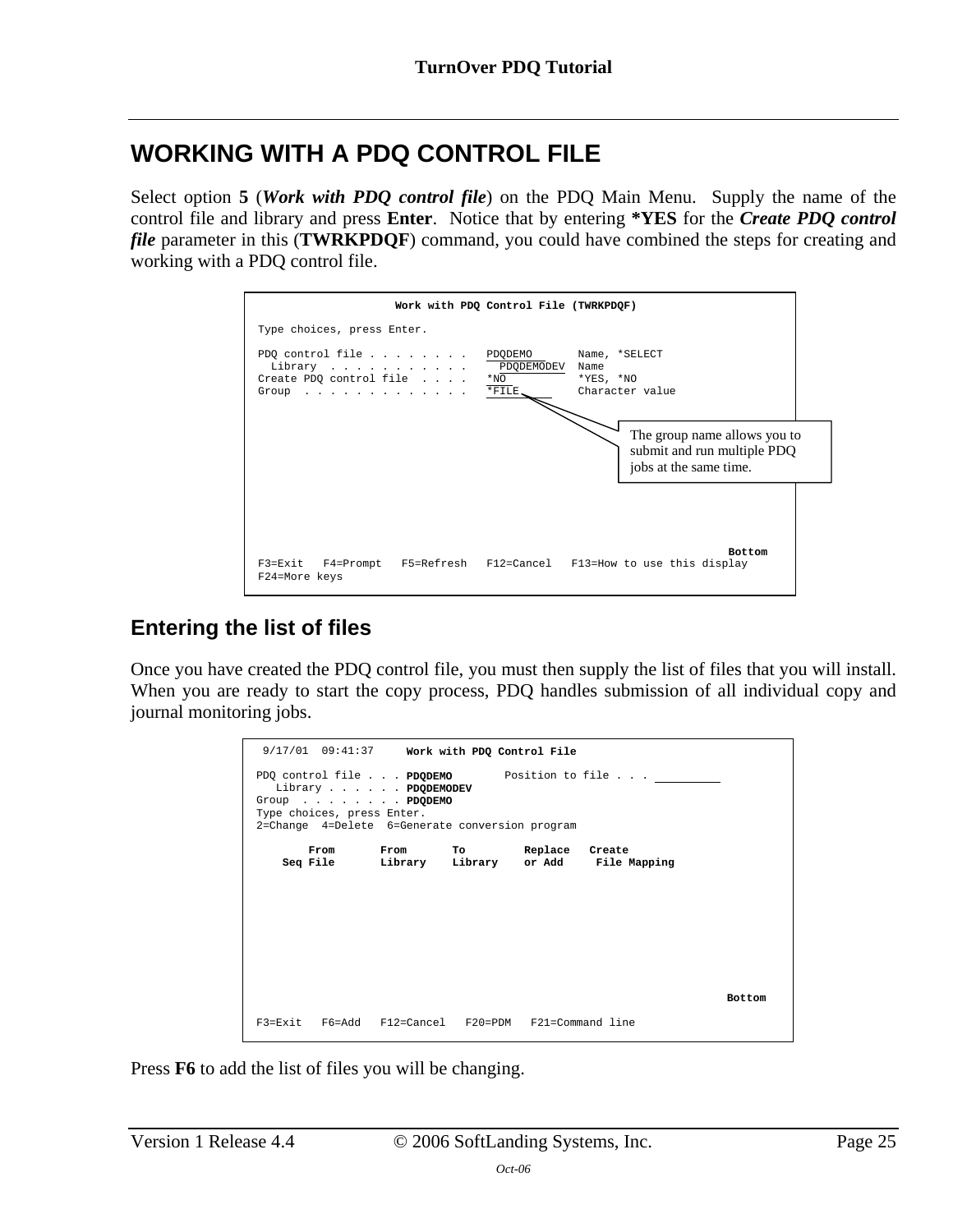A panel like this appears:

| Add PDQ Control File Entry<br>File PDQDEMO<br>Library PDQDEMODEV<br>Copy group $\ldots$ $\ldots$ <b>PDQDEMO</b> |  |
|-----------------------------------------------------------------------------------------------------------------|--|
| Type choices, press Enter.                                                                                      |  |
| From file ORDER<br>Name                                                                                         |  |
| Library PDODEMOPRD Name, *LIBL, *CURLIB                                                                         |  |
| To file ORDER<br>Name                                                                                           |  |
| Library PDODEMODEV Name, *LIBL, *CUPIII                                                                         |  |
| From member *ALL<br>Name, *ALL, *FIR<br>These fields are conditioned and                                        |  |
| Name, *FIRST, *F<br>To member *FROMMBR<br>only appear when you specify                                          |  |
| Number (blank=*N<br>Sequence                                                                                    |  |
| <b>*PGM</b> or <b>*SRVPGM</b> for the<br>*ADD, *REPLACE<br>Replace or add records *REPLACE                      |  |
| Create file *NO<br>$*$ YES, $*$ NO<br>field mapping.                                                            |  |
| *NON <sub>P</sub><br>Record format field mapping *SRVPGM                                                        |  |
| FIFIDROP, *PGM, *SRVPGM                                                                                         |  |
| ORDER-<br>Name<br>Service program                                                                               |  |
| Library<br>PDQDEMODEV Name<br>$*$ LTBL                                                                          |  |
| Compress out deleted records *YES<br>$*YES, *NO$                                                                |  |
| Job description TPDQ<br>Name                                                                                    |  |
| Library LIBL<br>Name, *LIBL                                                                                     |  |
| F3=Exit F12=Cancel F21=Command line                                                                             |  |

Supply the parameters as shown here and press **Enter**. Because you have entered *\*SRVPGM* as the value for the *Record format field mapping* parameter, additional parameters appear for the service program and its library. Type the correct service program and library names, then press **Enter** again to add this file to the PDQ control file. (Repeat the process for the ORDLINE file.)

**Note:** Make sure you enter the libraries correctly! Remember, you are defining the copy path just as you would with the CPYF command. The *From file/Library* is production, the *To file/Library* is development/staging.

When you finish, your list of files looks like this:

| $9/22/06$ 15:35:44 Work with PDQ Control File<br>PDQ control file PDQDEMO Position to file<br>Library PDQDEMODEV<br>Group PDQDEMO<br>Type choices, press Enter.<br>2=Change 4=Delete 6=Generate conversion program |                                                                         |  |  |                                                              |               |  |  |
|--------------------------------------------------------------------------------------------------------------------------------------------------------------------------------------------------------------------|-------------------------------------------------------------------------|--|--|--------------------------------------------------------------|---------------|--|--|
| From                                                                                                                                                                                                               | From To Replace Create                                                  |  |  |                                                              |               |  |  |
|                                                                                                                                                                                                                    |                                                                         |  |  | Seq File bibrary Library or Add File Mapping                 |               |  |  |
|                                                                                                                                                                                                                    |                                                                         |  |  | 1 ORDER PDODEMOPRD PDODEMODEV *REPLACE *NO *SRVPGM ORDER     |               |  |  |
|                                                                                                                                                                                                                    |                                                                         |  |  | 2 ORDLINE PDODEMOPRD PDODEMODEV *REPLACE *NO *SRVPGM ORDLINE |               |  |  |
|                                                                                                                                                                                                                    |                                                                         |  |  |                                                              |               |  |  |
|                                                                                                                                                                                                                    |                                                                         |  |  |                                                              | <b>Bottom</b> |  |  |
|                                                                                                                                                                                                                    | $F3 = Fx$ it $F6 = Add$ $F12 = Cancel$ $F20 = PDM$ $F21 = Command$ line |  |  |                                                              |               |  |  |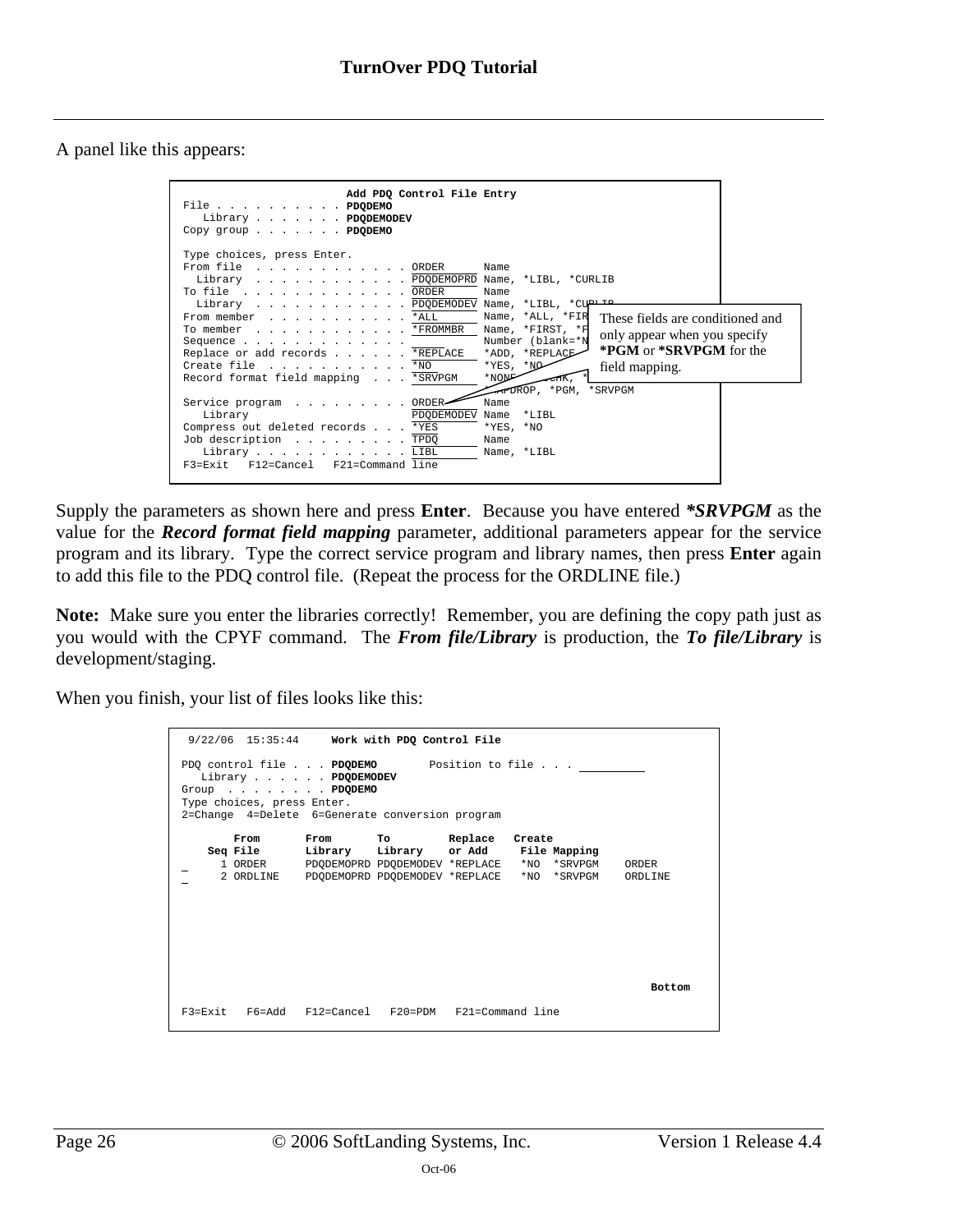## <span id="page-26-0"></span>**Defining the copy method**

You can define the copy method to use for each file, and the method can be different for each file. Each file will have its own set of jobs, one to copy/convert the data and one to process the file changes from the journal receiver transactions. The copy methods are performing the same function as the equivalent parameter used with **CPYF** command:

- \*NONE No field mapping or dropping is done during the copy operation.
- \*NOCHK If the record formats of the database files are different, the copy operation continues despite the differences.
- \*MAP Fields with the same name in the from-file and to-file record formats are copied, and any fields in the to-file that do not exist in the from-file format are set to the default value.
- \*DROP This value must be specified for field-level mapping if any of the field names in the from-file record format do not exist in the to-file format.
- \*MAPDROP Fields with the same name in the from-file and to-file record formats are copied. Fields that do not exist in the to-file are dropped.
- \*PGM A conversion program of the same name as the file being copied is called for each record during the PDQ copy process.
- \*SRVPGM A conversion service program is dynamically bound to the PDQ copy job program. (Initial testing indicates a significant improvement in throughput when copying the records with the bound service program rather than calling a program for each record.)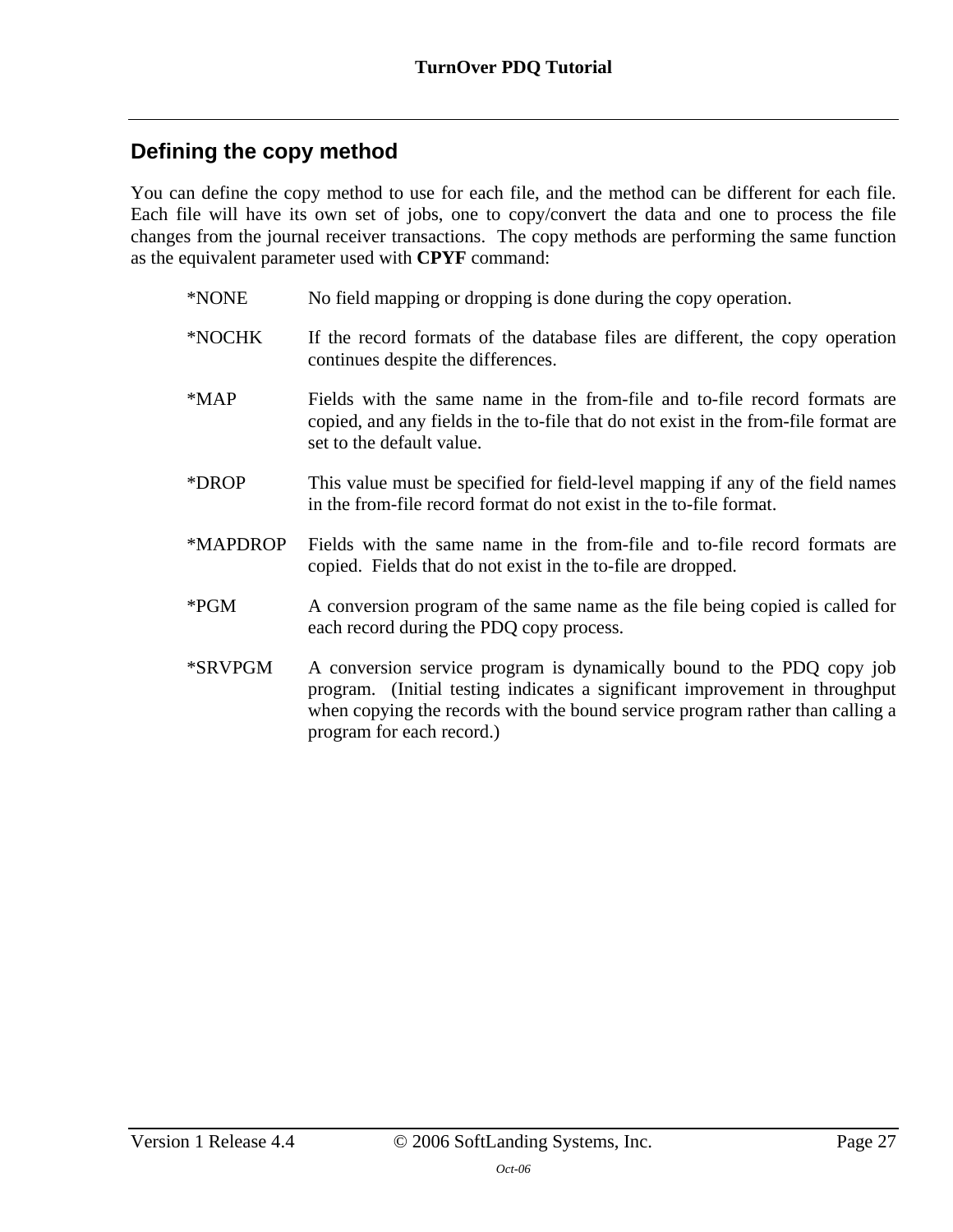# <span id="page-27-0"></span>**SUBMITTING THE COPY JOBS**

We are now ready to start the installation process. It is important to emphasize that, when doing an actual change, you have created the new versions of all of the objects in the staging library.

You have done everything in advance:

- Set the object owner.
- Reviewed and reset the object attributes, including the number of records attribute on all of the files.
- You have set the authority on the objects. (Make sure the profile you use to submit the copy process has sufficient authority to update the files in the staging library.)

All you need is the production data, then a quick move of the new objects to production.

### <span id="page-27-1"></span>**Simulating user transactions**

Before we start the copy process, we need to make sure that one or both of the files are in use and are being changed by active users.

Using another session on this same iSeries, type the **UPDDTA** (**Update Data Using Temporary Program**) command to create a temporary DFU job that will simulate a user updating the files. Make sure you specify the production or "live" file in PDQDEMOPRD. A panel like this appears:

|                                | Update Data Using Temporary Program |                                                                                   |  |
|--------------------------------|-------------------------------------|-----------------------------------------------------------------------------------|--|
| Type choices, press Enter.     |                                     |                                                                                   |  |
| Data file<br>Library<br>Member | ORDER<br>*FIRST                     | Name, F4 for list<br>PDQDEMOPRD Name, *LIBL, *CURLIB<br>Name, *FIRST, F4 for list |  |
|                                |                                     |                                                                                   |  |
|                                |                                     |                                                                                   |  |
|                                |                                     |                                                                                   |  |
| F3=Exit F4=Prompt F12=Cancel   |                                     | (C) COPYRIGHT IBM CORP. 1981, 2000.                                               |  |

On this panel, specify the ORDER or ORDLINE file and the production library (PDQDEMOPRD), as shown. Press **Enter**.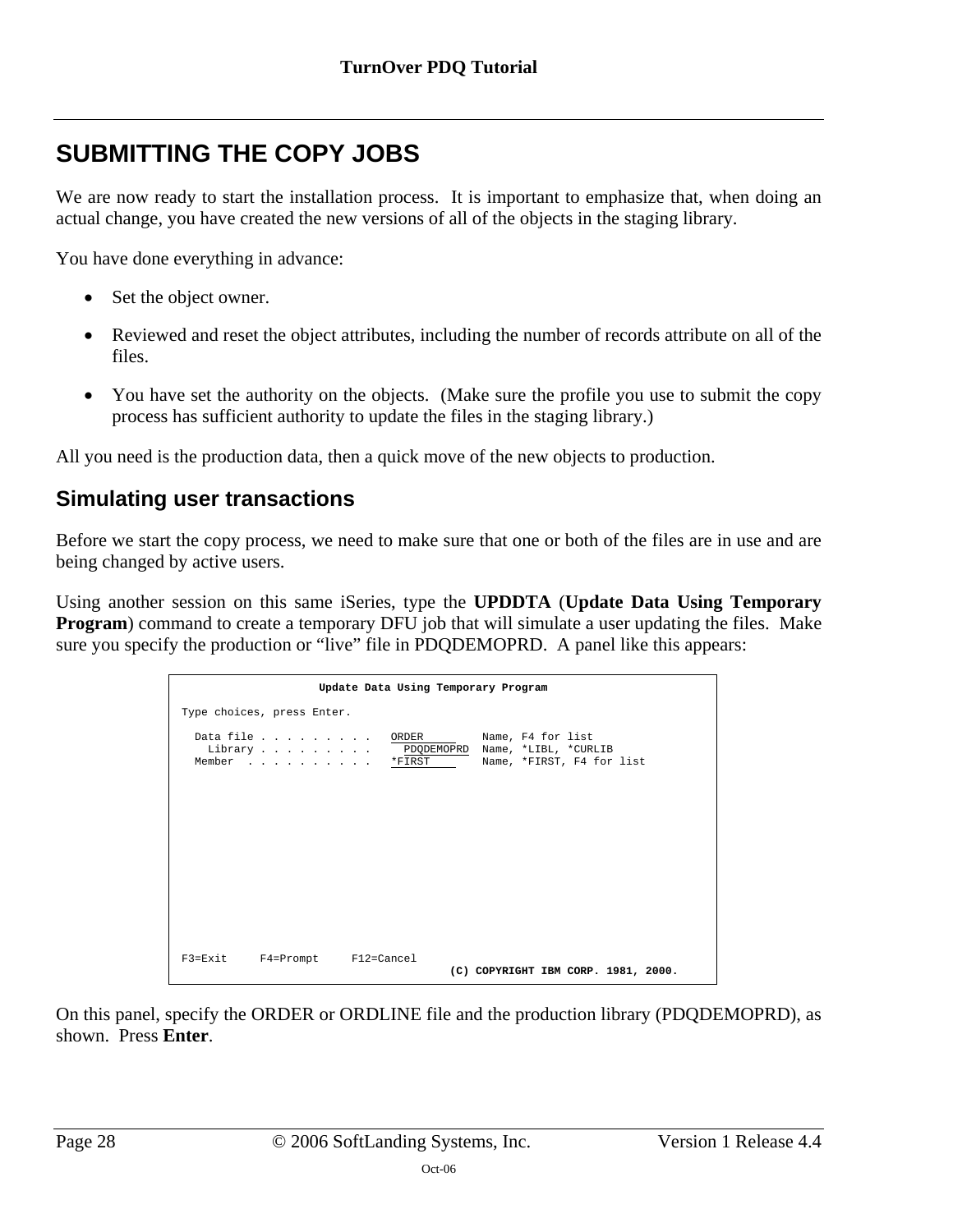### <span id="page-28-0"></span>**Starting the copy jobs**

To begin, type the **SBMJOB** (**Submit Job**) command on a command line and press **F4** to prompt that command. A *Submit Job (SBMJOB)* panel appears:

|                                                     | Submit Job (SBMJOB)                                                       |
|-----------------------------------------------------|---------------------------------------------------------------------------|
| Type choices, press Enter.                          |                                                                           |
| Command to run TCPYACTF                             |                                                                           |
|                                                     |                                                                           |
|                                                     |                                                                           |
| Job name                                            | *JOBD<br>Name, *JOBD                                                      |
| Job description<br>Library                          | *USRPRF<br>Name, *USRPRF<br>Name, *LIBL, *CURLIB                          |
| Job queue<br>Library                                | *JOBD<br>Name, *JOBD<br>Name, *LIBL, *CURLIB                              |
| Job priority (on JOBQ)<br>Output priority (on OUTQ) | *JOBD<br>$1-9.$ *JOBD<br>*JOBD<br>$1-9.$ *JOBD                            |
| Print device                                        | *CURRENT<br>Name, *CURRENT, *USRPRF                                       |
| F13=How to use this display F24=More keys           | More<br>F3=Exit F4=Prompt F5=Refresh F10=Additional parameters F12=Cancel |

On this panel, type the **TCPYACTF** command (as shown here) and press **F4** to prompt that command.

When you prompt the **TCPYACTF** command, this panel appears:

<span id="page-28-1"></span>

| Process Multiple CPYACTF Jobs (TCPYACTF)                                                                                                                                                                                                         |                                                                                                 |
|--------------------------------------------------------------------------------------------------------------------------------------------------------------------------------------------------------------------------------------------------|-------------------------------------------------------------------------------------------------|
| Type choices, press Enter.                                                                                                                                                                                                                       |                                                                                                 |
| PDQ control file $\ldots$<br>TPROMOTF<br>$*$ T. T B T.<br>Library<br>Lock management exit program<br>TCPYACTX<br>$*$ LIBL<br>Library<br>Validate data after copy<br>*DEFAULT<br>Earliest lock check date *ASAP<br>Earliest lock check time *ASAP | Name<br>Name, *LIBL<br>Name<br>Name, *LIBL<br>*DEFAULT, *YES, *NO<br>Date, *ASAP<br>Time, *ASAP |
| F3=Exit F4=Prompt F5=Refresh F12=Cancel F13=How to use this display<br>F24=More keys                                                                                                                                                             | <b>Bottom</b>                                                                                   |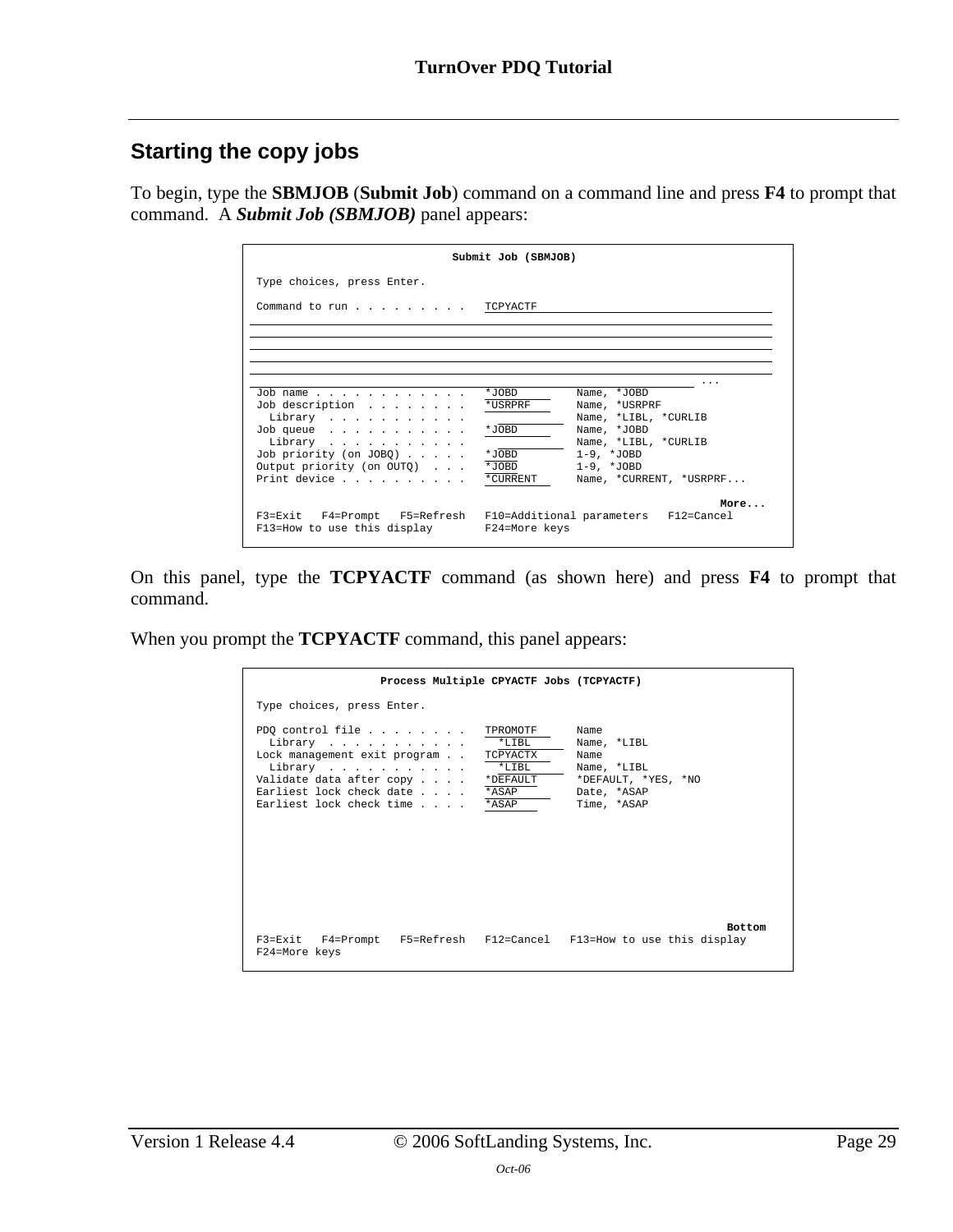On this panel, type the name of the PDQ control file (PDQDEMO) and library (PDQDEMODEV):

| Process Multiple CPYACTF Jobs (TCPYACTF)                                                                                                                          |                                                                      |                                                                                                 | Level: 2      |
|-------------------------------------------------------------------------------------------------------------------------------------------------------------------|----------------------------------------------------------------------|-------------------------------------------------------------------------------------------------|---------------|
| Type choices, press Enter.                                                                                                                                        |                                                                      |                                                                                                 |               |
| PDQ control file<br>Library<br>Lock management exit program<br>Library<br>Validate data after copy<br>Earliest lock check date<br>Earliest lock check time * ASAP | PDODEMO<br>PDODEMODEV<br>TCPYACTX<br>$*$ T.TBT.<br>*DEFAULT<br>*ASAP | Name<br>Name, *LIBL<br>Name<br>Name, *LIBL<br>*DEFAULT, *YES, *NO<br>Date, *ASAP<br>Time, *ASAP |               |
| F3=Exit F4=Prompt F5=Refresh F12=Cancel F13=How to use this display<br>F24=More keys                                                                              |                                                                      |                                                                                                 | <b>Bottom</b> |

**Note:** You can specify the earliest date and time that you want the lock management exit program to check for locks. (For details about the *Earliest lock check date*/*time* parameters, see page **[41](#page-40-0)**.)

Press **Enter**.

The *Submit Job (SBMJOB)* panel reappears with the **TCPYACTF** command parameters you just specified filled in:

|                                                                                                                | Submit Job (SBMJOB) |                         |
|----------------------------------------------------------------------------------------------------------------|---------------------|-------------------------|
| Type choices, press Enter.                                                                                     |                     |                         |
| Command to run TCPYACTF FILE(PDODEMODEV/PDODEMO)                                                               |                     |                         |
|                                                                                                                |                     |                         |
|                                                                                                                |                     |                         |
| Job name                                                                                                       | *JOBD               | Name, *JOBD             |
| Job description                                                                                                | *USRPRF             | Name, *USRPRF           |
| Library                                                                                                        |                     | Name, *LIBL, *CURLIB    |
| Job queue                                                                                                      | *JOBD               | Name, *JOBD             |
| Library                                                                                                        |                     | Name, *LIBL, *CURLIB    |
| Job priority (on JOBQ) $\ldots$ .                                                                              | *JOBD               | $1-9.$ *JOBD            |
| Output priority (on OUTQ)                                                                                      | *JOBD               | $1-9.$ *JOBD            |
| Print device                                                                                                   | *CURRENT            | Name, *CURRENT, *USRPRF |
| F3=Exit F4=Prompt F5=Refresh F10=Additional parameters F12=Cancel<br>F13=How to use this display F24=More keys |                     | More                    |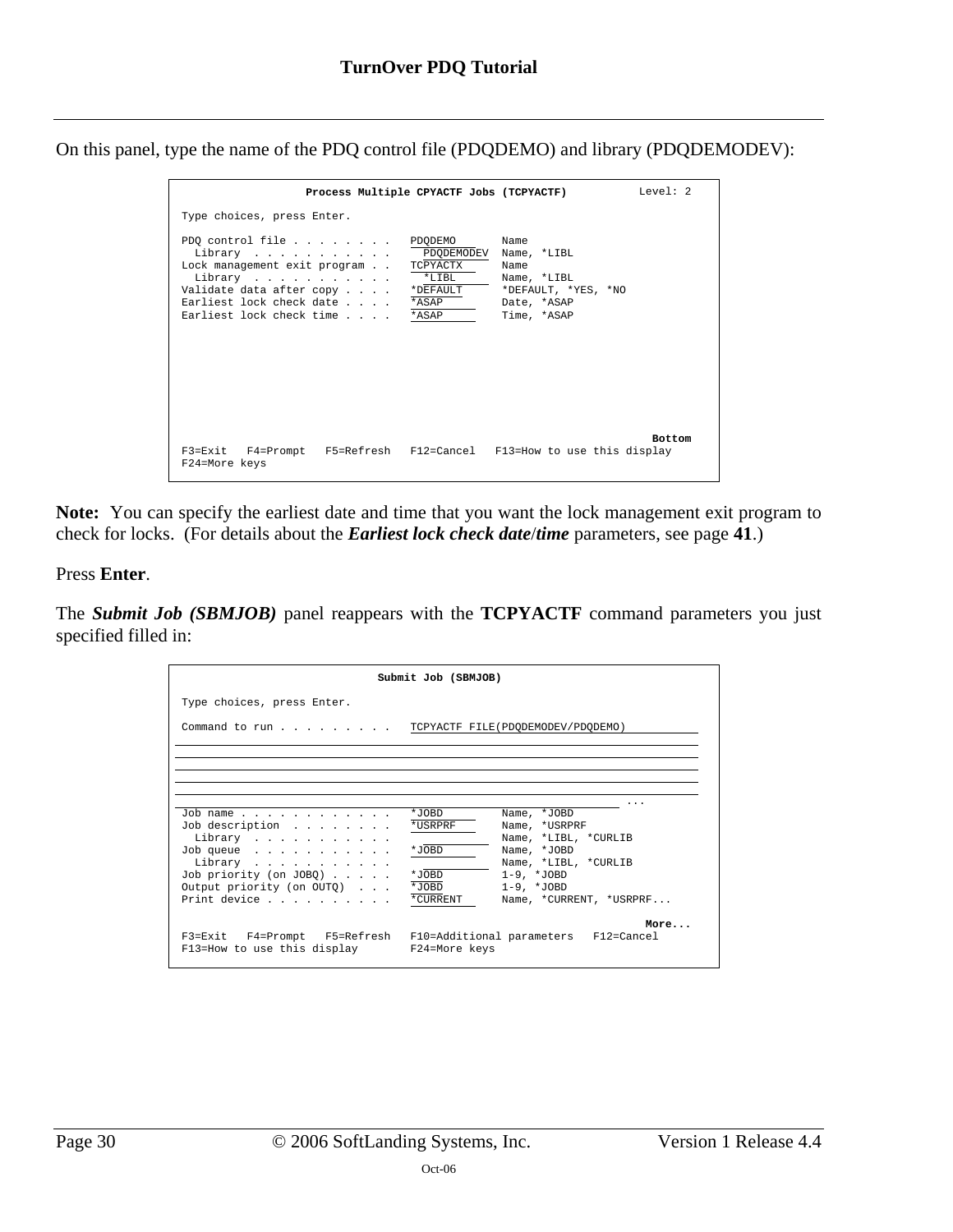Before you submit the job, type a job name and job description, as shown here:

|                                                     | Submit Job (SBMJOB)                                                       |
|-----------------------------------------------------|---------------------------------------------------------------------------|
| Type choices, press Enter.                          |                                                                           |
| Command to run > TCPYACTF FILE (PDQDEMODEV/PDQDEMO) |                                                                           |
|                                                     |                                                                           |
|                                                     |                                                                           |
|                                                     |                                                                           |
| Job name > PDQDEMO                                  | Name, *JOBD                                                               |
| Job description > TPDQ<br>Library > *LIBL           | Name, *USRPRF<br>Name, *LIBL, *CURLIB                                     |
| Job queue                                           | Name, *JOBD<br>*JOBD *                                                    |
| Library<br>Job priority (on JOBQ)                   | Name, *LIBL, *CURLIB<br>$*$ .JOBD<br>$1-9.$ *JOBD                         |
| Output priority (on OUTO)<br>Print device *CURRENT  | $1-9.$ *JOBD<br>*JOBD *<br>Name, *CURRENT, *USRPRF                        |
|                                                     |                                                                           |
| F13=How to use this display F24=More keys           | More<br>F3=Exit F4=Prompt F5=Refresh F10=Additional parameters F12=Cancel |

Now press **Enter** to submit the job. The **TCPYACTF** command handles submission of the individual copy jobs and journal monitoring jobs for each file in your PDQ control file.

Type the **WRKSBMJOB \*USER** command on a command line to view all the jobs that are now running by your submitting the **TCPYACTF** command. You see a panel like this:

<span id="page-30-0"></span>

**Note:** If you plan to run PDQ using your current installation methods, you will execute the **TCPYACTF** command from within your program rather than using the **SBMJOB** command; your CL install program would be the job running in batch.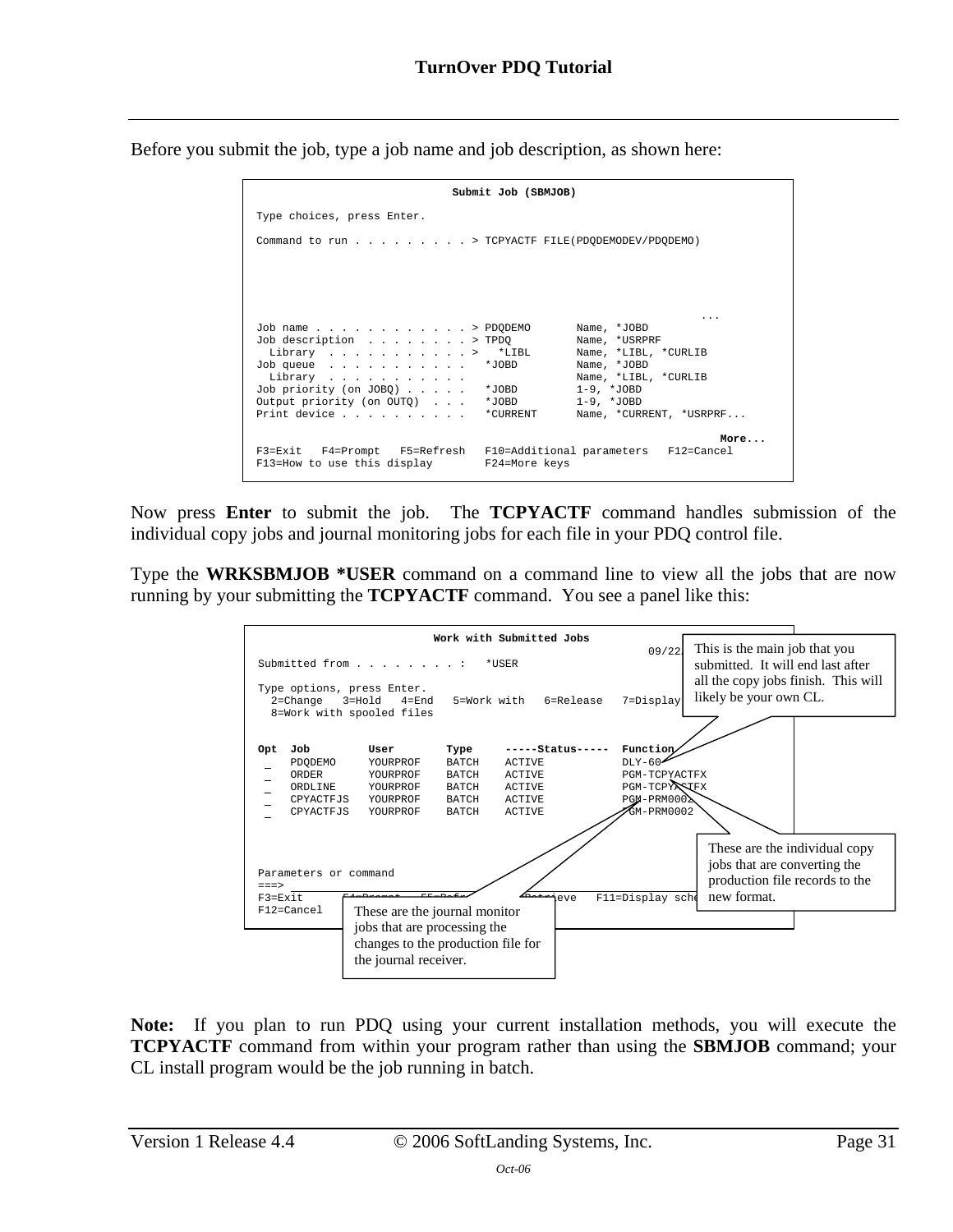# <span id="page-31-0"></span>**WORKING WITH COPY STATUS**

Once the copy jobs are running, you can check on the progress of each job. Select option **6** (*Work with copy status*) on the PDQ Main Menu. A panel like this appears:

|         |                                                                                                           |           | Work with Copy Status    |                   |                                             | 09/22/06 11:48:33                             | <b>SLSTRAIN</b>                     |
|---------|-----------------------------------------------------------------------------------------------------------|-----------|--------------------------|-------------------|---------------------------------------------|-----------------------------------------------|-------------------------------------|
|         | Type options, press Enter<br>4=End 5=Display details 8=Display copy detail 13=Set idle<br>14=Release idle |           |                          |                   |                                             |                                               |                                     |
| Opt     | Library<br>PDQDEMOPRD ORDLINE<br>PDODEMOPRD ORDER                                                         | File      | Member<br>*ALL<br>*ALL   | Process<br>Action | Group<br>Copying PDQDEMO<br>Copying PDODEMO | Time to<br>Completion<br>00:04:40<br>00:01:18 | Copy<br>Pct<br>$\overline{4}$<br>15 |
| Command |                                                                                                           |           |                          |                   |                                             |                                               | <b>Bottom</b>                       |
| $==$    | $F1 = He1p$ $F3 = Exit$<br>F11=View record information                                                    | F4=Prompt | F5=Refresh<br>F12=Cancel |                   | F9=Retrieve                                 |                                               |                                     |

You can view the status of each file, including such important information as the action being performed by the copy operation (*Process Action*),<sup>6</sup> the estimated time left for the operation (*Time to Com[ple](#page-31-1)tion*) and the estimated percentage completed (*Copy pct*). Are you on target for your installation window? This information helps you balance the system resources so the larger file copy jobs get more time.

Next, press **F11** for an alternate view and the record count information. A panel like this appears:

|         |                                              |                           | Work with Copy Status                                     |             | 09/22/06 11:48:35 | SLSTRAIN      |
|---------|----------------------------------------------|---------------------------|-----------------------------------------------------------|-------------|-------------------|---------------|
|         | Type options, press Enter<br>14=Release idle |                           | 4=End 5=Display details 8=Display copy detail 13=Set idle |             |                   |               |
|         |                                              |                           |                                                           |             |                   | Copy          |
| Opt     | Library File                                 |                           | Total                                                     | Copied      | Remaining         | Pct           |
|         | PDODEMOPRD ORDLINE                           |                           | 39,673                                                    | 1,863       | 37,810 4          |               |
|         | PDODEMOPRD ORDER                             |                           | 12,912                                                    | 1,956       | 10,956 15         |               |
|         |                                              |                           |                                                           |             |                   | <b>Bottom</b> |
| Command |                                              |                           |                                                           |             |                   |               |
| $==$    |                                              | F1=Help F3=Exit F4=Prompt | F5=Refresh                                                | F9=Retrieve |                   |               |
|         |                                              |                           | F11=View journal event information F12=Cancel             |             |                   |               |

<span id="page-31-1"></span><sup>6</sup> Valid values for this column are *Idling*, *AccPath*, *Locking*, *Setup*, *Cleanup*, *ERROR*, *Cancel*, *Done*, *Copying*, and *Backup*. See the on-line Help for this panel for descriptions of these values.

 $\overline{a}$ 

Page 32 © 2006 SoftLanding Systems, Inc. Version 1 Release 4.4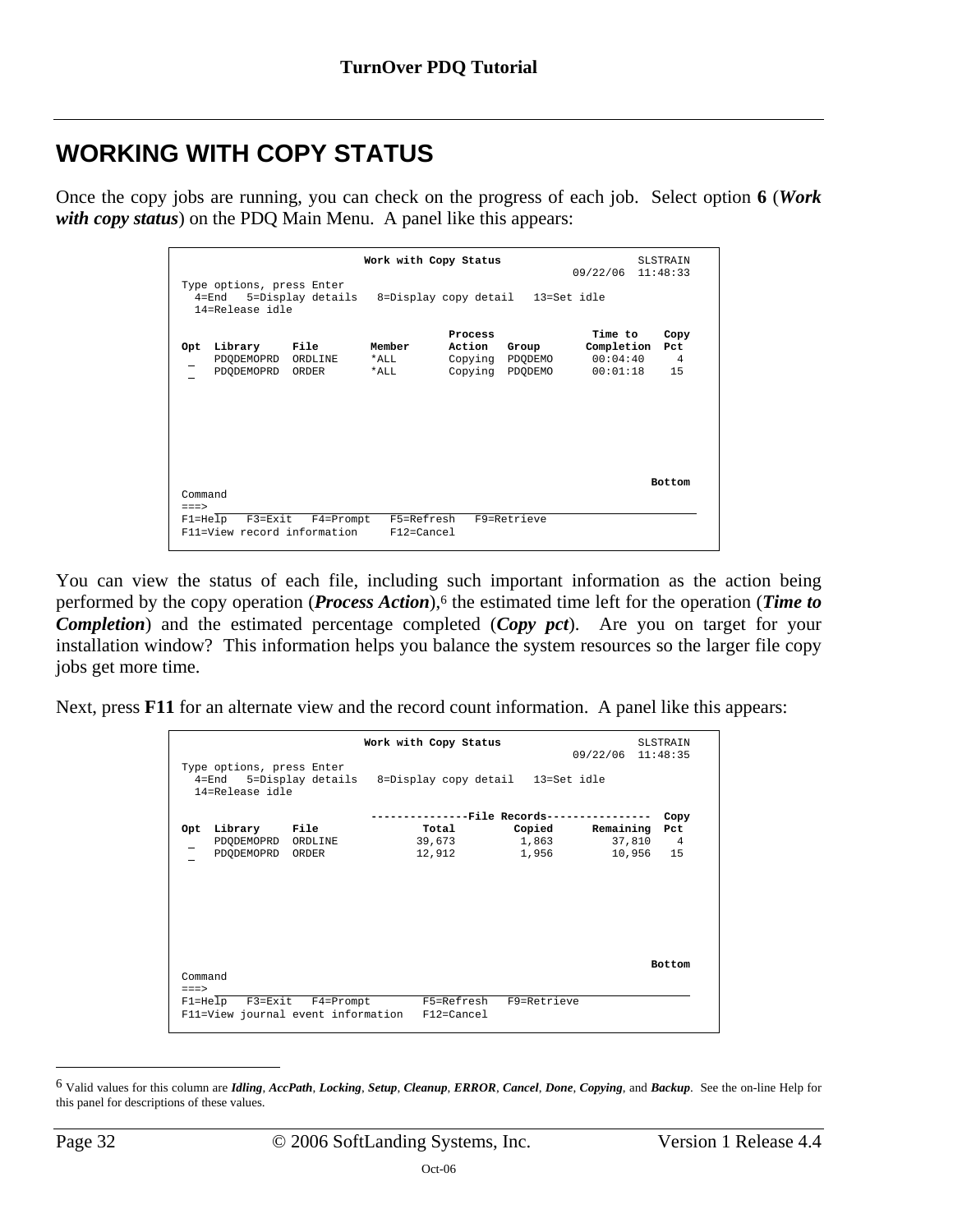You can also check the progress of the journal monitoring job. Press **F11** again to see how many records have changed in the production file, how many have been applied, how many are remaining, and the percentage completed. The journal monitoring jobs are on a timer to only wake up every so often. Therefore, you might notice a lag time before PDQ catches up to any outstanding journal transactions.

|                 |                                              | Work with Copy Status                                                                       |                                    | 09/22/06 11:49:04 | <b>SLSTRAIN</b> |
|-----------------|----------------------------------------------|---------------------------------------------------------------------------------------------|------------------------------------|-------------------|-----------------|
|                 | Type options, press Enter<br>14=Release idle | 4=End 5=Display details 8=Display copy detail 13=Set idle                                   |                                    |                   |                 |
|                 |                                              |                                                                                             | ---------Journal Events----------- |                   | Jrn             |
| Opt             | Library File                                 | Total                                                                                       | Processed                          | Remaining Pct     |                 |
|                 | PDODEMOPRD ORDLINE                           | 10                                                                                          | 5                                  |                   | 50<br>.5        |
|                 | PDODEMOPRD ORDER                             | $\mathfrak{D}$                                                                              | $\mathfrak{D}$                     |                   | $\Omega$<br>100 |
|                 |                                              |                                                                                             |                                    |                   | <b>Bottom</b>   |
| Command<br>$==$ |                                              |                                                                                             |                                    |                   |                 |
|                 |                                              | F1=Help F3=Exit F4=Prompt F5=Refresh F9=Retrieve<br>F11=View general information F12=Cancel |                                    |                   |                 |

Type option **8** next to one of the files to see additional details about the copy job.

|                                                                                        | Display Copy Status              |                                                                                     | <b>SLSTRAIN</b><br>09/22/06 11:49:09 |
|----------------------------------------------------------------------------------------|----------------------------------|-------------------------------------------------------------------------------------|--------------------------------------|
| View information, press Enter.                                                         |                                  |                                                                                     |                                      |
| Current state : Block transfer processing                                              |                                  |                                                                                     |                                      |
| From file : ORDLINE<br>From library $\ldots$ :<br>From member : *ALL                   | PDODEMOPRD                       | To file : ORDLINE<br>To library $\dots$ $\vdots$<br>To member : *ALL                | PDODEMODEV                           |
| Copy percentage $\therefore$ 27<br>Time to finish $\ldots$ : 00:03:36                  |                                  | Journal percentage: 0<br>Group PDODEMO                                              |                                      |
| Total records :<br>Records copied :<br>Records remaining :                             | 39,673<br>10,910<br>28,763       | Copy active $\ldots$ $\vdots$ *YES<br>Copy rate bytes/sec:                          | 12,408                               |
| Journal active : *YES<br>Total events :<br>Events processed . :<br>Events remaining .: | $\Omega$<br>$\Omega$<br>$\Omega$ | Journal rate/sec . :<br>Journal name : PRCX3YJ1MX<br>Journal library . : PDODEMOPRD | $\Omega$                             |
| Fl=Help F3=Exit F5=Refresh F12=Cancel                                                  |                                  |                                                                                     |                                      |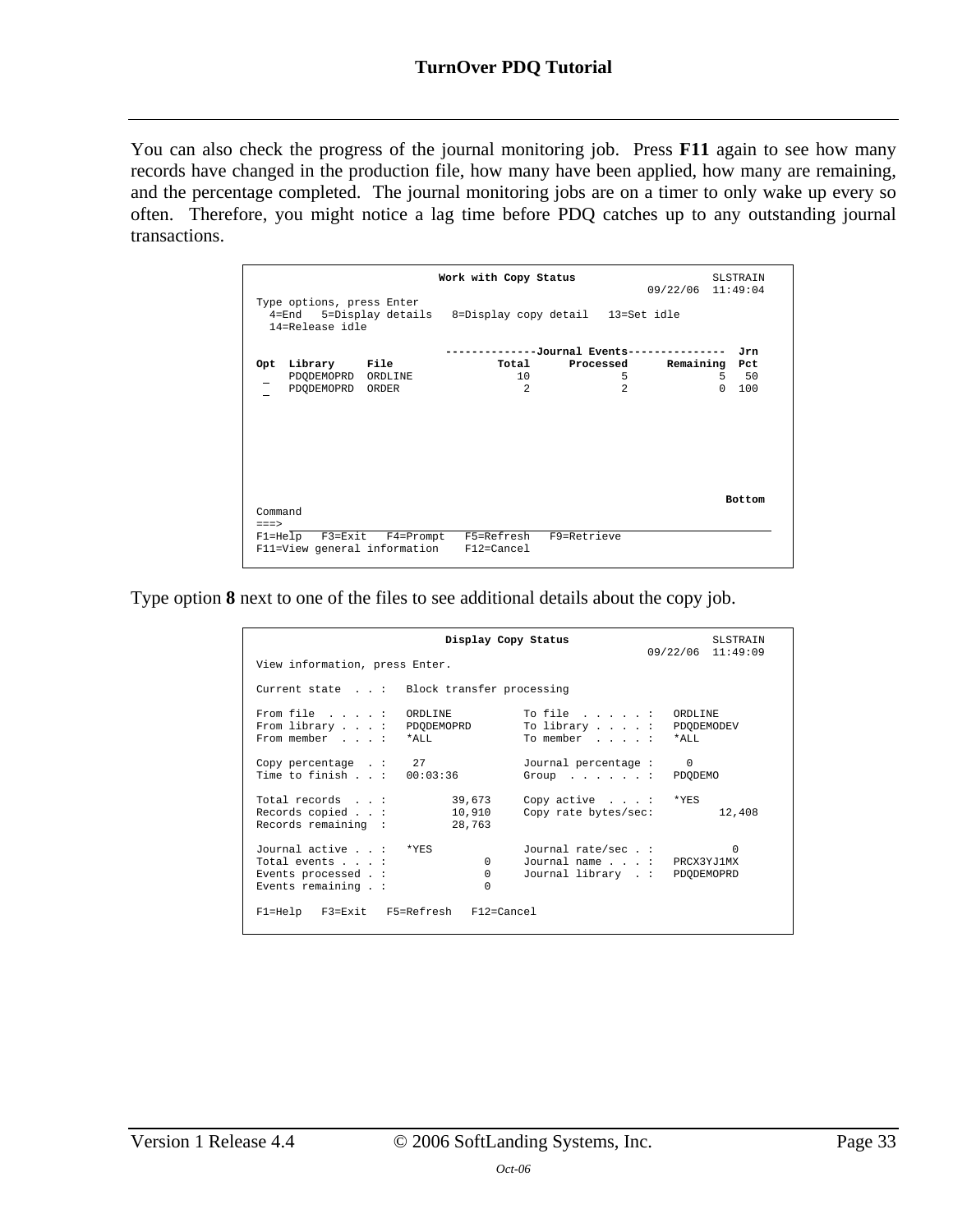## <span id="page-33-0"></span>**Processing the journals**

Earlier, we had you start a DFU session to place a lock on at least one of the files. By doing this, we simulated the condition you would have if users were actually updating the files using the production application.

If you want to observe and verify the accuracy of the journal monitoring jobs, you should start changing records in the production files with DFU. Be sure to keep track of the records you change so you can verify that they are converted correctly in the new version of the file.

If you return to the **WRKCPYSTS** (**Work with Copy Status**) command (also option **6** on the PDQ Main Menu), you can see that the changes you are making are being applied to the new version of the file in our staging library.

When doing a real change, you will probably have several files with significantly fewer records. With PDQ, you will always be managing the entire change—all of the files, regardless of the number of records. You are using PDQ to minimize the actual application downtime. You should not necessarily be concerned about the number of jobs that will be running for the copies; the iSeries can handle it.

As the copy jobs finish, they go to DLY status and do not take up any additional system resources. The journal monitoring jobs continue to process the changes being made to the production files.

### **Important Notes**

- All of the copy and journal monitoring jobs must remain active until you are ready to actually move the new versions from the staging library to the production library.The reason is obvious; you need these jobs running so that any changes to the production files are processed by the journal monitoring jobs.
- PDQ is completely independent of the actual journal receivers being generated. PDQ picks up the relative record number of the record changed and stores it at the moment the entry gets written to the journal. Therefore, you are free to generate new receivers and delete the old ones as you want.
- If you end any of the copy or journal monitoring jobs (or the subsystem in which they are running), the entire process ends automatically. You then have to resubmit the **TCPYACTF** command to restart the process. Make sure you used **\*REPLACE** for each of the files in the PDQ control file. Otherwise, you will add records already present in your staging file.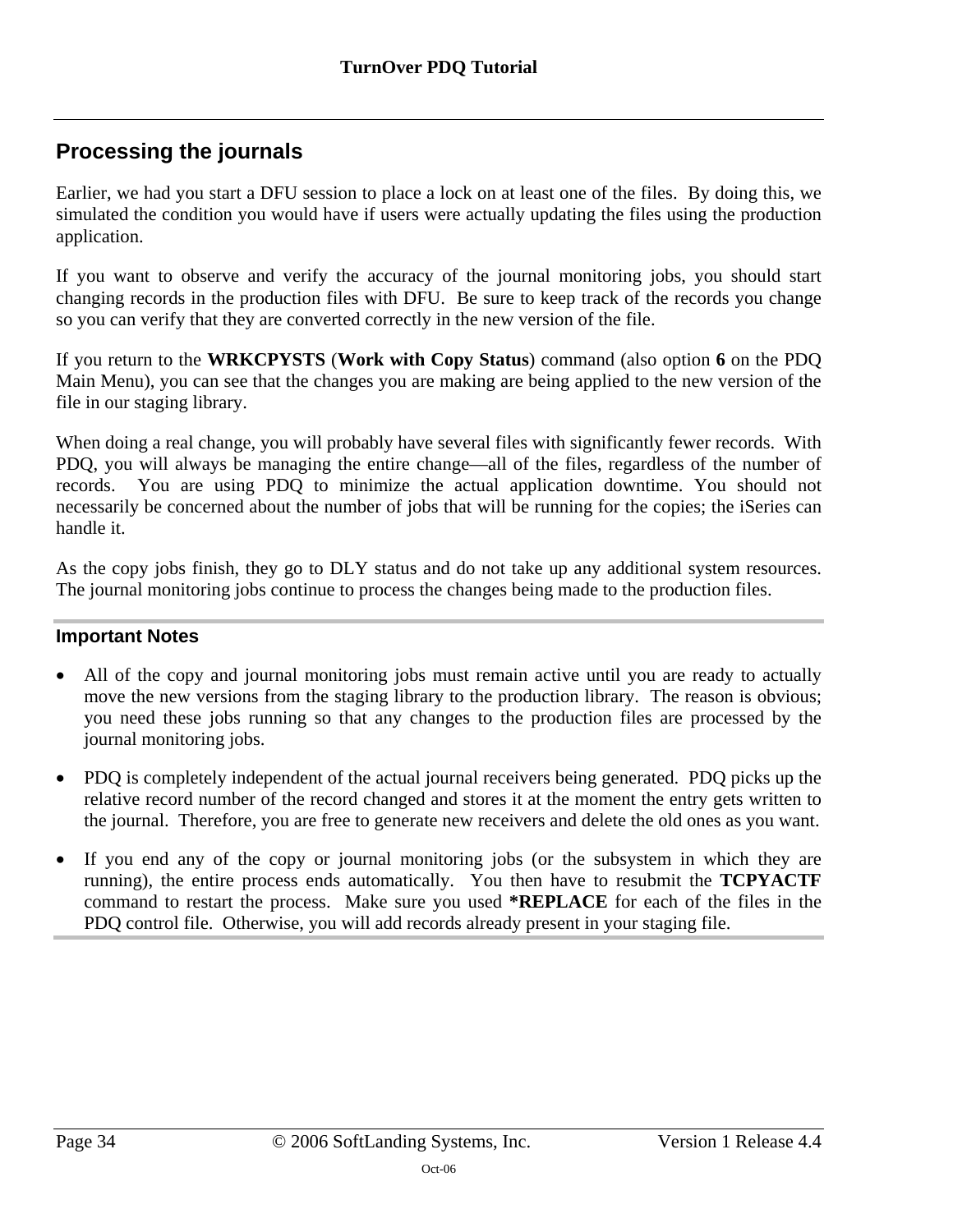# <span id="page-34-0"></span>**WHAT TO DO WHEN THE COPY JOBS FINISH**

When all of the copy jobs reach 100 percent, PDQ uses the defaults that you supplied earlier to determine what to do next. We specified that the lock check exit program named **TCPYACTX**<sup>7</sup> is to run at this point. This program is going to use the parameters that we earlier supplied wi[th](#page-34-1) the **TWRKLCKDFT** (**Work with PDQ Lock Defaults**) command.

| Display Messages                                                        |                                                                                                                                       |                                                    |            |                  |               |
|-------------------------------------------------------------------------|---------------------------------------------------------------------------------------------------------------------------------------|----------------------------------------------------|------------|------------------|---------------|
| Queue: YOURPROF<br>Library : QUSRSYS<br>Severity : 00                   |                                                                                                                                       | Program * DSPMSG<br>Library :<br>Delivery : *BREAK |            | System: SLSTRAIN |               |
| Type reply (if required), press Enter.<br>and complete copies.<br>Reply | Initial copy complete for all files in group. Enter 'g' to check for locks<br>Waiting for reply to message on message queue YOURPROF. |                                                    |            |                  |               |
|                                                                         |                                                                                                                                       |                                                    |            |                  |               |
|                                                                         |                                                                                                                                       |                                                    |            |                  | <b>Bottom</b> |
| $F3 = Fx i t$<br>F13=Remove all                                         | Fll=Remove a message<br>F16=Remove all except unanswered F24=More keys                                                                |                                                    | F12=Cancel |                  |               |

As you see on this panel, we requested that the lock check exit program send us a message before it attempts to acquire the exclusive locks on the production files. We did this because we are targeting the actual installation of the new objects for after hours. We need to wait until we reach the scheduled install window, which is immediately after the normal workday; you are planning on being home for dinner on time too.

So, we will not answer this message until we are ready to perform the actual install. The PDQ jobs all remain active; only the changes to the production files are being processed during this wait period.

Note: If you planned for the copies to finish at a time when no users are on the system, and you are ho[m](#page-34-2)e in bed, you would have set the lock check defaults to not send the message. Your program<sup>8</sup> would then proceed with the next step of acquiring the locks and moving the objects automatically.

<span id="page-34-1"></span><sup>&</sup>lt;u>.</u> 7 Source for the exit programs can be found in source file SAMPLESRC in library TPDQ.

<span id="page-34-2"></span><sup>8</sup> Assumes that you are running the **TCPYACTF** command from your own CL that will also move the new objects to production.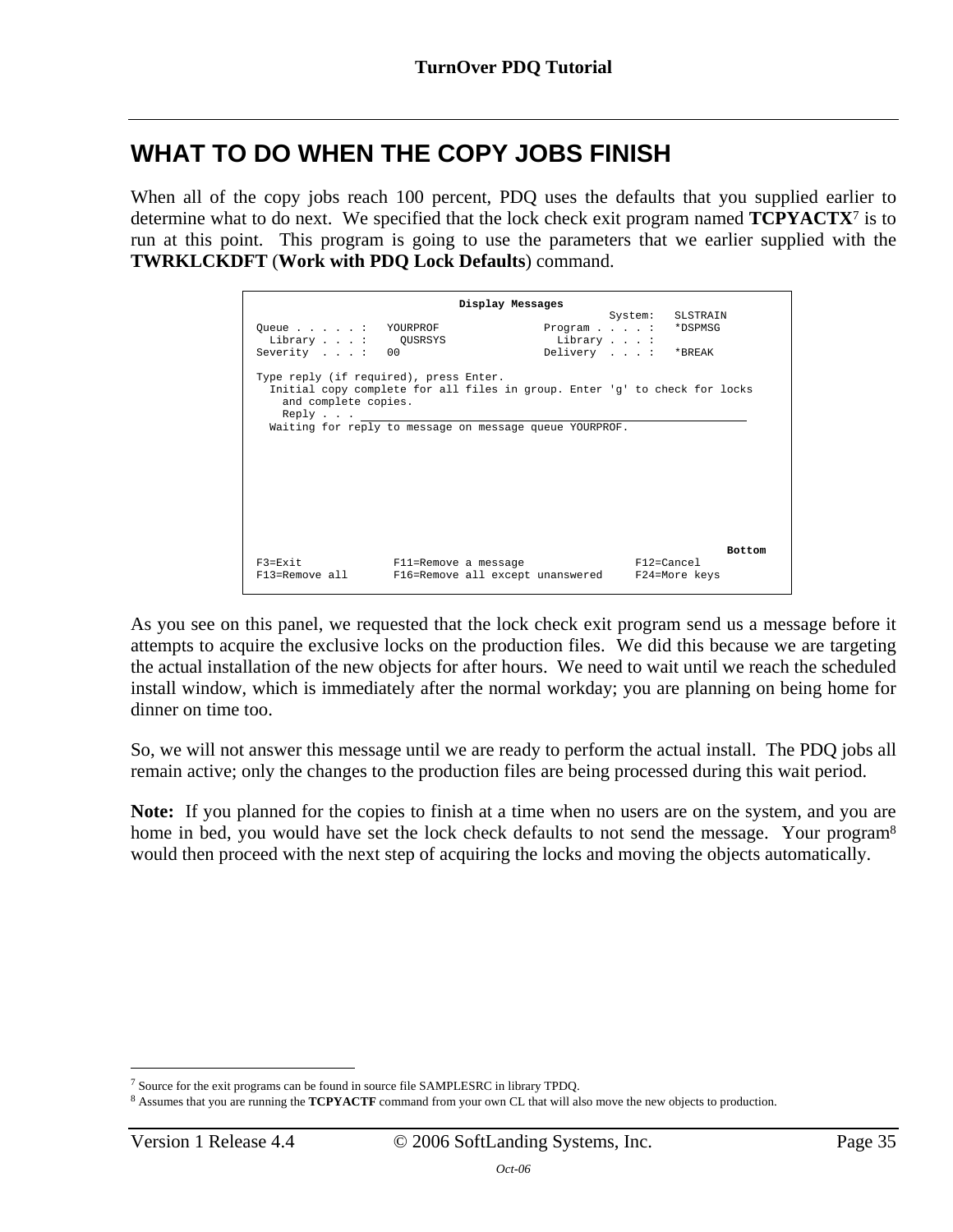## <span id="page-35-0"></span>**Obtaining object locks**

Before we end any of the PDQ jobs, we must make sure that users are out of the production application, that batch jobs using the files have finished, and that no further updates will be made to the production files.

Based on the values you have specified earlier, PDQ uses the lock check exit program we supply (TCPYACTX) to check for locks on each file in the PDQ control file, and to perform these actions:

- Send messages to any interactive users that are actively using any of the files.
- Wait for the specified time interval.
- Automatically end any user job that has not relinquished its lock on the file.
- Allocate all the files with an exclusive lock.
- Perform the default, basic level of file validation.

Once exclusive locks are acquired, no further changes can be made to any files that are listed in the PDQ control file.

### <span id="page-35-1"></span>**Final updating from the journals**

Once the exit program completes, PDQ makes one final check and ensures that every change has been processed from the journal receiver file. Then PDQ ends all of its copy and journal monitoring jobs.

Because you are probably running the PDQ process from within your own CL install program, your program will now have locks on the production files. If you are doing this manually, you will lose the locks on the production files once the original submitted job ends (ours was PDQDEMO).

Make sure you know what you are doing and that you have control of your system. If a user signs back on and makes a change, those changes will be lost when you replace the current production version of the object.

## <span id="page-35-2"></span>**Doing the actual move**

You are now ready to move the new version of the objects into the production library. In real life, your exit program (or even better, TurnOver itself!) would handle this critical step. You do not want to make any mistakes now! And remember, this is your downtime window, so you must move quickly!

For this tutorial, our exit program does not perform any moves or deletions. This lets you easily repeat this tutorial without having to restore the save files.

The users can now begin using the application. You were only down for the time it took to remove the original objects and move in the new versions. Now, wasn't that *Pretty Darn Quick*?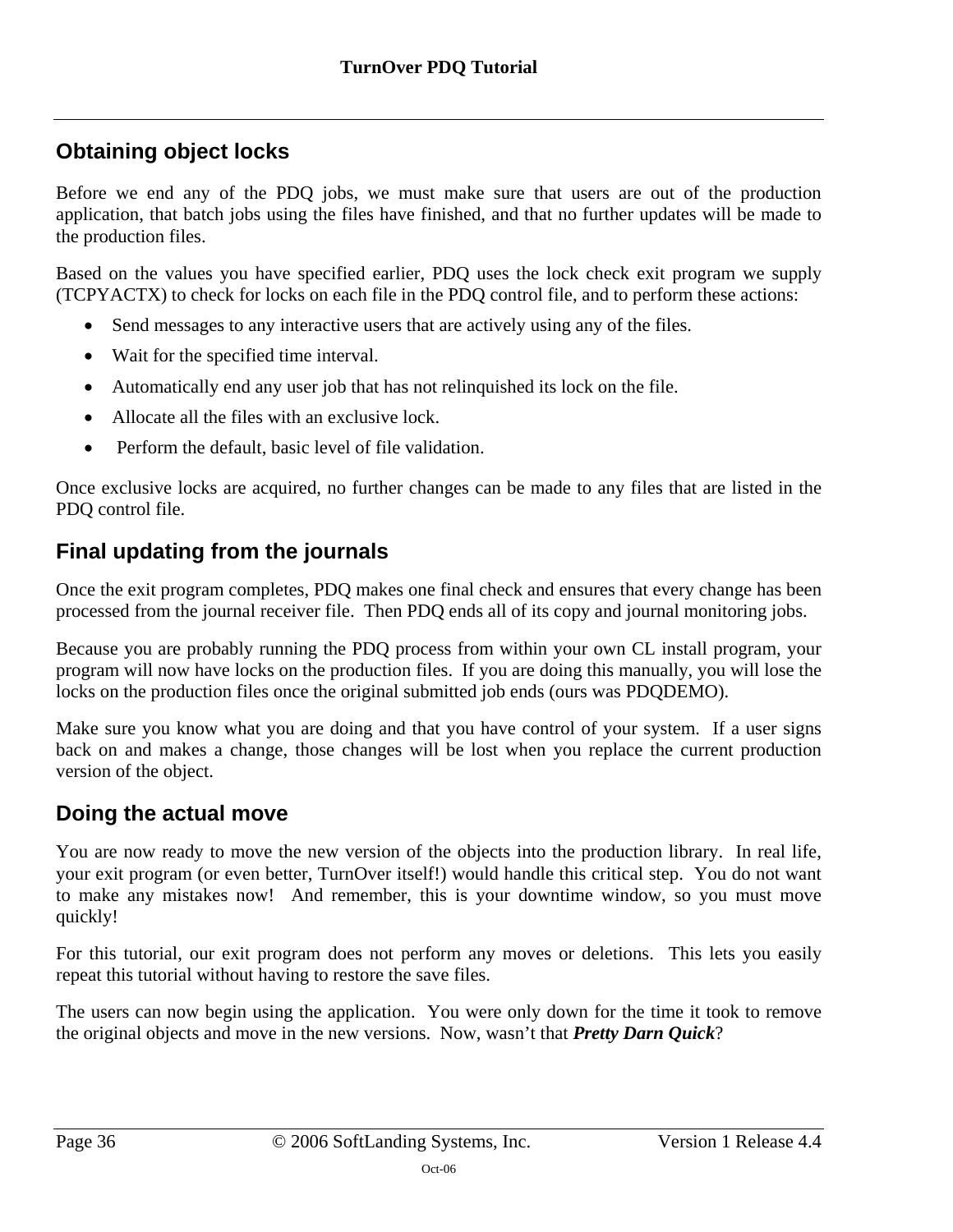# <span id="page-36-0"></span>**REORGANIZING AN ACTIVE FILE (TRGZACTF)**

You can use the **TRGZACTF** (**Reorganize Active File**) command to remove deleted records in a physical file while the file is still actively being used by applications.

### <span id="page-36-1"></span>**Overview of the TRGZACTF command**

When you execute the **TRGZACTF** command, it automatically performs these steps:

- 1. Creates a staging library.
- 2. Duplicates, into the staging library, the physical file and all its dependent logical files. **Note:** The **TRGZACTF** command does not reorganize the physical file unless all the dependent logical files are in the same library as the physical file.
- 3. Creates a PDQ control file using the **TCRTPDQF** (**Create PDQ control file**) command.
- 4. Adds a PDQ control file entry using the **TADDPDQFE** (**Add PDQ Control File Entry**) command.
- 5. Executes the **TCPYACTF** (**Process Multiple CPYACTF Jobs**) command to process the PDQ control file and submit the copy jobs. The **TCPYACTF** command uses the values you specify (for the **TRGZACTF** command) for the *PDQ control file*/*Library, Lock management exit program*/*Library*, and *Validate data after copy* parameters (see page **[40](#page-39-0)**). For information about the operations **TCPYACTF** performs, see pages **[29](#page-28-0)** through **[31](#page-30-0)**.
- 6. Moves the original file and all its logical files to the archive library upon completion of the copy operation**.**
- 7. Moves the new file and all its logical files from the staging library to the production library. For additional information about the events that follow the copy operation, see pages **[35](#page-34-0)** and **[36](#page-35-2)**.
- 8. Deletes the archive library if you specified **\*NO** for the *Retain archived library* parameter (see the parameter descriptions on the following pages).
- 9. Deletes the staging library.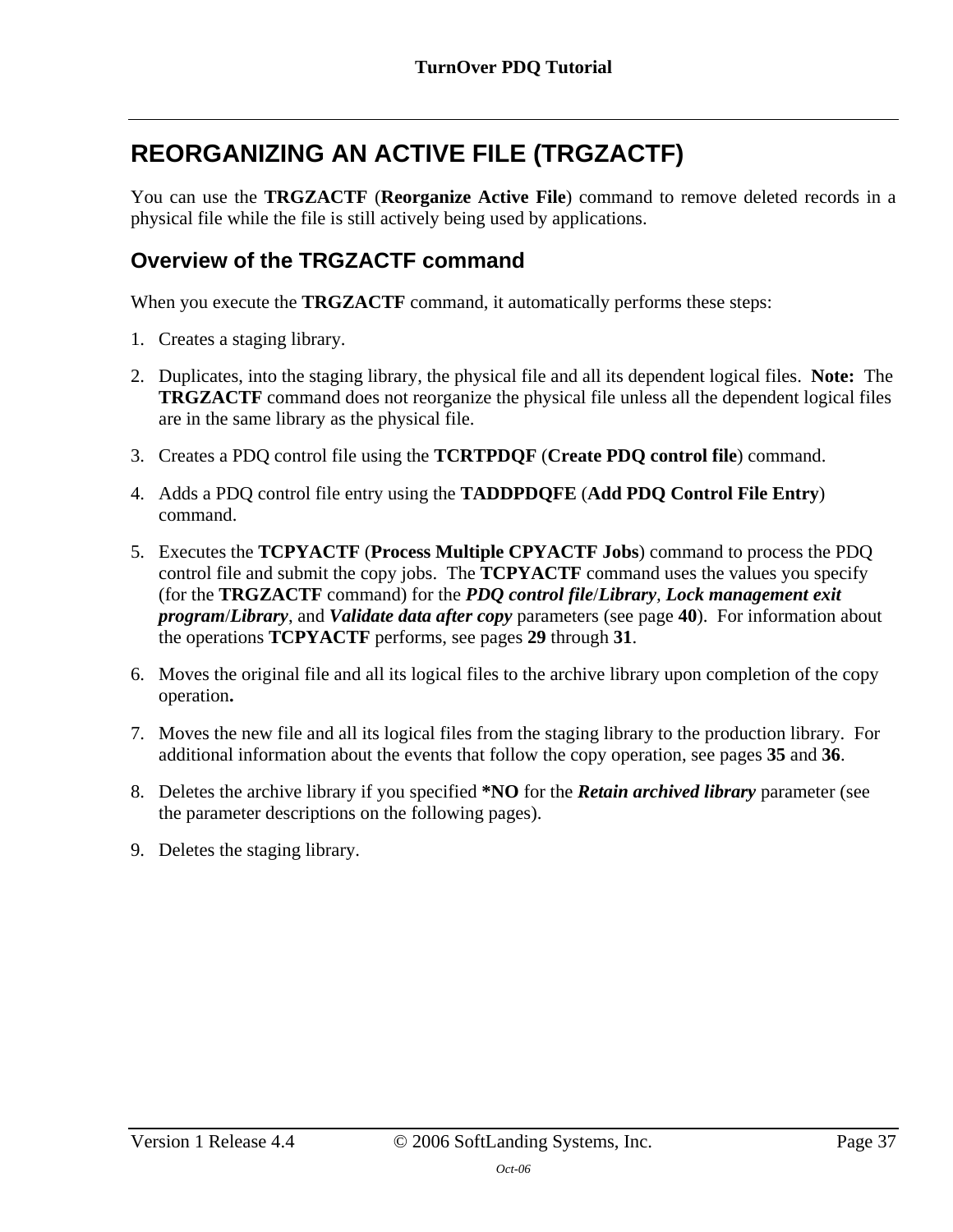## <span id="page-37-0"></span>**Getting started**

For this tutorial, let's reorganize the ORDER file in the PDQDEMOPRD library. Before we execute the **TRGACTF** command, however, let's delete some records. Use DFU again to delete (using **F23**) some records from the ORDER file to see how the **TRGZACTF** command handles them.

For your information, the **TRGZACTF** command removes, at the time you execute it, all deleted records that are currently in the ORDER file. Records that you delete while the **TRGZACTF** command is active do not necessarily remain in the reorganized file once the command completes. Whether or not these deleted files remain depends on the timing. As an example, if the ORDER file has 100,000 deleted records when you execute the **TRGZACTF** command, and you delete 1,000 records while the command is active, the resulting file will have, at most, 1,000 deleted records; and possibly less.

Now select option **7** (*Reorganize active file*) on the PDQ Main Menu. A panel like this appears:

|                                                                                                                | Reorganize Active File (TRGZACTF) |               |
|----------------------------------------------------------------------------------------------------------------|-----------------------------------|---------------|
| Type choices, press Enter.                                                                                     |                                   |               |
| File<br>Library                                                                                                | Name<br>$*LIBL$<br>Name, *LIBL    |               |
|                                                                                                                |                                   |               |
|                                                                                                                |                                   |               |
|                                                                                                                |                                   |               |
|                                                                                                                |                                   |               |
| F3=Exit F4=Prompt F5=Refresh F10=Additional parameters F12=Cancel<br>F13=How to use this display F24=More keys |                                   | <b>Bottom</b> |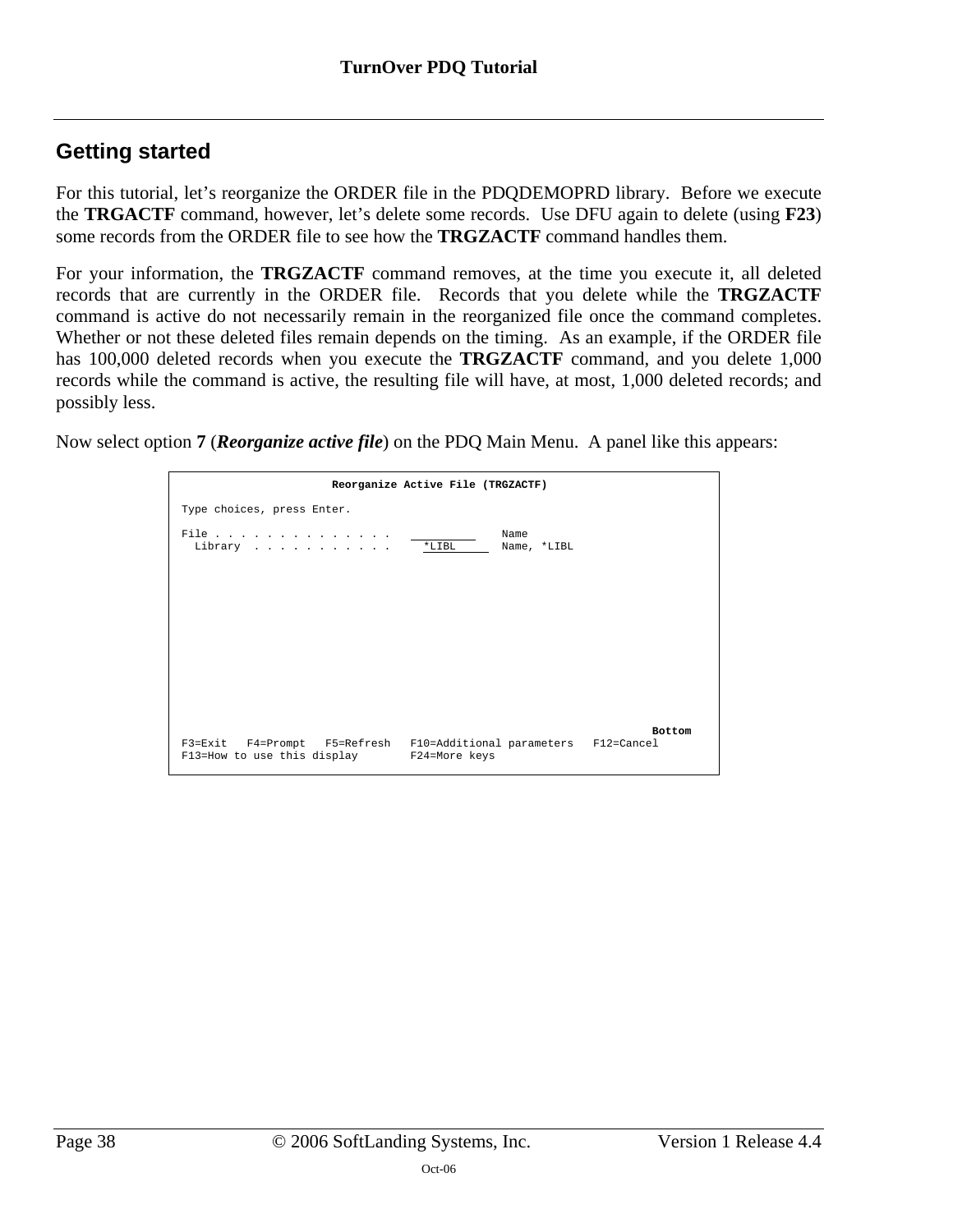Here, specify the name and location of the physical file you want to work with:

|                                                                                                                | Reorganize Active File (TRGZACTF) |               |
|----------------------------------------------------------------------------------------------------------------|-----------------------------------|---------------|
| Type choices, press Enter.                                                                                     |                                   |               |
| File ORDER<br>Library PDQDEMOPRD                                                                               | Name<br>Name, *LIBL               |               |
|                                                                                                                |                                   |               |
|                                                                                                                |                                   |               |
|                                                                                                                |                                   |               |
|                                                                                                                |                                   |               |
| F3=Exit F4=Prompt F5=Refresh F10=Additional parameters F12=Cancel<br>F13=How to use this display F24=More keys |                                   | <b>Bottom</b> |

After you type the file name and library (and before you press **Enter)**, press **F10** to display additional parameters:

| Reorganize Active File (TRGZACTF)                                                                                                                                                                                                                                                                                                                                                  |                                                                                                                                                                                  |
|------------------------------------------------------------------------------------------------------------------------------------------------------------------------------------------------------------------------------------------------------------------------------------------------------------------------------------------------------------------------------------|----------------------------------------------------------------------------------------------------------------------------------------------------------------------------------|
| Type choices, press Enter.                                                                                                                                                                                                                                                                                                                                                         |                                                                                                                                                                                  |
| File<br>*LIBL<br>Library                                                                                                                                                                                                                                                                                                                                                           | Name<br>Name, *LIBL                                                                                                                                                              |
| Additional Parameters                                                                                                                                                                                                                                                                                                                                                              |                                                                                                                                                                                  |
| PDQ control file $\ldots$<br>*GEN<br>*PDO<br>Library<br>Lock management exit program<br>$*$ DFT<br>$*$ LTBL<br>Library<br>Staging library<br>$\star$ GEN<br>Retain archived file<br>$*NO$<br>Archive library<br>$*$ GEN<br>Validate data after copy<br>*DEFAULT<br>Reapply triggers $\ldots$<br>*PRESWAP<br>Earliest lock check date<br>*ASAP<br>Earliest lock check time<br>*ASAP | Name, *GEN<br>Name, *PDO<br>Name, *DFT<br>Name, *LIBL<br>Name, *GEN<br>$*$ YES, $*$ NO<br>Name, *GEN<br>*DEFAULT, *YES, *NO<br>*PRESWAP, *POSTSWAP<br>Date, *ASAP<br>Time, *ASAP |
| F3=Exit F4=Prompt F5=Refresh F12=Cancel F13=How to use this display<br>F24=More keys                                                                                                                                                                                                                                                                                               | <b>Bottom</b>                                                                                                                                                                    |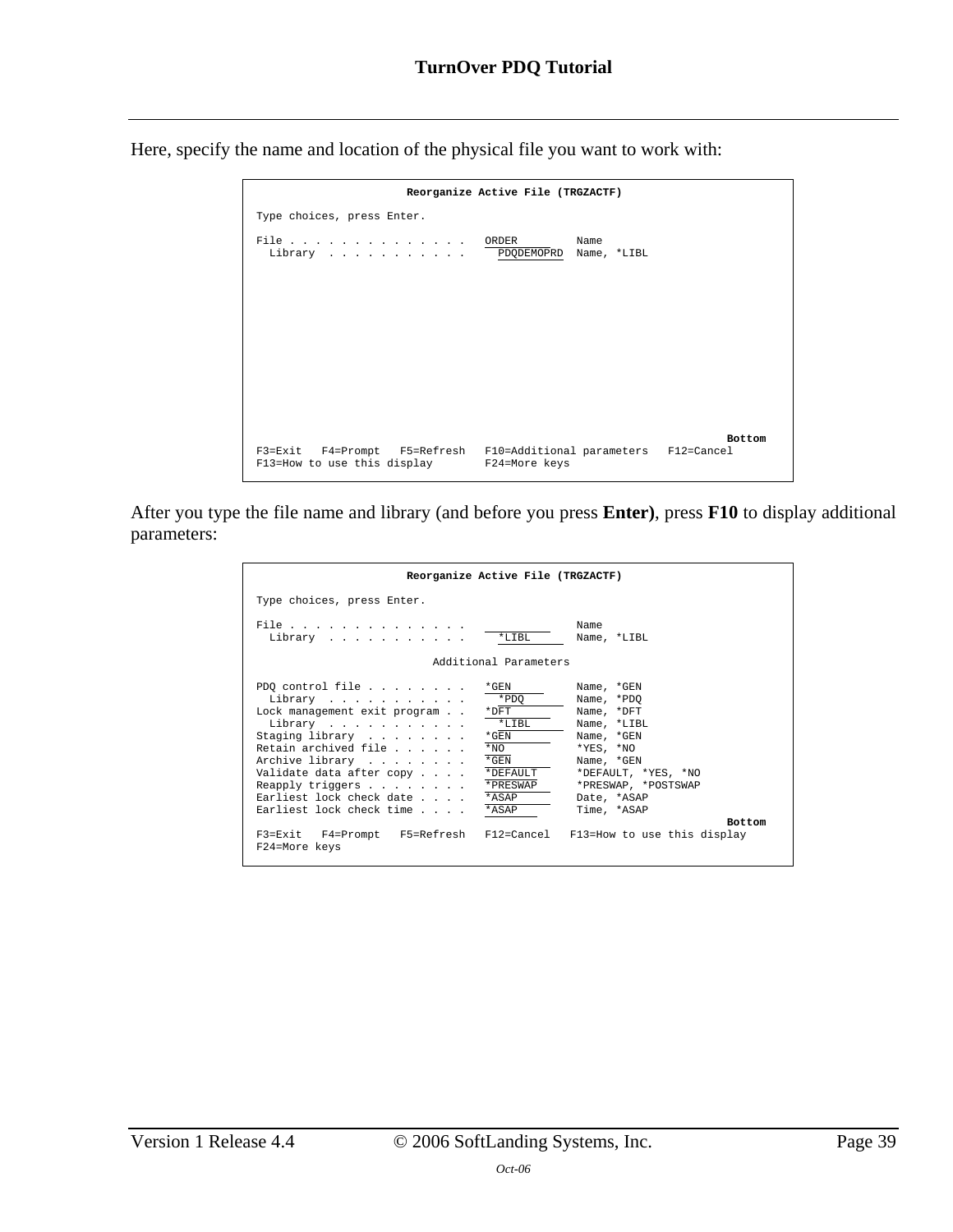### <span id="page-39-0"></span>**Parameter descriptions**

While the *PDQ control file*/*Library*, *Lock management exit program*/*Library*, and *Validate data after copy* parameters are used by several commands (including **TCPYACTF**), their values are not necessarily the same for every command. This table lists other places in this document where these parameters are discussed:9

| For information about         | See …                                                  |
|-------------------------------|--------------------------------------------------------|
| PDQ control files             | <i>Creating a PDQ Control File</i> on page 24.         |
|                               | Working with a PDO Control File on page 25.            |
| Lock management exit programs | Working with PDQ Defaults beginning on page 11.        |
| Validating data after copy    | <b>Working with PDQ Defaults beginning on page 11.</b> |

The additional parameters for the **Reorganize Active File** (**TRGZACTF**) command are briefly described below (and continuing on the next page).

### *PDQ control file and library*

Specify the name of the control file and the library in which you want it created. Type a file name (the control file must not already exist) or specify **\*GEN** to have PDQ automatically generate the control file name. PDQ deletes the control file once the **TRGZACTF** command successfully completes its operations. The on-line Help also provides detailed descriptions of the parameters and their values.

### *Lock management exit program and library*

Specify the name and location of the exit program you want PDQ to call once it has completed the copy process. The default lock management exit program, TCPYACTX, is located in the TurnOver PDQ product library.

### *Staging library*

Specify the name of the staging library into which you want PDQ to copy records from the active file. Type a name (the library must not already exist) or specify **\*GEN** to have PDQ automatically generate the staging library name. PDQ deletes the staging library once the **TRGZACTF** command successfully completes its operations.

### *Retain archived file*

After it copies records from the active file to the staging library, PDQ moves the original file to the archive library you specify (see the next parameter, **Archive library**). Specify **\*YES** to have PDQ keep the archive library on the system once the **TRGZACTF** command successfully completes its operations. Specify **\*NO** to have PDQ delete the archive library once the **TRGZACTF** command successfully completes.

 $\overline{a}$ 

<span id="page-39-1"></span><sup>9</sup> The on-line Help also provides detailed descriptions of the parameters and their values.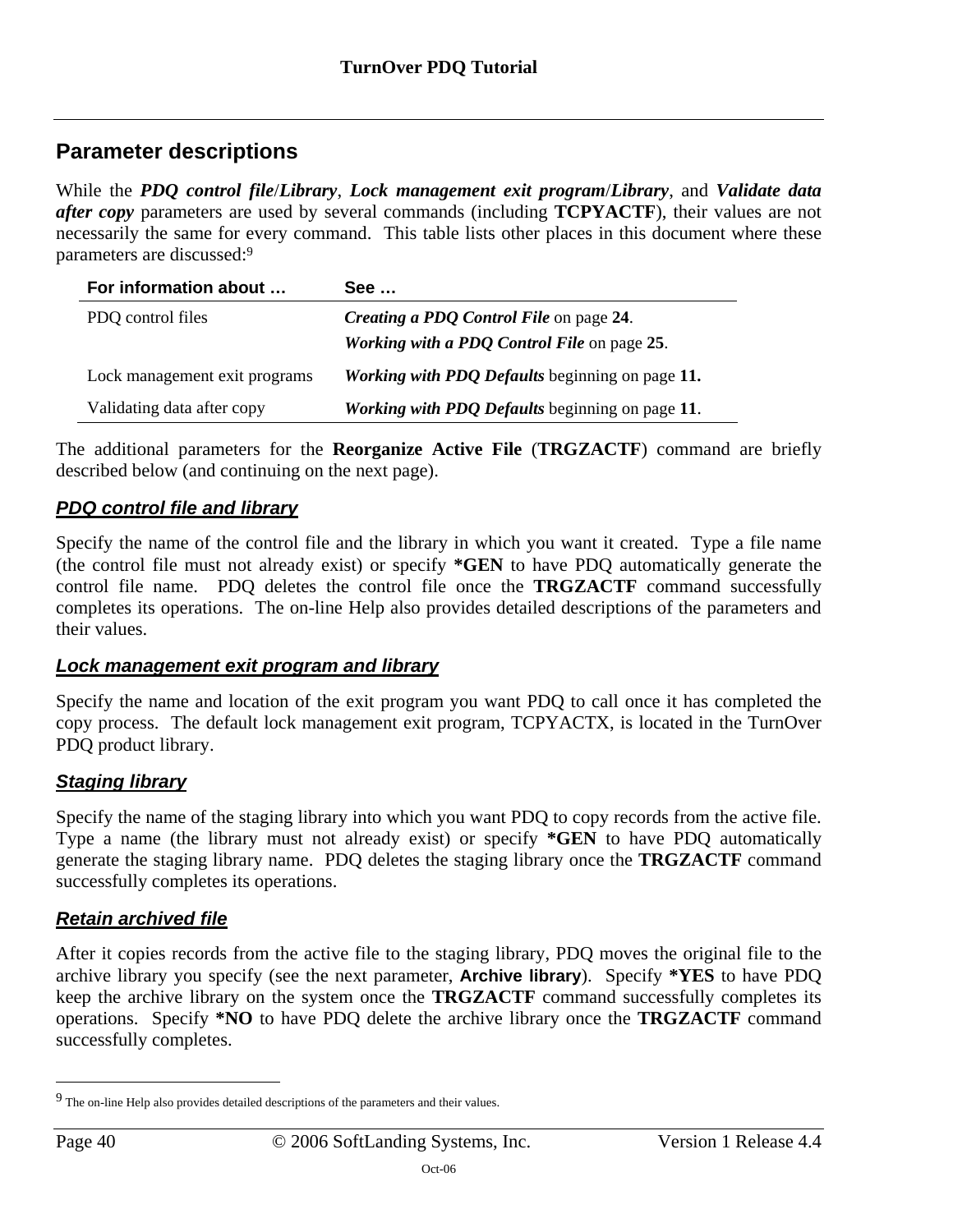### *Archive library*

Specify the name of the archive library into which you want PDQ to move the original file. Type a name (the library must not already exist) or specify **\*GEN** to have PDQ automatically generate the archive library name.

### *Validate data after copy*

Specify **\*YES** if you want PDQ to validate data after it copies records from the production file to the staging file. Specify **\*NO** if you do not want PDQ to perform data validation. Specify **\*DEFAULT** to have PDQ use its default value to determine if it should validate data.

### *Reapply triggers*

If the file you are reorganizing has triggers, specify when you want PDQ to reapply those triggers:

- Specify **\*PRESWAP** to have PDQ:
	- Remove the triggers from the file in the staging library before copying the data.
	- Reapply the triggers to the file in the staging library after copying the data—and BEFORE moving the file from the staging library to the production library.
- Specify **\*POSTSWAP** to have PDQ:
	- Remove the triggers from the file in the staging library before copying the data.
	- Reapply the triggers to the file in the staging library after copying the data—and AFTER moving the file from the staging library to the production library.

### <span id="page-40-0"></span>*Earliest lock check date*

Specify the earliest date on which you want the lock management exit program to check the file for locks after the copy phase reaches 100 percent. If you specify a date, PDQ will not call the lock management exit program until that date. In the meantime, the **TRGZACTF** command will continue to monitor journal transactions. Alternatively, you can specify **\*ASAP** to have the exit program check the file for locks on the same date that the copy phase reaches 100 percent on all files.

### *Earliest lock check time*

Specify the earliest time at which you want the lock management exit program to check the file for locks after the copy phase reaches 100 percent. If you specify a time, PDQ will not call the lock management exit program until that time. In the meantime, the **TRGZACTF** command will continue to monitor journal transactions. Alternatively, you can specify **\*ASAP** to have the exit program check the file for locks at the same time that the copy phase reaches 100 percent on all files and, if you supplied a date for **LOCKDATE** (see above), as soon as the earliest lock check date (**LOCKDATE**) is reached.

**Note:** The previous two parameters are also associated with the **TCPYACTF** (**Process Multiple CPYACTF Jobs**) command. For information about that command, see page **[29](#page-28-1)**.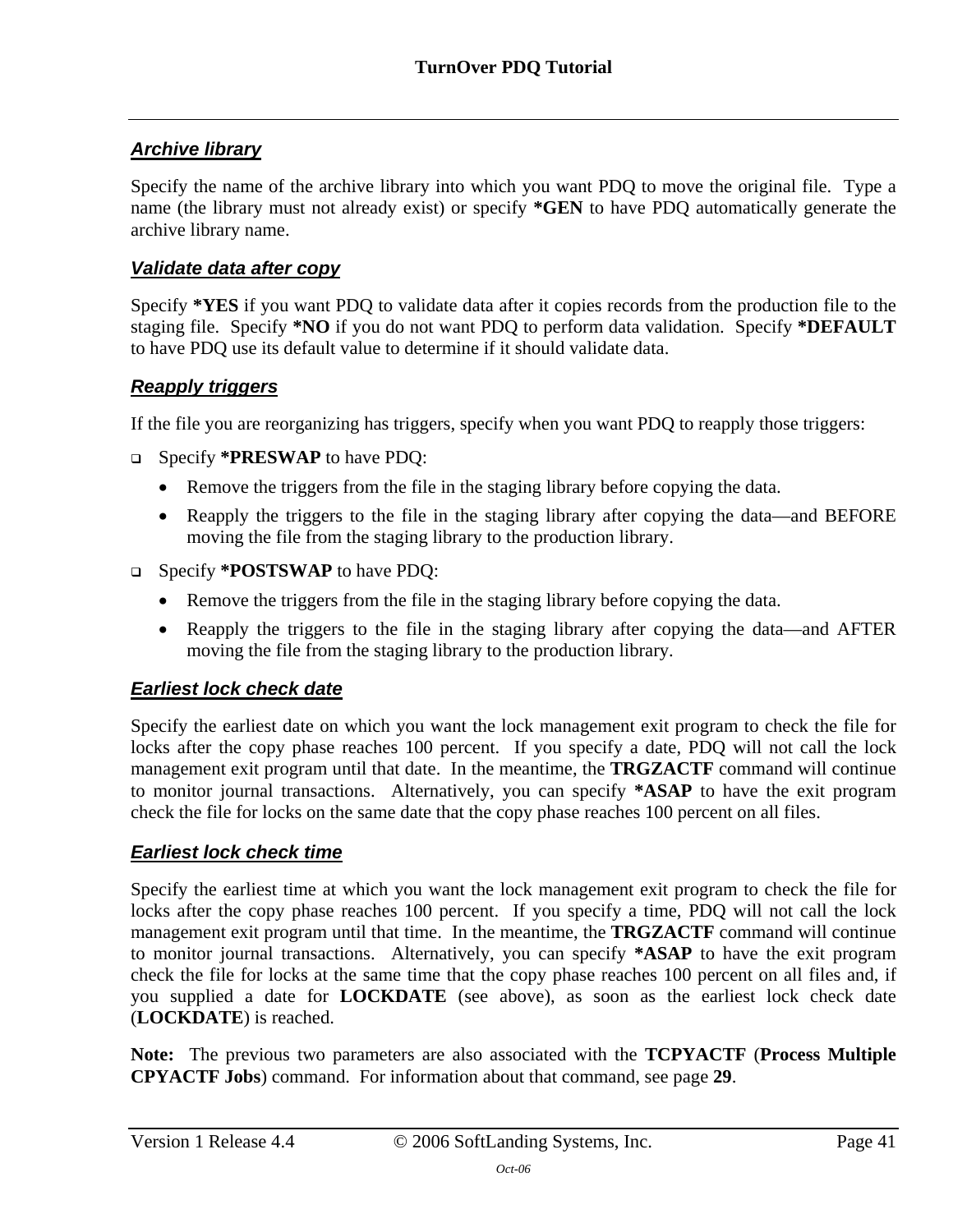## <span id="page-41-0"></span>**Submitting the reorganize job**

Once you supply the necessary parameters for the **TRGZACTF** command, press **Enter** to submit the job. Then press **F14** (*Work with Submitted Jobs*) to see, as was described earlier, the three jobs that are active for this reorganization:

- Control job (TRGZACTF)
- Reorganization job (ORDER)
- Journal monitoring job (CPYACTFJS).

Because we are reorganizing a relatively small file, you will soon receive the familiar "go/no go" message. Do not reply to this message just yet; first let's have some fun!

From the PDQ Main Menu, select option *6* (*Work with copy status*). What you see looks similar to what we saw when we did our data conversion example earlier in this tutorial. Press **F11** to see alternate views. If you used the default value of **\*GEN** for the staging library, select the file with option **8** (*Display copy detail*) to see the name of the staging library that PDQ generated for you.

Now, using DFU, change or delete some records. Look at the staging file to see if the records were updated there as well. Also, has PDQ done its job of compressing out the deleted records that were originally present in the file?

When you finish this short exercise, find the "go/no go" message and type **g** to complete your processing.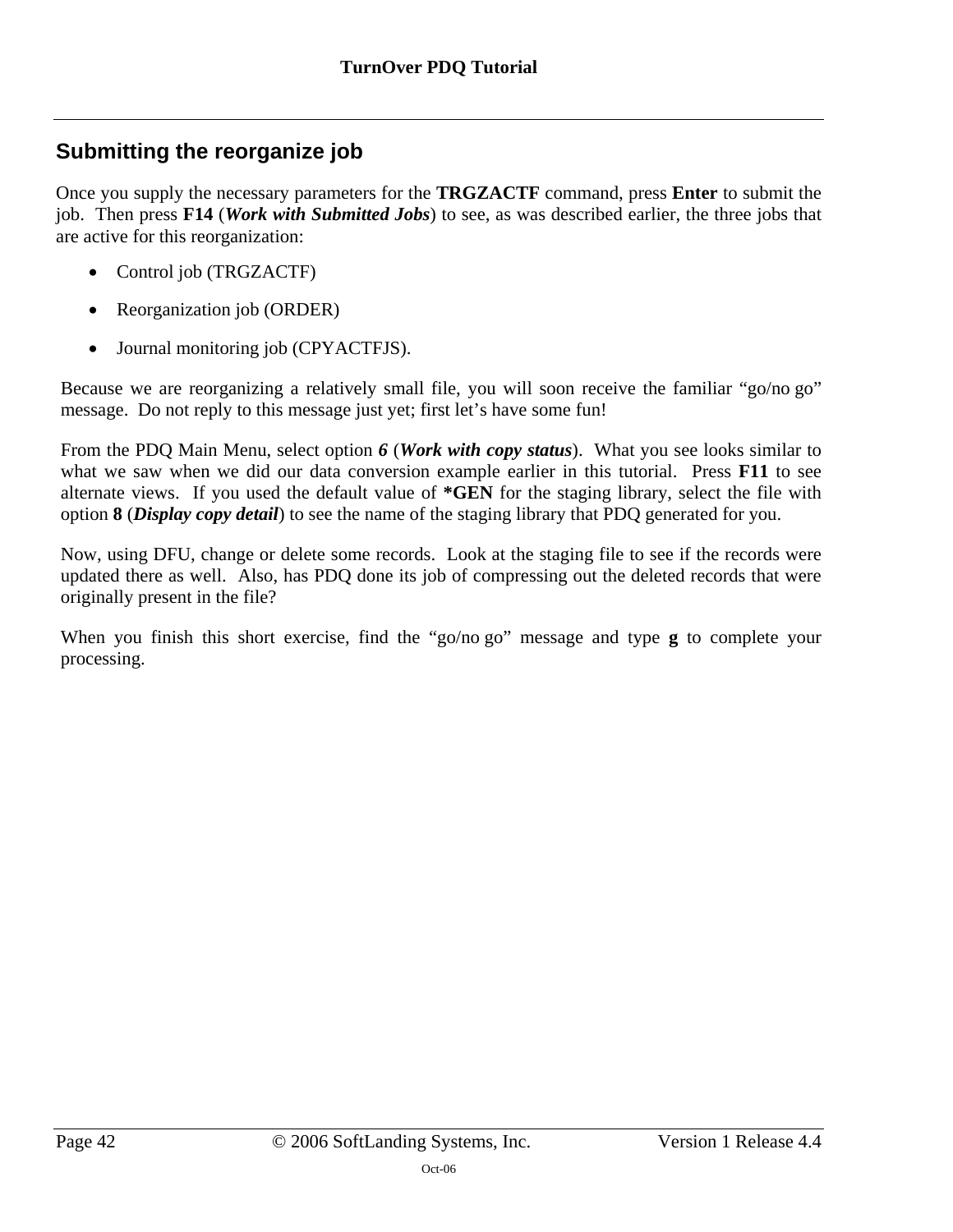# <span id="page-42-0"></span>**ADDITIONAL CONSIDERATIONS AND TIPS FOR PDQ**

Although PDQ might seem like magic in the amount of application downtime that you save, there are still a few operational items you should consider. These are listed in this section.

- If you are running *nightly backups* of your data libraries, make sure you are using the *save while active* option or your back up jobs will fail. Also make sure that your backup jobs *do not automatically end subsystems* in which your PDQ jobs are running.
- If you are converting or reorganizing a file with *joined logicals*, make sure you read and understand (this is **IMPORTANT!**) the section entitled *Distributing forms that use PDQ to process files* in the *TurnOver PDQ User Guide and Reference*.
- When you submit a PDQ copy job, if any of the files you are copying encounters an error, PDQ immediately sends you a message to help you troubleshoot the problem. Look at your message queue for the message "**PDQ file copy job has failed for file** *library***/***file***.**" The first of these messages indicates which file encountered the first error.
- As much as possible, *avoid running jobs* that will be updating the production files while they are being processed by PDQ. This will create many journal transactions and certainly lengthen the time of your PDQ jobs. Any such jobs that can be temporarily postponed will speed up the PDQ conversion process.
- *If you are already journaling* your files, PDQ will use the existing journal receiver for processing the user changes starting from the point in time that the PDQ copy job begins.
- If PDO starts journaling for the file, the journal file and receiver will be deleted automatically when the PDQ jobs end.
- *If you will be using conversion programs,* make sure the program name is the same as the file name and that you create the object in the library specified in the *data exit program library* parameter in the PDQ defaults. It is also your responsibility to install the conversion program on any remote systems before you start the PDQ process there. If you are using TurnOver, the conversion programs are distributed and installed on the remote system automatically.
- *If you have created files with LVLCHK(\*NO) in the past*, you should create a program with the CHECKFILE template and check the files for bad data.
- *If you have multi-member files,* make sure you have created the new versions of these files exactly as they are in the production libraries. PDQ provides special commands that ensure that new versions of the files have the same members, and so forth. Be sure to read the *TurnOver PDO User Guide and Reference* for information about when and how to use these commands.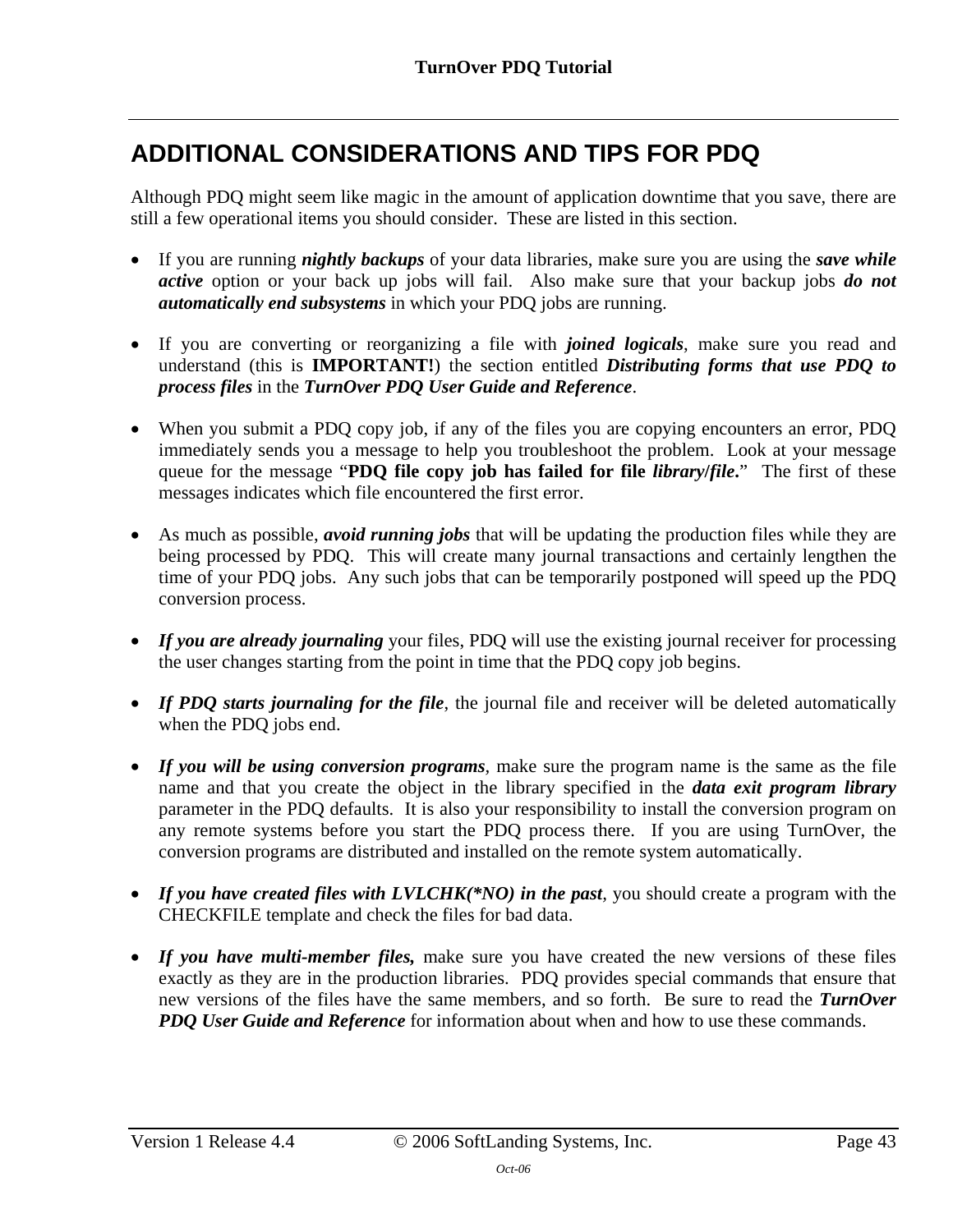- *What happens if the data exit program (or service program) fails*? PDQ will handle the error in the exit program, preventing the job from crashing. The copy job will be ended. If other files are being copied as part of a group, those copy jobs will also be ended (at the next 10 percent interval).
- *How do you know that it was the data exit that caused the copy to fail*? A joblog will be produced for any copy that ends abnormally. There will be a message in the joblog that says "**Copy active file command failed . . . see joblog for details.**" Shortly before this message, look for an error message sent to the data exit program or service program (if it is a service program, the message is sent to procedure PRDATAXFER). A typical example would be: "**Receiver value too small to hold result (MCH1210).**"
- *What if there is no error message sent to the data exit program or service program in the joblog?* Look for a message indicating that a user-defined exit program ended the copy operation. This means that the copy operation was ended because another copy operation in the group has ended abnormally.
- *Why doesn't the TGENCNVPGM utility stop me from creating an exit program that will encounter errors*? When you select a field conversion template for a changed field, it is not possible for the TGENCNVPGM to analyze the logic of the selected template in order to determine whether or not it will actually work for converting the field. For example, if you converted a date field from 6 to 8, but mistakenly selected the YEAR2TO4 template (instead of the DATE6TO8), your conversion program would get the "Receiver value too small to hold result" error, mentioned previously. This is why it is critical that your conversion programs are tested by copying from QA-Staging to QA (level 2 of model PDQ application) as a "dress rehearsal" before copying from Production-Staging to Production (level 4).
- *Can I use the DATE6TO8 and YEAR2TO4 templates exactly as they are shipped*? Not necessarily. Before selecting any template, you should browse it and be sure that you understand what it is doing. Besides understanding the template, you will need to know something about your database and the field that is being converted. For example, the DATE6TO8 template assumes that the field contains a date if it is not equal to zero. If the field contains zero, it is converted to zero. If it contains anything else, the century bytes are added. For example, 980722 converts to 19980722. But, does your database use "special" values, for example 999999 = "as soon as possible", or  $-1 =$  "date not known". The shipped template would convert these values to 19999999 and 18999999 respectively, which is probably not the intended conversion. If this is the case, then you need to modify the template to account for the special values.

**Note:** SLS recommends that you do not change the shipped templates; instead, make a copy and modify the copy.

• *If you already use a Change Management product*, call us about how you can interface your current product with PDQ.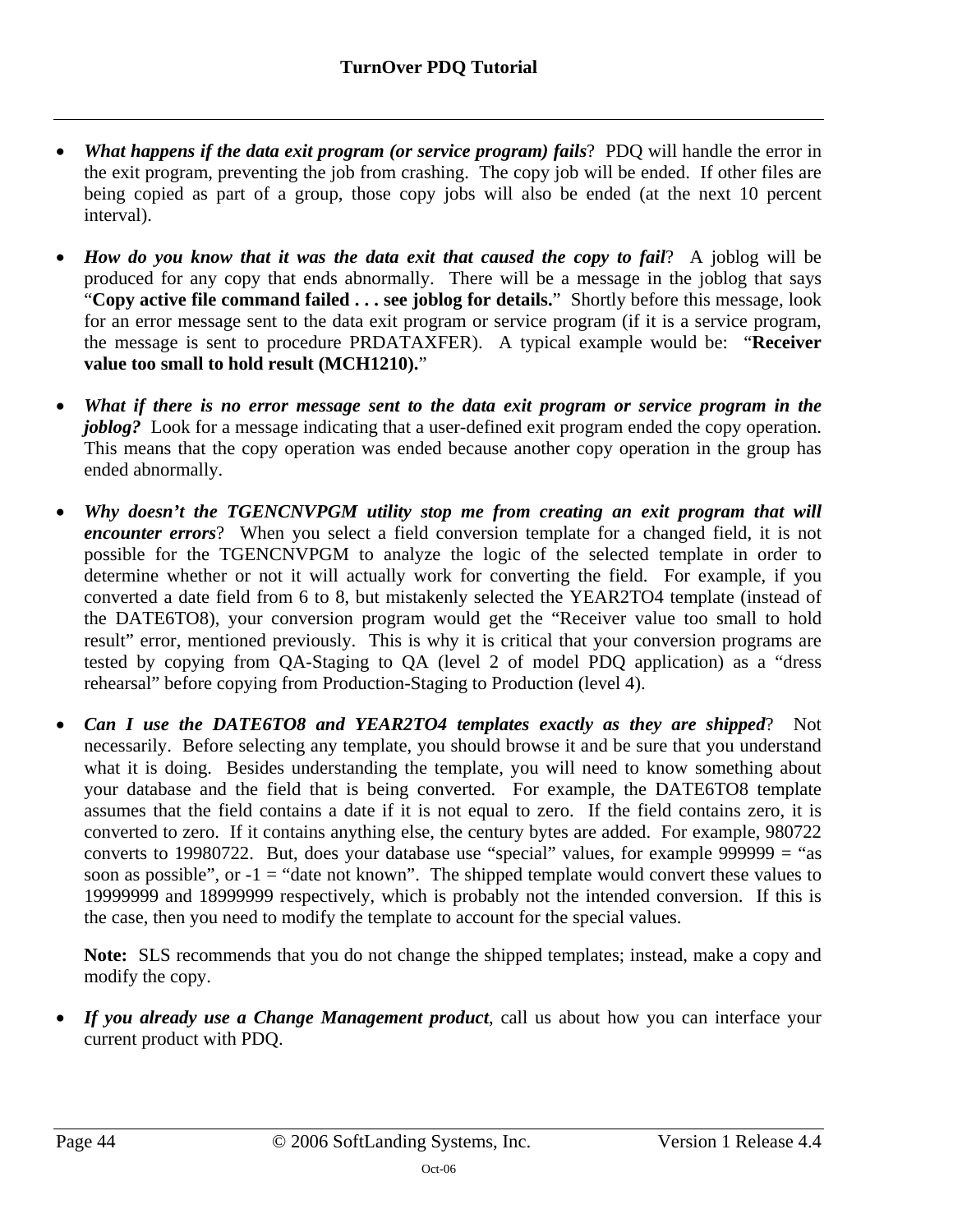## <span id="page-44-0"></span>**USING PDQ WITH TURNOVER**

Throughout this tutorial, we have mentioned using your own CL install programs for handling the actual move of the new objects into production. This next section is intended for current TurnOver customers, or for anyone looking to *truly automate* and "*fail-safe*" the change process by using PDQ for their file changes.

If you are already familiar with, and are using, the many features of TurnOver, skip ahead to *[TurnOver Application Setup](#page-46-0)* on page **[47](#page-46-0)**.

If you are interested in learning more about how PDQ interfaces with TurnOver and how your company could take advantage of the many automated features we provide, you should read the next section.

# <span id="page-44-1"></span>**OVERVIEW OF CHANGE MANAGEMENT**

To gain a better perspective on the impact change management could have on your organization, let's use the analogy of taking a trip. The bigger the change or the larger the files, the longer the trip will be.

- Doing the entire process manually is like *walking*. It is going to take you longer to reach your destination. It will be difficult to keep everyone together, going at the same pace and in the right direction. If you have large files or have to install the changes on the weekend and on holidays, you probably will not make the trip very often.
- If you have written your own installation programs, it is like *taking the trip by bus*. It is certainly better than walking, but there are probably quite a few extra stops and you spend a lot of time looking out the window waiting for your stop.
- If you add PDQ to either of the above scenarios, it is like *taking a train*. It is more comfortable and there is plenty of room to handle large files. You may even be able to take advantage of the sleeper car while you chug along to your destination.
- Making your change with TurnOver is like *taking a plane*. Long trips are much easier, so you can take them more frequently. The flight plan is always predetermined, with state-of-the-art safety checks, and it is fully supported by our well-trained maintenance crew. TurnOver's reliability and automated backout and recovery routines ensure that you will always have a *soft landing*.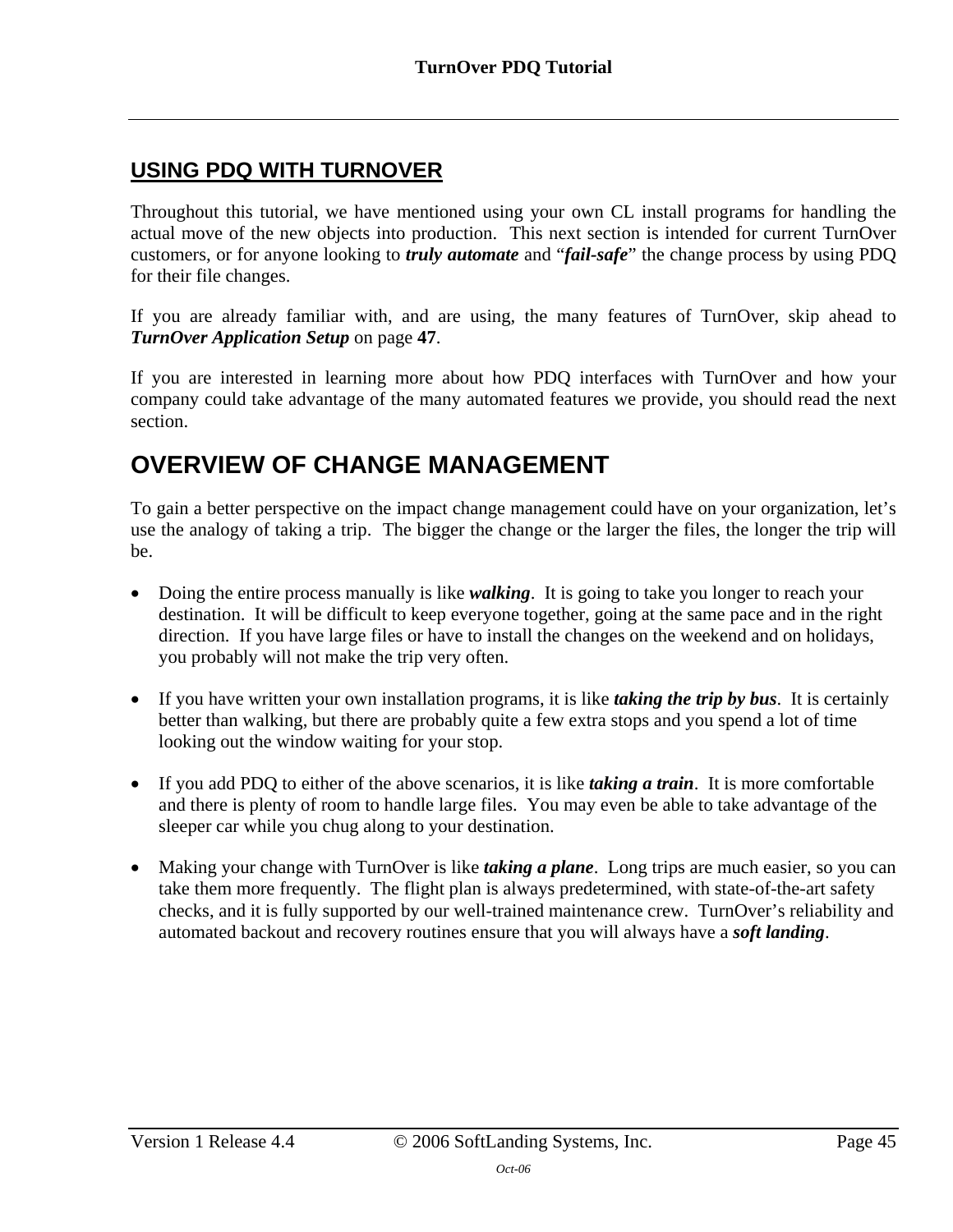The following list of features illustrates just how comprehensive and complete the TurnOver change manage product is.

## <span id="page-45-0"></span>**TurnOver features**

#### *EXPRESSDESK HELPDESK*™

Logs each call, collects and manages user requests, and reports task status back to the user. Escalation queues ensure nothing is overlooked.

#### *WISEDESK*™

Provides the framework for your Q&A decision tree so help desk personnel can answer questions quickly.

### *APPLICATION DEFINITIONS*

Offers predefined development models for fast, easy setup, and fully customizable defaults to handle the unique aspects of your development environment.

### *INTEGRATED PROJECT MANAGEMENT*

Includes enforced workflow and tracks/reports the status of changes from initial user request to distribution on remote production systems.

#### *PROGRAMMER WORKLIST MANAGER*™ (PWM™)

Provides a complete view of the development project, worklist of object and source to be changed, and access to cross-reference and source-compare information for fast redevelopment of objects.

### *SOURCE CODE MANAGEMENT*

Provides secure checkout, including vendor-supplied source, version control, and conflict resolution.

### *OBJECT HISTORY DATABASE*

Provides a change registry for all software under TurnOver's control to speed up future development and audit analysis.

#### *OBJECT MANAGEMENT AND INSTALLATION*

Automatically handles compile sequencing and database management, including recreation of logical files over physical files—a single-step process that you schedule at your convenience.

#### *OBJECT ARCHIVES*

Backs up your source and object code so that if your installation fails for any reason, your application can be automatically restored to its previous state.

#### *SYNCHRONIZER*™

Manages your vendor software updates. Includes full source-compare-and-merge utilities.

#### *SOFTWARE DISTRIBUTION*

Automatically transmits changes via your choice of tape media or network (SNADS and TCP/IP supported).

#### *REMOTE INSTALLATION*

Receives, unpacks, and installs changes in libraries (recompiling objects, if necessary) and passes status at every step to the source system without manual intervention.

#### *VENDOR SOFTWARE INTERFACES*

You can use TurnOver's many APIs to bridge to any vendor software package, but we include special interfaces for:

| $\blacksquare$ J.D. Edwards <sup>®</sup> | $\blacksquare$ MacPac <sup>™</sup>   | $\blacksquare$ BPC <sup>®</sup>  |
|------------------------------------------|--------------------------------------|----------------------------------|
| $\blacksquare$ Infinium <sup>™</sup>     | $\blacksquare$ CA/PRMS <sup>TM</sup> | $\blacksquare$ ASI <sup>TM</sup> |

### *CASE TOOL INTERFACES*

- $\blacksquare$  LANSA<sup>TM</sup>  $\blacksquare$  All Fusion 2E  $\blacksquare$  All Fusion Plex
- $A S/SET^{\circledR}$  ProGen Plus<sup>TM</sup>

And TurnOver's many APIs make it easy to hook into any other similar tool.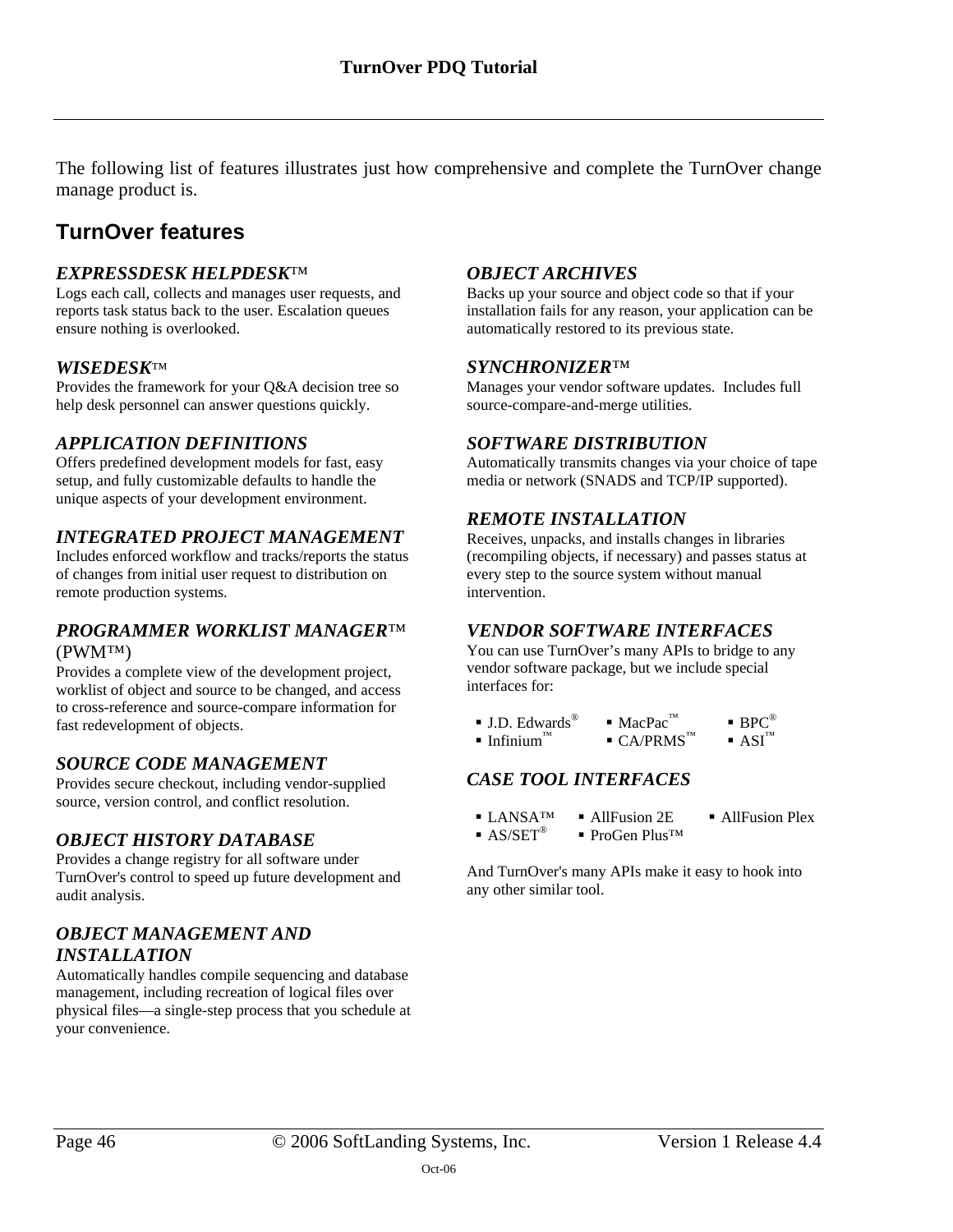# <span id="page-46-0"></span>**TURNOVER APPLICATION SETUP**

The TurnOver – TurnOver PDQ interface is seamless. The only requirement is that you must have a Staging environment defined prior to the environment to which that you will be promoting. The Staging library allows TurnOver to move the objects from the Staging level to the Target environment. For most customers, this means that you will be inserting a new level(s) in your applications so that we will not move the data objects from the QA level where they will likely be needed for future testing.

The *Copy Option* parameter used on each PF line of the TurnOver form will then control the PDQ process; we will discuss the copy options a little later.

Most TurnOver customers use a two-level application for development. To ensure that you fully test the PDQ process, as well as your conversion routines, we recommend that you insert a Staging level in front of your current QA and production levels, as indicated in the following schematic.



### **Recommended Setup**

This type of a setup will let you create the test data in the QA environment with the same conversion routines you will be using when you run the production level form. The level 2 promotion is essentially performing a *dress rehearsal* of the production install on a limited number of records. The QA testing will now be done using the test data that was converted by the same process that will run on production.

**Note:** See the TPDQ application for an example or, for a more detailed discussion, see the *TurnOver PDQ User Guide and Reference*.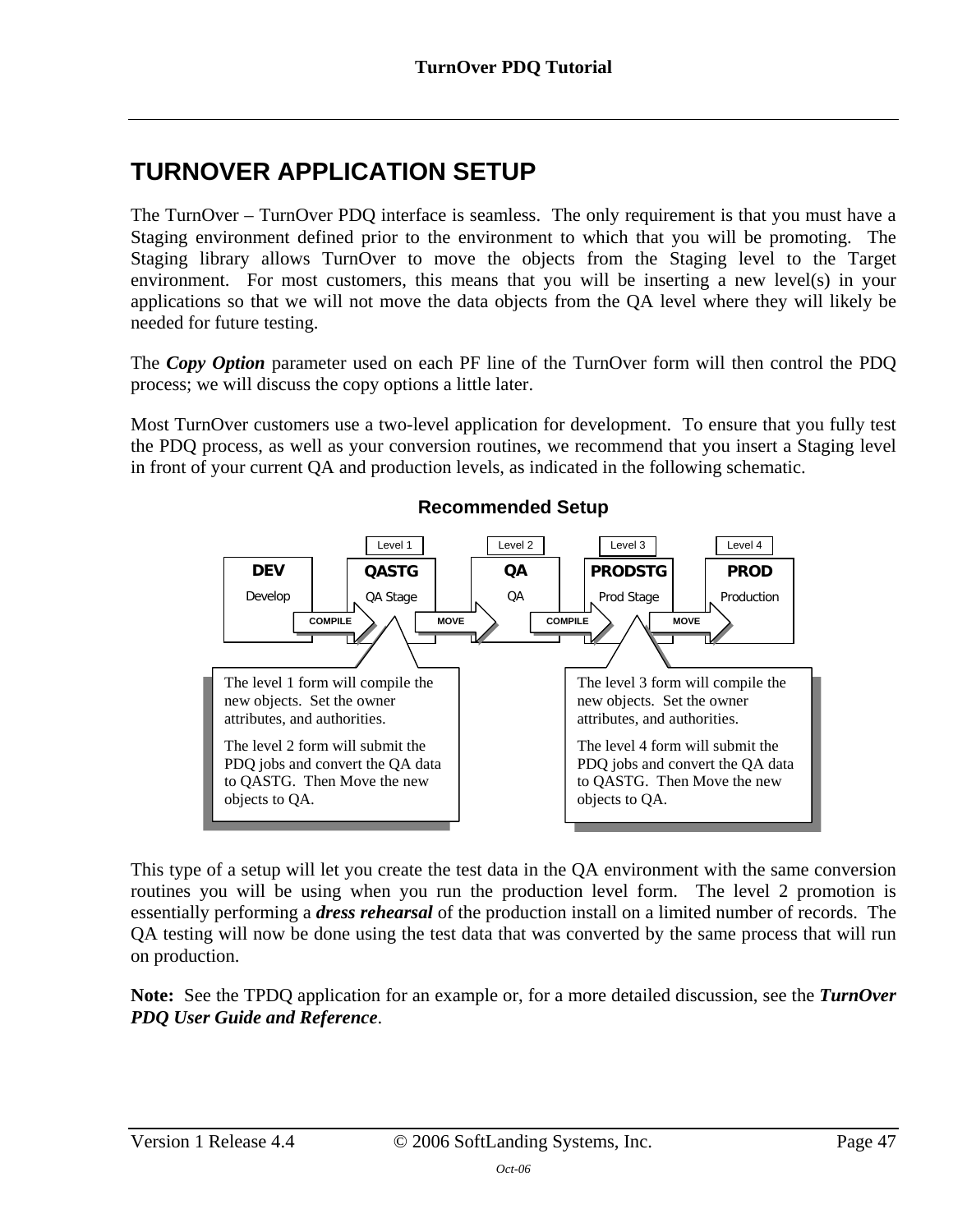# <span id="page-47-0"></span>**Copy options**

The TurnOver form's *copy file FMTOPT* parameter controls how the data in the target environment will be handled with each promotion form.

The following special copy option values have been added to initiate the PDQ process from the TurnOver form jobs:

| *PRNOCHK   | Equivalent to CPYF w/*NOCHK         |
|------------|-------------------------------------|
| *PRMAP     | Equivalent to CPYF w/*MAP           |
| *PRDROP    | Equivalent to CPYF w/*DROP          |
| *PRMAPDROP | Equivalent to CPYF w/*MAP*DROP      |
| *PRPGM     | Program for data conversion         |
| *PRSRVPGM  | Service program for data conversion |

Using our example application on the previous page, these values would be used for the level 2 and level 4 forms. Because there will be no objects, and therefore no data to re-copy, in the staging library, the level 1 and level 3 forms should have **\*NOCOPY** for the default copy option in the application definition.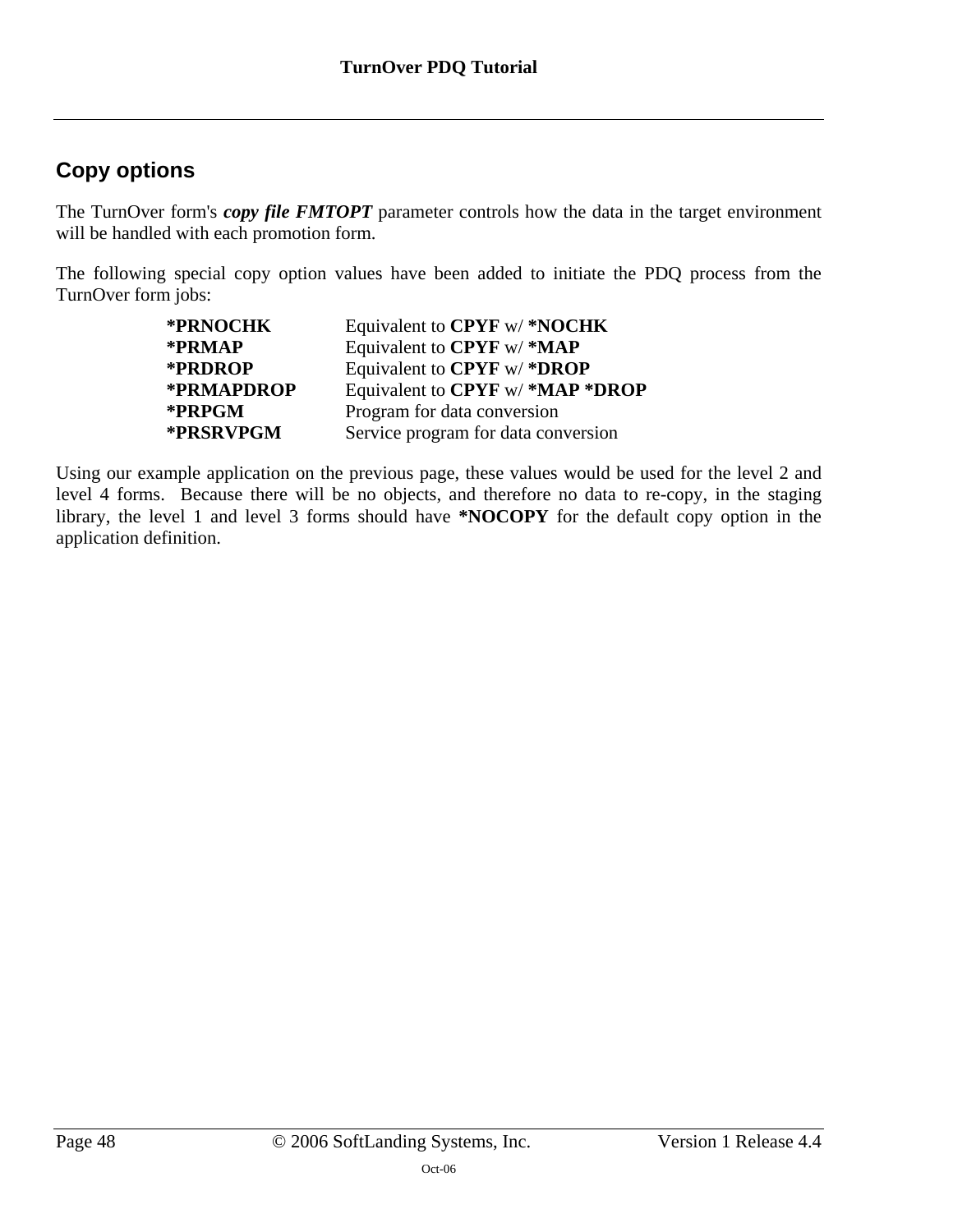# <span id="page-48-0"></span>**RUNNING A TURNOVER PROMOTION FORM**

When the PDQ level forms (2 & 4) are run, the form job interrogates the PF lines and creates a PDQ control file entry for any PF lines with a \*PRxxx copy option. Once the control file is loaded, the TCPYACTF job command is submitted for the control file just created by the form job, and:

- The PDQ control file name will be the same as the TurnOver form job (T#########G).
- Each file will be added to the control file with **\*REPLACE**.
- The PDQ Group name will also be the same as the TurnOver form job (T#########G) name so that you will be able run, identify, and track the progress of multiple forms or groups of forms.

Once the all copy jobs finish, the PDQ exit program will send you a message so you can delay the actual installation until your predetermined install window, or you can acquire the object locks immediately and return control to the form job.

When control is returned to the TurnOver form job, the original objects are moved to the from archive library, and the new versions of the objects are moved to the target libraries.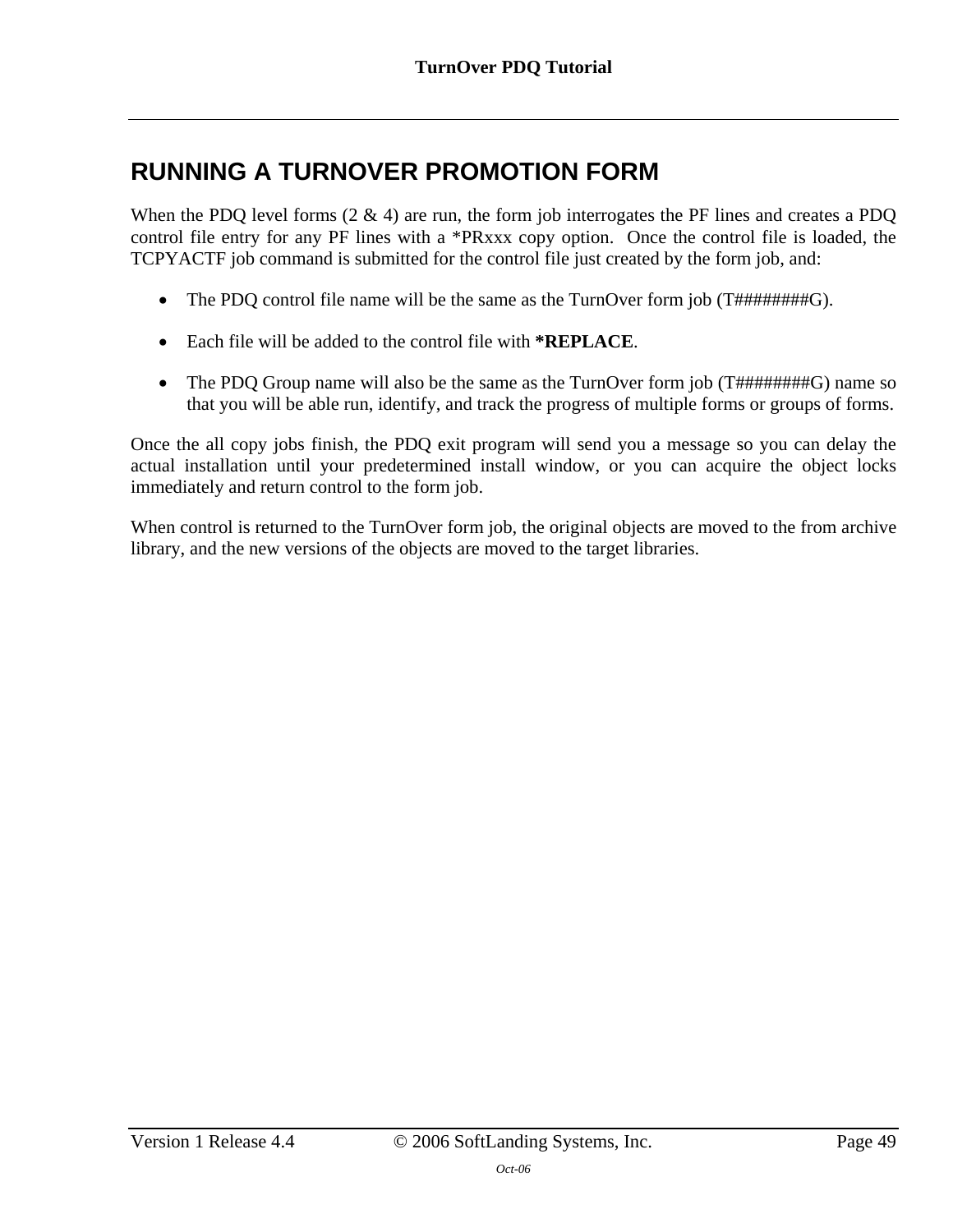# <span id="page-49-0"></span>**DISTRIBUTION**

You need to install PDQ on each production system and configure the PDQ defaults and lock check exit program as specified earlier.

Typically, TurnOver automatically receives and restores the TurnOver distribution save file on each production machine. This process reconstructs the form installation information to the form and line files on the production computer. The changed objects will be restored to a T*form#*S library.

### **YOU ARE STRONGLY CAUTIONED!!**

If you are going to distribute, you must follow the setup recommendations for your remote application definition(s) that are described in the section entitled *Distributing forms that use PDQ to process files* in the *TurnOver PDQ User Guide and Reference*. If you do not set up your remote application definition(s) properly, you could have serious data corruption problems.

**Note:** Any conversion programs that you have created on the development computer are automatically included in the distribution library that is sent to each production system. These programs are then restored to the data exit program library defined in the **TWRKPDQDFT** (**Work with PDQ Defaults**) command on each production system.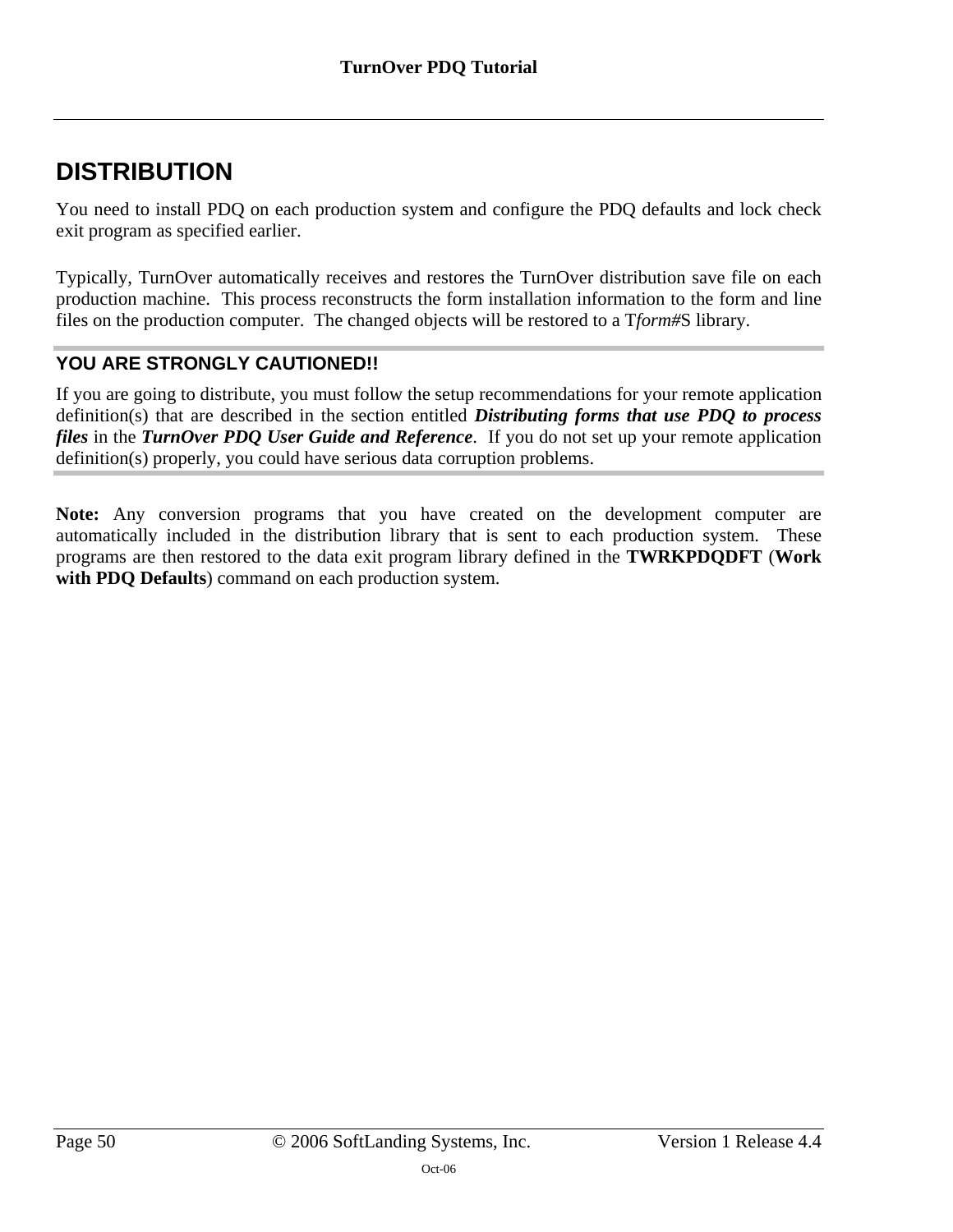# <span id="page-50-0"></span>**ADDITIONAL CONSIDERATIONS AND TIPS FOR TURNOVER**

## <span id="page-50-1"></span>**Application choices**

Should you modify your existing applications or create new ones to be used only for major file changes? Good question! Unfortunately, you will have to decide which way is better for your company. For what it is worth, an informal poll of the SLS developers revealed that they would use a separate application for the PDQ file changes. Here are some of the issues that might help you with your decision:

- Your object change history will be more accurate and easier to use with everything under the same application.
- Using the same libraries in different applications causes the cross-referencing to ask which application to use when objects need to be recompiled. TurnOver defaults to the application you are using, but some people find it easier to use a single application.
- There will be two additional lines on your worklist if you add the two staging levels. Because the source library is probably the same for levels  $1 \& 2$  and levels  $3 \& 4$ , you will see two lines highlighted because of the duplicate source library names. You can use the worklist filtering if you find this confusing.

### <span id="page-50-2"></span>**Running multiple forms**

Inserting additional levels in your application means that you have to create and run forms for each level of the application. Because most of your changes will not involve file changes, you may find it annoying to have to run the extra forms required to pass through the staging levels. You can use a TurnOver exit to automatically create and run the second form. Using the example application we described earlier, this is how it would work:

- The programmer creates and runs the level 1 form to promote to QASTG. A TurnOver EXIT01 program is called.
- If the level 1 form RAN-OK, the program checks to see if there are any PFs on the form. If there are no PFs, the form is copied and run to the next level using the CPYFORM and RUNFORM APIs.

You can add additional logic to control which levels to automate and how form approvals may have to be handled.

Sample source for programs EXIT01PDQ and EXIT01C is provided in source file SAMPLESRC in library TPDQ.